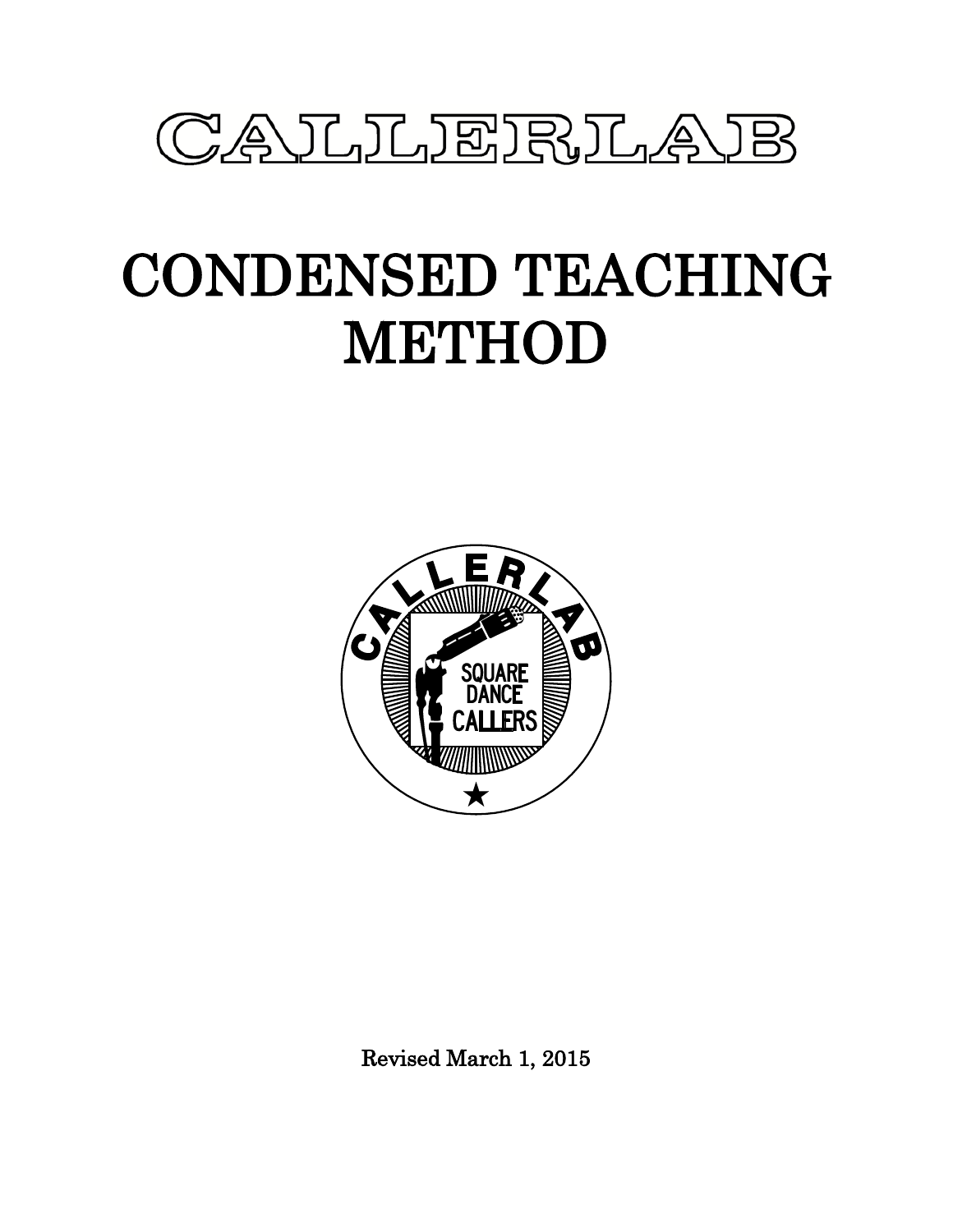The Condensed Teaching Method Document was designed and produced by Bill Harrison and Tim Marriner.

# **Revisions:**

Feb. 2, 2015 - Moved Pass Thru from Session 3 to Session 2 within Condensed Teach Order. Updated the following; Call Descriptions, Check-off Sheet, Singing Call Figures, and Practice Choreography, accordingly.

March 1, 2015 - Added a section titled "Remaining Basic and Mainstream Calls Not Included in the Condensed Teaching Order" and listed them in order of CALLERLAB Dance Programs. Also, corrected some minor typos.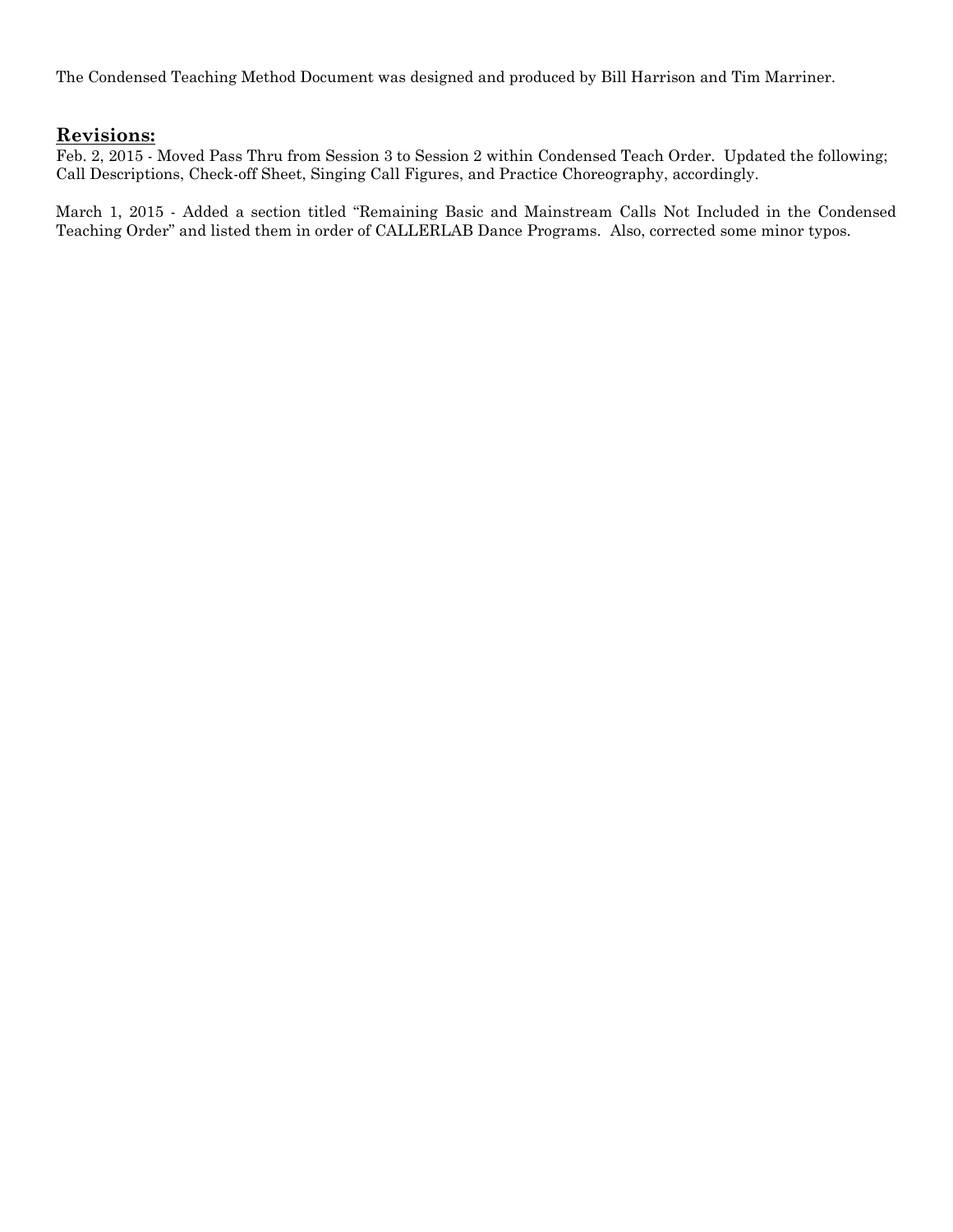# **Table of Contents**

Condensed Teach Order Principles Historical Perspective Conventions and Rules Call Descriptions Condensed Teach Order Session 1 Session 2 Session 3 Session 4 Session 5 Session 6 Session 7 Session 8 Session 9 Session 10 Session 11 Session 12 Condensed Teaching Order Check-Off Sheet Singing Call Figures Practice Choreography Calls Not Included Descriptions Calls Not Included Listed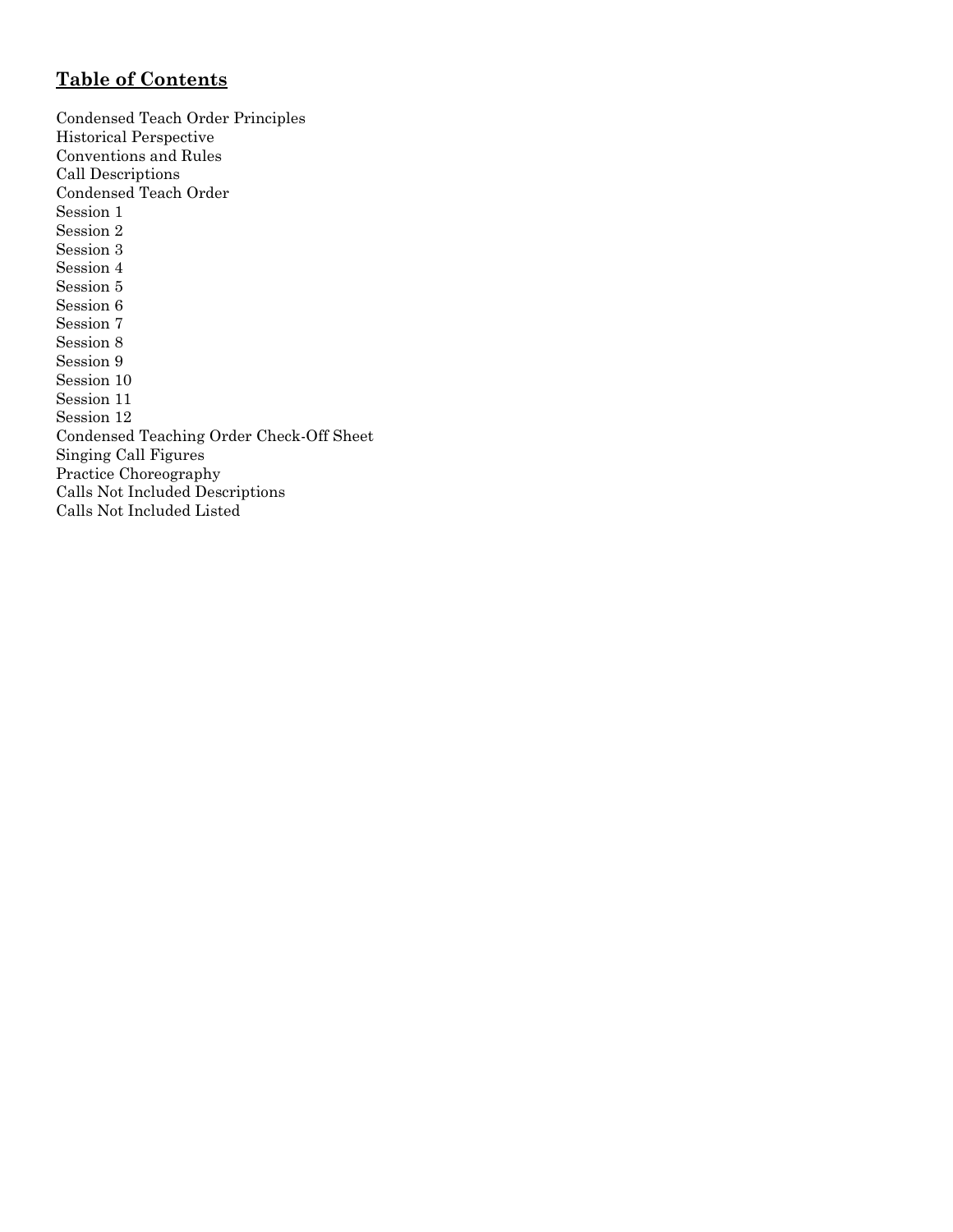# **CONDENSED TEACH ORDER PRINCIPLES**

Several different approaches to teaching square dancing have surfaced over the years; Blast Classes, Fast Track, and ABC, to name a few. Most of these methods involve shorter teach times. All offer an alternative approach to teaching outside the norm. One problem not usually addressed is the staggering amount of material that still must be taught for the average new dancer to participate in a club program. Many groups start new dancer sessions once a year in Sept. and move them through for almost a full year before they can join in with the existing club. The window of opportunity to join Square Dancing is usually open and shut in just three weeks. Very difficult to get many new dancers involved this way at today's current pace of life. It is this reason other teaching approaches have been introduced. Still, only a handful have had limited success with these unique teaching methods. One pitfall is not having a suitable destination for new dancers to continue after the session is over. The transition between class and club is still devastating with soaring dropout rates. It is unrealistic to assume a reversal of this trend can be obtained by teaching new recruits at a quicker pace with as much material currently being danced at average clubs. Focus groups surveys concluded the average age of our activity is growing older. The same surveys polled ex-dancers and obtained staggering results that most felt were not statistically accurate. Yet several other focus groups netted the same results. Apparently, close to a million people have had an introduction to Modern Western Square Dancing but dropped out mostly because it took too long to learn. Shortening the lessons seems a logical repair, however; it is only one part of the equation. Less material needs to be offered while still providing variety and fun. It has been suggested that a limited dance language can be obtained if a group committed itself to the current Basic Programs. It is debatable however why such a group is not sustainable in most regions. One possible answer is that there are several redundant dance moves and others that are not widely used on an average Mainstream floor. Also, dancer satisfaction can be better achieved with a wider variety of calls from a wider variety of formations better sustained with some Mainstream actions. The ad hoc committee working on this project designed a teach order that includes these most popular dance actions, integrating some of the more difficult dance actions with the easier ones, and defers less used dance actions and redundancies to shorten the normal teach time. The following will provide greater explanation and details of this Condensed Teach Order.

The calls are listed under sessions and not weeks or nights, as a session could be offered more than once a week at any time. A session is considered to be the duration of no more than two hours. It was determined twelve sessions if held once a week could cover a three month period. Therefore, it could be possible to conduct as many as four sessions per year with this teaching method providing more opportunities for entrance into the activity. The calls listed under the session are recommendations, not set in stone. Flexibility must be exerted to accommodate for cancelations and absentees. The calls are grouped in a manner to provide greater variety than just normal applications to assure maximum entertainment. Some calls can be taught conceptionally rather than positionally in order to expand the possibilities of multiple arrangements the call could offer. For example, if Square Thru is described as moving around the block of a square building the dancers can envision how the action works from any arrangement of facing couples without being inhibited with language such as "boys do this while girls do that " type constraints. Teaching a call thoroughly with several different set ups and formations can provide optimal performance by new dancers in order to achieve a better dance experience. For example, Pass the Ocean can be done from any arrangement of facing couples, not only from lines but also from an 8 Chain Thru formation. Some actions can also be used ambidexterially to provide a Left usage. For example, Left Touch  $\frac{1}{4}$  can easily be shown after a group has been exposed to Touch ¼ with very little explanation by telling the dancers to do the same action only with the left hand. Exposing dancers to these appropriate actions does not extend the sessions of any consequence and can assist understanding the general use of the call. Good judgment should always be used as to not overload the dancer with too much information on each call. Dancers with a greater understanding of how calls work usually are more proficient and confident while dancing. Singing calls should be adapted to use session actions that promote smooth body flow, danceability, and entertainment.

The first sessions stack many calls together, as most teach orders present, with fewer calls being taught later. Rollaway is an action that works very well but not limited to Ladies Chain. Wheel Around is an action when introduced early offers much variety from many places other than just the normal Promenade positions. Some calls often have several applications that are not separately listed. It may be necessary to defer some applications of the call until proper set up commands are introduced. The CALLERLAB current Mainstream teach order often italicizes these deferred teach items, however they are not specifically listed on this Condensed Teach Order. It does not mean that these applications should not be taught, it is just not relisted as it is inclusive only once on the Condensed Teach Order. The caller will have to introduce these actions when appropriate.

Alamo Style was included as it was felt the introduction of Swing Thru is better presented from this formation first, and then later introduced from waves. Some actions, such as Circulate, becomes an all inclusive term with multiple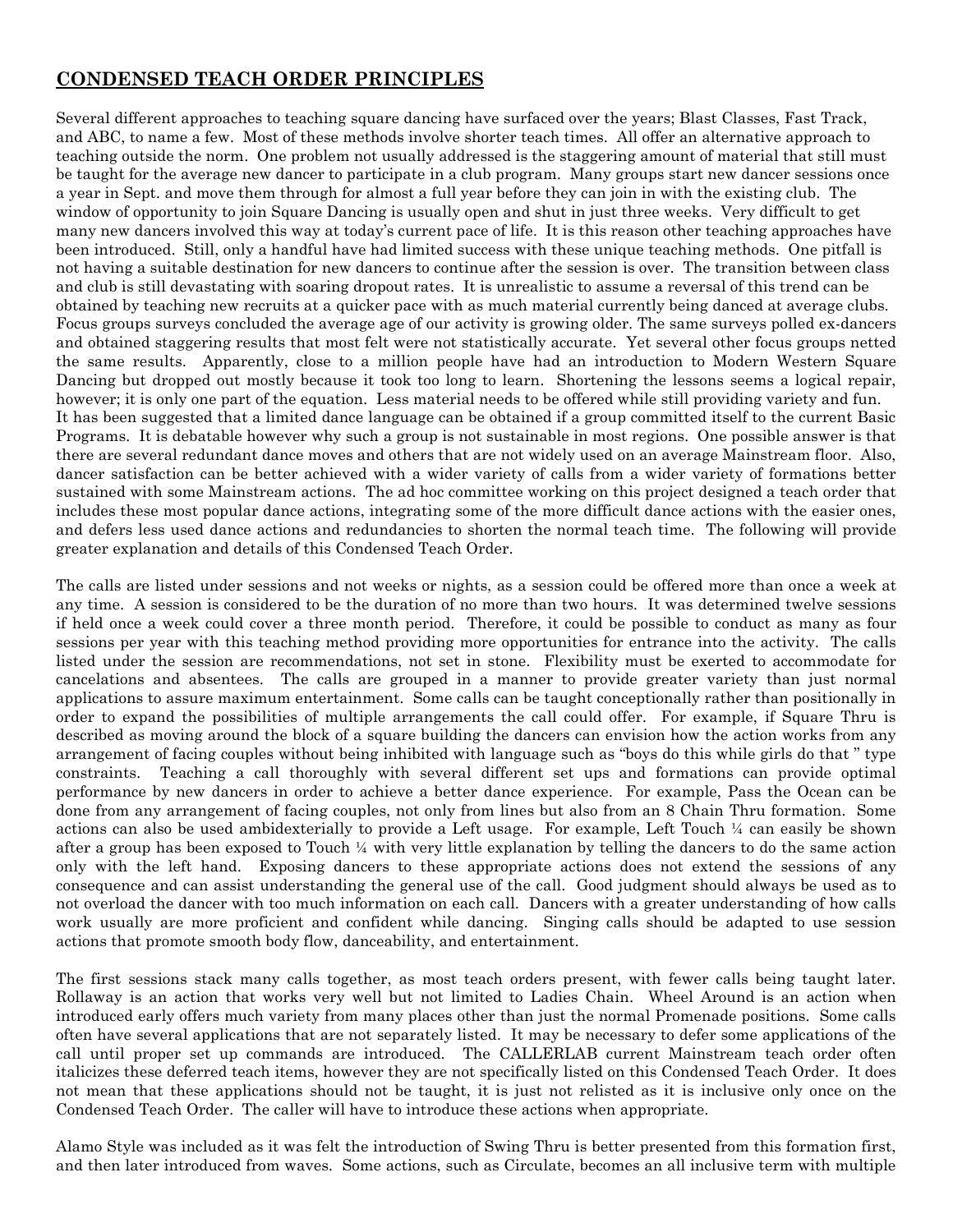applications. For the most part, teaching actions from its largest formation to its smallest formation nets better results. Another unusual omission is the action Wheel and Deal from two faced lines. The call itself is most used from out facing lines on the average dance floor. Once Ferris Wheel is introduced it becomes more utilized from parallel two faced lines than Wheel and Deal. From two faced lines the two calls usually become confused. It was the opinion of this ad hoc committee to utilize the action that is more likely to be used.

One main objective behind this Condensed Teach Order is to be able to merge new dancers in with the current dance base without the dance base noticing the missing dance actions. Deferred actions can simply be introduced at dances with a quick workshop as necessary. This includes some circle type actions such as Thars, and other redundant calls like Star Thru and California Twirl. Where applicable the action that does not require raising arms was selected to be listed in an effort to reduce the risk of anyone getting hurt. Slide Thru for example is very useful early on where Star Thru might normally be first introduced. This can be practiced ahead of time by getting the dancers use to the general pattern with a Pass Thru then asking them to individually face right, left, in or out. Next, the caller can direct the boys to face right and the girls to face left after the Pass Thru action to later set up the name of the call. It is vitally important as with any teach order, to have the dancers keep their hands readily available for each other to touch. If new dancers are trained to take hands after each action the issue of needing a hand to execute a call is moot.

For the most part, callers often teach how they themselves were taught; a habit difficult to break. Their own experience can prejudice results often before they are even tried. New dancers do not know anything regarding the degree of difficulty for example of a Square Thru being done left handed in a sashayed couple arrangement. Callers that explain actions without limitations such as boys do this and girls do that, or turn right/left verses in, will have better results than expected. Describing an action Wheel and Deal as this side goes left and that side goes right only helps if the dancers are on those exact spots. However, telling these same dancers they Wheel inward is always the case no matter what side of the line they are on. When teaching Trade, explain what trades do and often time you will obtain better results. The action done with dancers facing the same direction can be more difficult but working bigger to smaller is often better. From outfacing normal lines show Couples Trade first then later have the Boys Trade and Girls Trade getting the dancers use to the right shoulder passing rule and understanding the half circle action that works towards each other. The last trade to show is the Partner Trade not forgetting to get the same sexes together to work the action. This teaching style is not teaching Dance by Definition it is merely teaching the action thoroughly. It is the opinion of this ad hoc committee new dancers today are mostly shown a standard arrangement for the actions being taught because callers need to rush the dancers through too much material at one time. As a result, dancers not proficient with anything get clobbered on the dance floor after lessons are over. They get discouraged and quit. A dancer that has been taught more thoroughly can have a better success rate. Teaching less overall, but focusing on more thoroughness and entertainment can reduce the dropout rates. More teaching tips are available on the CALLERLAB web site.

A group that uses this Condensed Teach Order method of learning that is not affected by any other outside groups might find it unnecessary to teach any of the deferred actions at all. If the dancers are content to stay within these boundaries why bother to show the remaining deferred actions that they will not know are missing. These dancers must realize however that they cannot attend any other dance events other than their own unless the other group is using the same condensed teach order. Current leaders seem entrenched in not changing anything. Some see the results but are unwilling to compromise anything less than what is currently being danced. Sooner or later they will be forced to change or be left with empty dance halls. This ad hoc committee hopes that in the long run some of the deferred actions on this Condensed Teach Order be seriously considered to be dropped from the existing dance programs. Such modifications have occurred over the years with actions like Curley Q being dropped. Some actions were later embraced by other dance programs such as Triple Trade, Triple Scoot, and Cross Trail Thru to name a few. It is difficult to turn a ship with outgoing tide but it can be done and needs to be done before it sinks.

Fewer calls certainly can make it easier for more people to experience Square Dancing in a shorter amount of time. The first branch of a tree should be within reach should you desire to climb. Currently our activity has that first branch so high that only a few make it to enjoy the activity, and as if that is not difficult enough, it can only be climbed by joining in once a year. By reducing the number of calls to shorten the duration of formal lessons folks can join in at multiple times throughout the year depending upon the availability and needs of the sponsoring club.

New dancers then need to be taught thoroughly with multiple formations and arrangements to gain better proficiency and confidence. The Condensed Teach Order is designed to do just that. Included with the Condensed Teach Order are documents that should assist with learning. Bundled with this

document is an abridged version of the CALLERLAB Abbreviated Definitions based upon the calls in each session; an important reference of how the dance actions are to be done. Choreographic workshop materials are included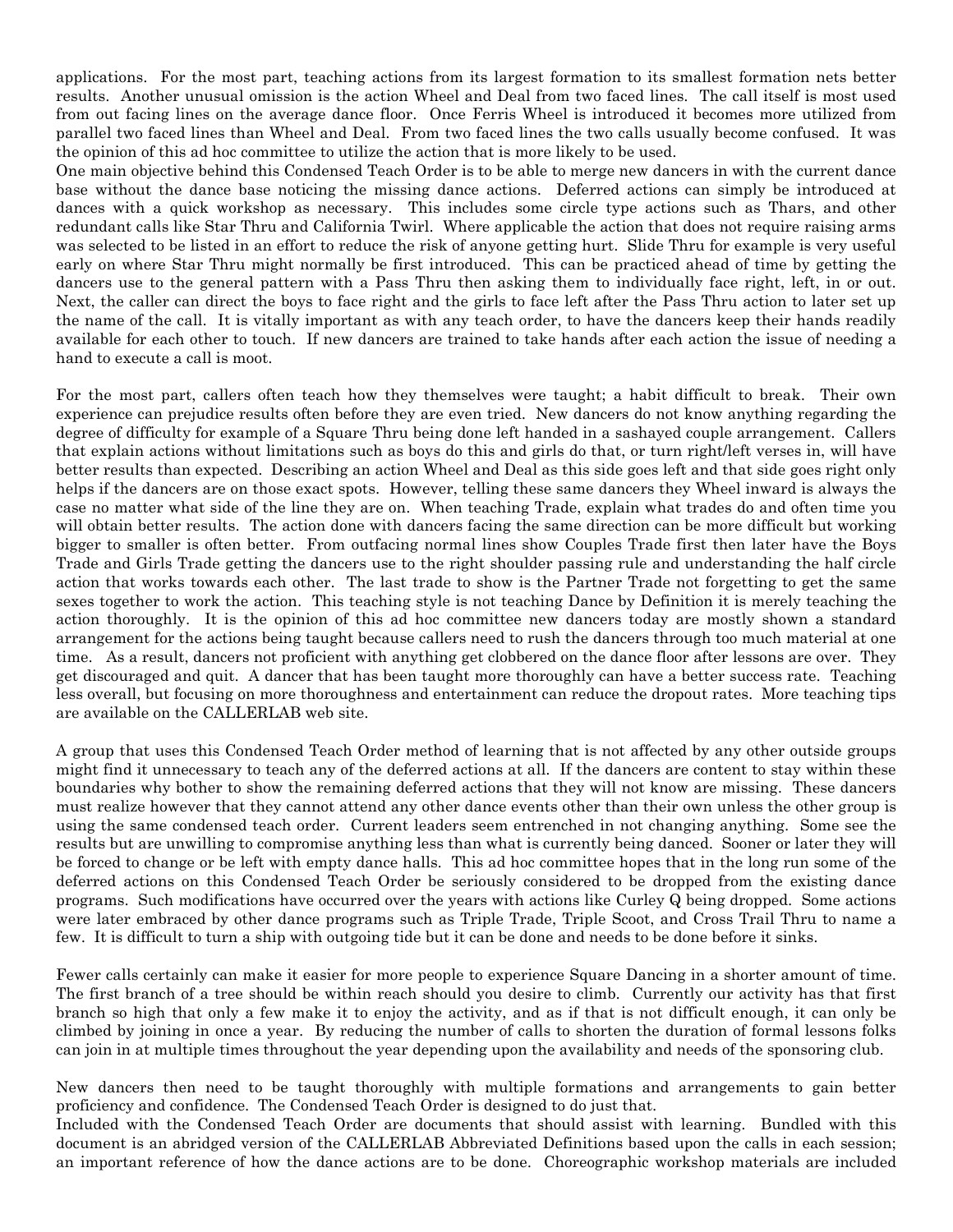that follow the calls used for each session based on two couples and four couples, along with an explanation of how they should be utilized. Any dancer can lead a practice session with this material. For a caller, the material offered can be reviewed on a session by session basis remembering to apply different formations and arrangements for the dancers to dance through. Another document that should also assist with teaching are the Condensed Teach Order Teaching Tips for all the calls, again arranged per session for your convenience. Don't forget to offer proper styling hints, etiquette, and historical perspectives referenced just as they should be with any other traditional teaching methods. Lastly, always provide the best quality entertainment with interesting music and choreographic applications that reward the dancers often with as much fun as possible.

Please contact the Home Office of CALLERLAB if you have any questions, comments, and constructive suggestions regarding this teach method. Should your group decide to try this different approach to teaching please remember to forward any results to the Home Office. This information will be sent back to the ad hoc committee for any future Condensed Teach Order revisions if necessary.

# **HISTORICAL PERSPECTIVE**

A brief reflection of the past should provide better insight to the proposed CALLERLAB Teaching Order of the future. In 1974 CALLERLAB adopted the Sets in Order Basic 50 program of calls as well as the Extended 75. In 1977 Basic 1-38 was approved on a one year trial basis. In 1980 Basic 1-34, Extended Basic 35-47, and Mainstream 48-68 were approved. In 1981 Basic and Extended Basic were merged. As the activity evolved so did the program list. Some calls were dropped while others were added. Definitions became more explicit. Some restrictions were put in place. Even the naming of the calls themselves became more standardized. This standardization helped the activity become more accepted around the world. Dancers and callers could travel from dance to dance with the same expectations of fun and fellowship. Creativity never stops however and more and more calls were being introduced, hence other programs emerged; Plus, Advanced, and Challenge.

The CALLERLAB Basic Mainstream program is still the cornerstone for the activity. It is however more than a listing of calls; it's also a recommended teaching order. Unfortunately little consideration of the teaching order was given as calls were added to the program. Often calls were placed at the end of an existing program in the order they were accepted. Explicitly following the teach order became difficult. As a result, many callers developed their own method of introducing calls to new dancers that varied from the CALLERLAB recommendation. In 1991 a proposed new order was offered by the Mainstream committee only to be defeated. Recently however several leaders raised concern over the way new dancers were being taught. In an effort to expedite the process some pushed for a total revision of the Basic Mainstream Program but little compromise was found.

In 2004 the Mainstream Committee agreed to address the obvious teaching order problems. A focus group under the leadership of Bruce Simpers was formed with the hopes of obtaining a more concise teaching order. Several ideas were submitted but the task of reaching a consensus became daunting. An agreement was made to compile a document describing the principals of designing a new teaching order to rationalize changes. With help from the ad hoc committee, Clark Baker and Dottie Welch, a Teaching Order Design Principals document was approved. An experimental teaching order was designed with these principals in mind and in 2007 was approved on a one year trial basis. It was hoped research could be gathered to support the changes. To date very little feedback has been acquired.

Prior to the 39th CALLERLAB Convention held in Nashville, TN in 2012, an initial meeting between the American Callers Association (ACA) and CALLERLAB was organized by then Chairman Elmer Sheffield, Jr. One of the many topics discussed and agreed upon was the urgent need to find a way to reduce the teach time for new dancers. There was consensus between the groups that our current product is obtaining diminishing returns, mostly because it is being offered to the general non-dancing population once a year. If the content was reduced, it could be offered every three months. In an effort to research this dilemma, CALLERLAB again formed an ad hoc committee tasked with developing a reduced teaching framework that could be utilized by groups seeking a faster entry point for new dancers to merge with our activity. Two members from ACA were invited to join the committee that worked several months forging the final document entitled, "The Experimental Condensed Teaching Order". Those working on the initial committee were Bill Harrison, Paul Marcum, Tim Marriner and Gary Shoemake.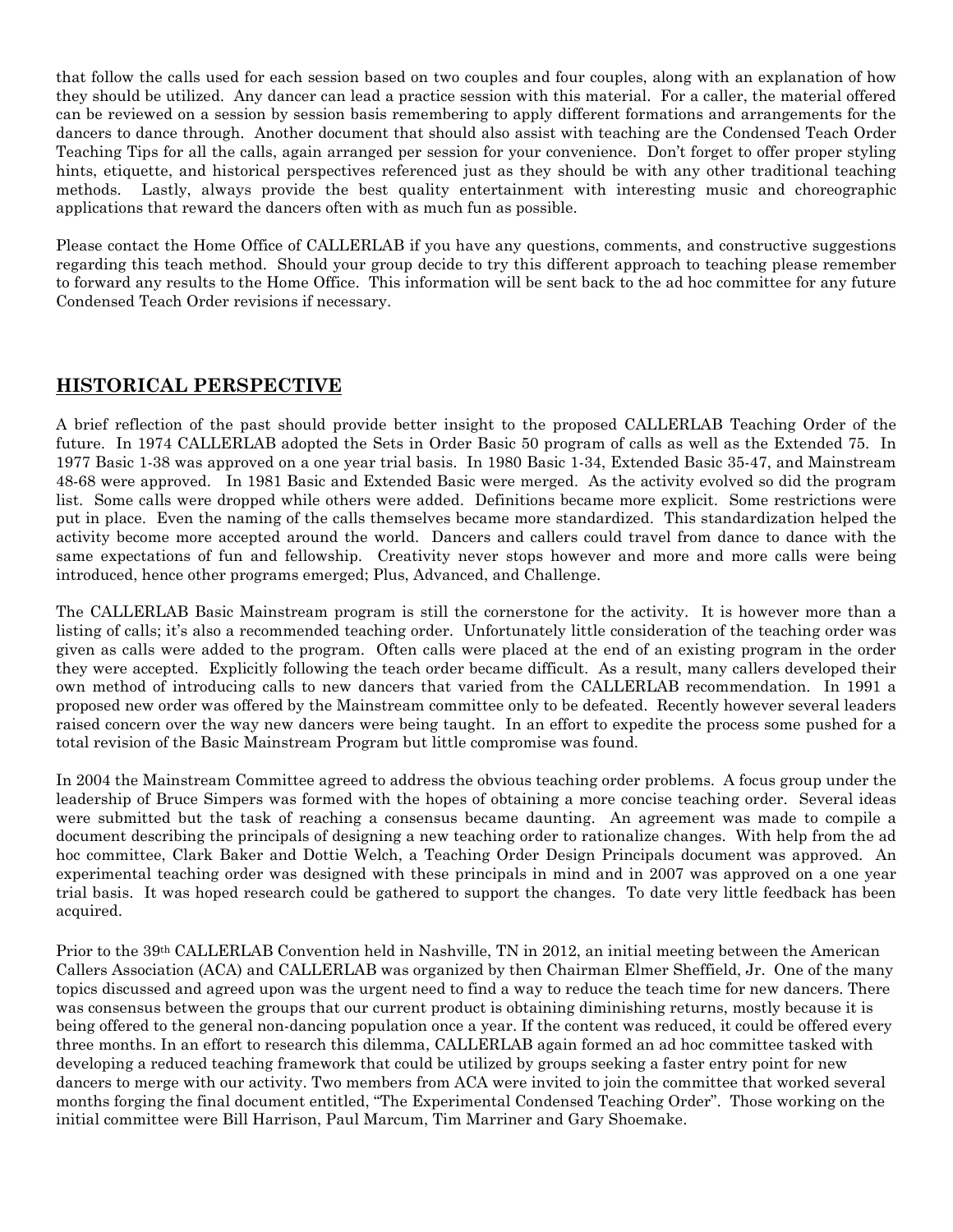The resulting "Experimental Condensed Teaching Order" partially reflects dance steps that have a higher frequency of use. It retains fundamental dance actions and includes more dancer-friendly calls. It omits some actions that are redundant, and others less utilized. It was not designed as a new list or a new dance program. It is not a Blast Class or a Fast Track to other dance programs. It is meant to illustrate how one could provide quality entertainment with less material in a reduced teach time. It also questions the necessity of omitted material within our current dance form, with hopes some change could be accepted by our activity.

A condensed teaching order could be utilized by a new stand-alone club in a market without outside influence or area conflicts. A caller could use such an order to establish a quick foundation of new members, by possibly teaching four groups within the timeframe it takes traditional groups one season. As a result, the window of opportunity to teach new dancers is open every three months as opposed to once a year with traditional methods. One detrimental aspect of this style of teaching, however, is how it affects the mobility of dancers. A group with a limited vocabulary could only dance within their own community unless others outside of it could adopt the change. This could be of little consequence if there are many dancers to support the group. The opinion of the ad hoc committee, however, was that if dancers are being highly entertained, most would not miss the actions that were not initially introduced.

Another way a condensed teaching order could be used is parallel to an existing club. If a current club is willing to support new dancers with a limited vocabulary, they could be integrated at the dances by either alternating tips between the split programs or offering a staggered start time for the newer dancers and the existing club program. Workshops introducing the omitted material could be conducted during the dances as a means to merge the two coexisting groups over an extended period of time.

There may be other ways this idea could be implemented within our activity. What this suggested experimental condensed teaching order demonstrates is how flexible our existing programs could be when it comes to teaching methods. Regional associations could produce an alternative condensed teach format that better suits their needs, as long as the end result is the same. If certain calls or subset family of calls can be deferred to a later time, they could be introduced as directed over an agreed upon schedule within the region.

A group not experiencing any difficulty retaining dancers might not deem this experimental teaching method as useful. However, it may appeal to non-dancers less enthusiastic over the idea of committing to 30 weeks or more to reach a club entry program.

Is this all that needs to be changed? Probably not, but it is a starting point that is an alternative to the existing teaching order. Could amendments be made to improve this proposal? Sure, but a strong case would have to be made supporting the Teaching Order Design Principals. The charge of the Ad Hoc Committee was to provide a revision of the existing teaching order based on what is currently being danced the most.

If a current dance group or region is in need of a new teaching approach, it is hoped they might consider adopting a condensed teaching order such as this and provide feedback as to its effectiveness. If you have any questions, comments, results, or constructive criticism, please contact the CALLERLAB Home Office by phone (1-785-783-3665) or e-mail (CALLERLAB@aol.com).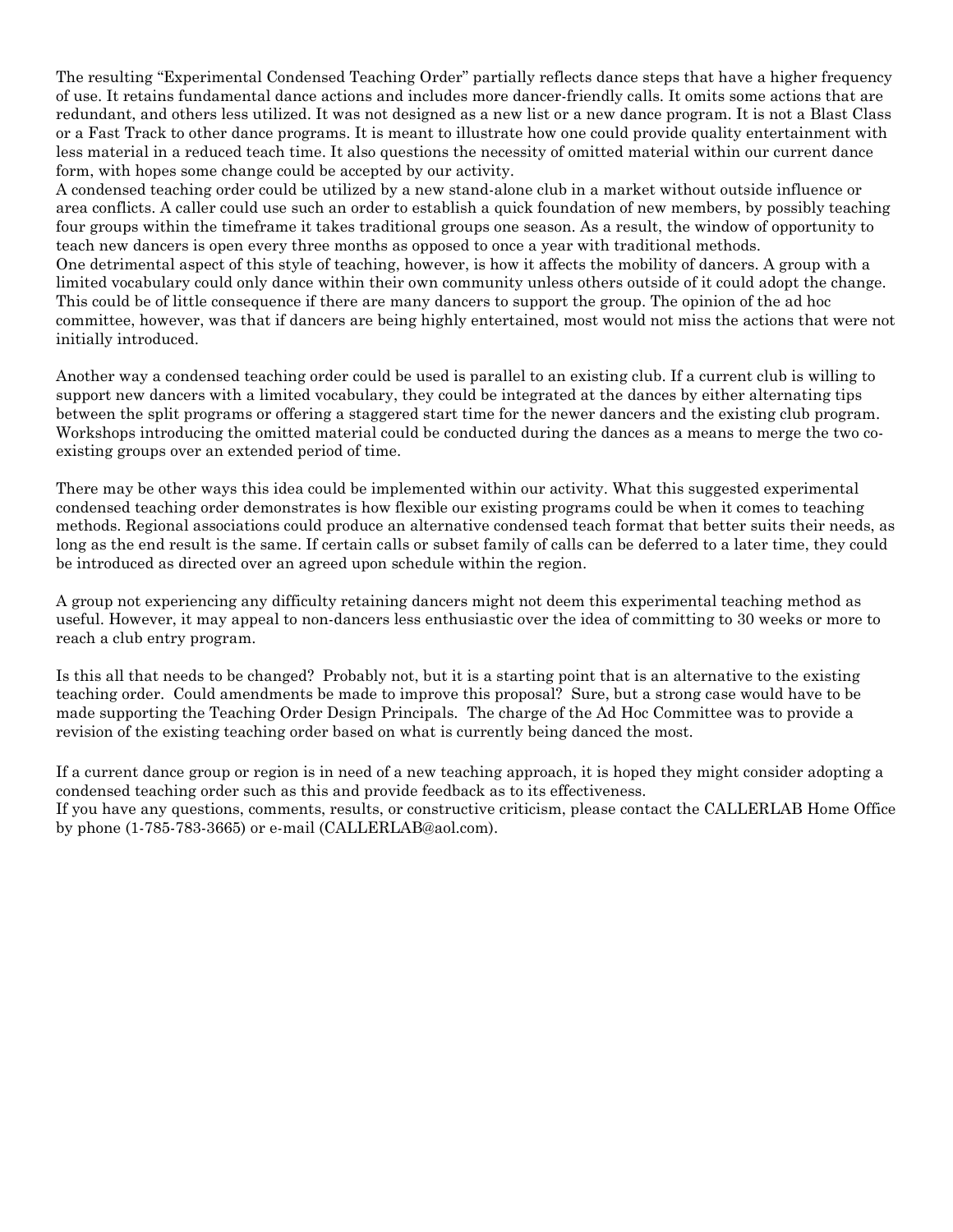# **Conventions and Rules**

There are items that must be described while teaching that are not listed calls but are fundamental elements that must be understood in order to achieve proper dancing. These conventions and rules are best described when the need arises while teaching the dance actions.

## **Passing Rule**

If the definition of a call has two dancers on the same path and requires them to walk past each other, they should pass right shoulders (unless otherwise specified) and continue. The mirror image version of a call has dancers pass left shoulders and continue (e.g., Left Double Pass Thru).

#### **Same Position Rule**

If two dancers are required to occupy the same position at the end of a call, and are facing in opposite directions from each other, they form a Right-Hand Mini-Wave. If an adjustment is necessary (since they are now two dancers side-by-side in a formation that expected one dancer), the adjustment is sideways, towards the outside of the group in which they were working.

#### **Facing Couples Rule**

A few specific calls that are defined to start from an Ocean Wave are also proper starting from Facing Couples; examples include Swing Thru and Spin The Top. In these cases, the dancers first step into a momentary Right-Hand Ocean Wave and complete the call.

If the caller directs a left hand call (e.g., Left Swing Thru), the dancers first step into a momentary Left-Hand Ocean Wave.

If the Facing Couples rule is applicable, the call's definition in this document will have a comment to that effect. If there is no such comment, then the Facing Couples rule may not be used.

While the rule is called the Facing Couples Rule, it is generalized to include Facing Dancers stepping to a Right-Hand Mini-Wave and Facing Lines step to a Right-Hand Tidal Wave, etc.

*Timing:* Application of the Facing Couple Rule does not change the timing of the call.

## **Ocean Wave Rule**

Some calls that are defined to start from Facing Couples are also proper starting from a Right-Hand Ocean Wave. Examples include Right and Left Thru and Square Thru. In these cases, the dancers have already stepped forward toward the facing dancer and are ready to complete the remaining action of the directed call.

*Teaching Tip:* For the sake of dancer comprehension and teaching purposes, it may be necessary initially to have the dancers back up into facing couples, then step back into the wave and complete the call.

#### **Squared Set Convention**

Calls that are defined as starting from Facing Dancers or Facing Couples are also proper starting from a Squared Set. The caller must identify which pair of couples is active (e.g., Heads, Boys).

The active dancers move forward into the center of the set and execute the call. If they end facing the same walls as the inactive dancers, they will remain in the center (e.g., Heads Square Thru 4, Heads Star Thru, Heads Touch 1/4).

If the call ends with the active dancers not facing the same walls as the inactive dancers, then the active dancers end back on Squared Set spots unless there is clear reason to remain in the center. (e.g., Dancers should return to Squared Set spots for Head Ladies Chain, Heads Right and Left Thru, Heads Pass Thru, or Heads Square Thru 3.)

*Timing:* Moving into the center adds 2 beats to the timing for the move.

#### **Ways of Naming Dancers**

## **Partner / Corner / Opposite / Right Hand Lady**

*Description:* From a Squared Set of Normal Couples, each dancer's Partner is the adjacent dancer, and each dancer's Corner is the next dancer "around the nearest corner of the square" from them. The Opposite Lady is the lady across the set from each Man. The Right Hand Lady is the next lady around the square to each Man's right. From a Couple, or Mini Wave, each dancer is the other's Partner.

#### **Heads / Sides**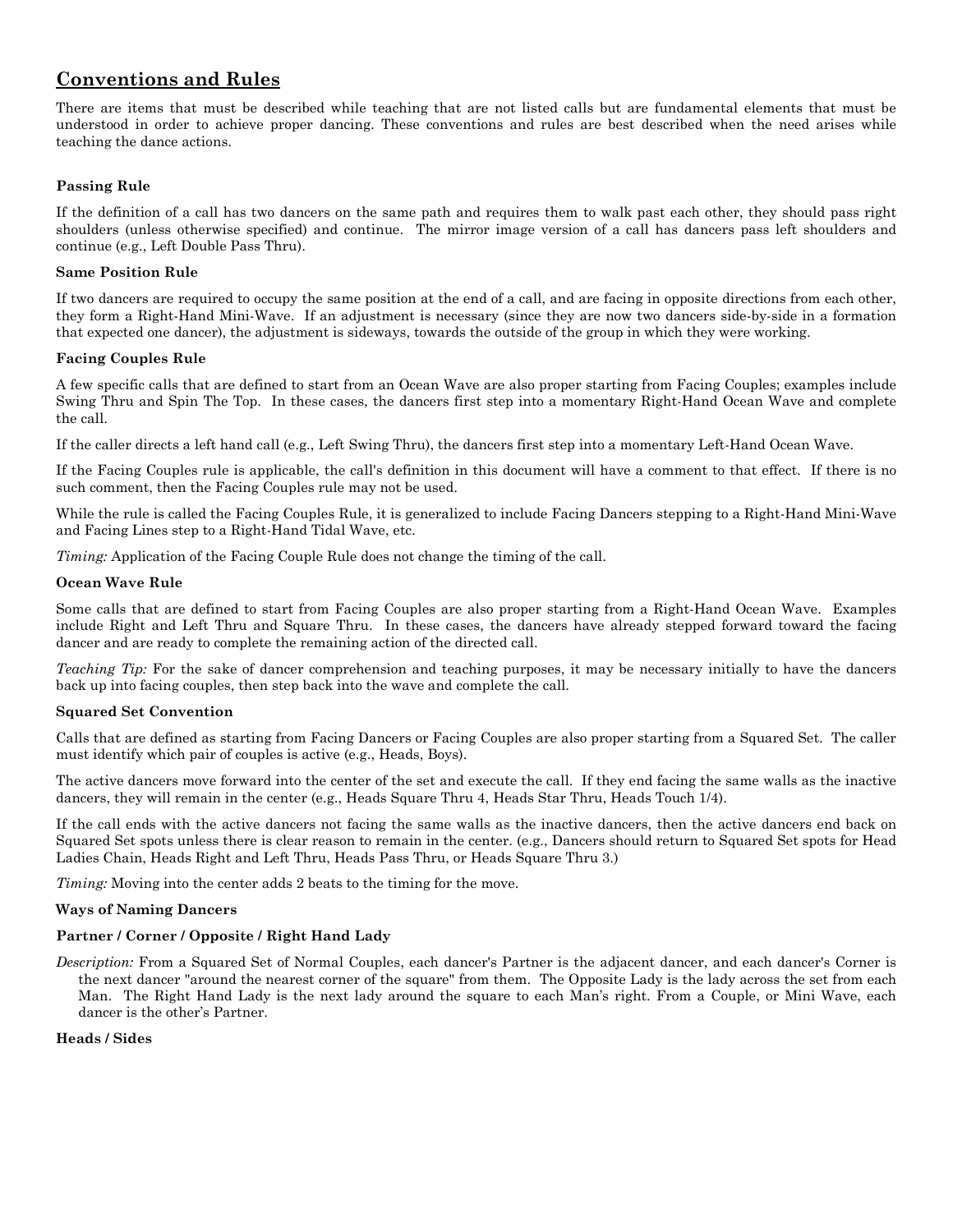*Description:* From a Squared Set, at the start of the tip, the Heads are the two opposing couples who are facing toward or away from the caller. The Sides are the two opposing couples who are standing perpendicular to the caller.

#### $C =$  Caller  $H =$  Heads  $S =$  Sides



Dancers retain their Head or Side identity established when they first squared up. That is, "Heads" means "Original Heads".

When a Head Man is promenading with a Side Woman, the term "Heads" means "Head Boy and the Girl with You" (e.g., Heads Wheel Around); similarly for "Sides".

The figure portion of singing calls almost always causes each woman to progress to a new man. Once this has happened, she temporarily takes on the Head/Side identity and home position of that man.

#### **Couple #1, #2, #3, #4**

*Description:* From a Squared Set, at the start of the tip, the couple whose back is to the caller is Couple #1. The couple to their right is Couple #2, and so on moving counter-clockwise around the square.

Dancers retain their couple number as established when they first squared up.



The figure portion of singing calls almost always causes each woman to progress to a new man. Once this has happened, she temporarily takes on the couple number and home position of that man.

"Couples 1 And 3" means the same thing as "Heads". Likewise, "Couples 2 and 4" means the same thing as "Sides".

#### **Boys / Girls**

*Description:* The Boys are those dancers who initially squared up as the left-side dancers of each couple. The Girls are those dancers who initially squared up as the right-side dancers of each couple. The terms Men, Gents, Gentlemen, and Guys are synonymous with Boys. The terms Women, Ladies, and Gals are synonymous with Girls. No matter the actual genders of the dancers, those who initially squared up on the left-side of each couple will play the role of Boys; right-side dancers will play the role of Girls.

#### **Centers / Ends**

*Description:* Dancers near the center of the square (or formation) are called centers. Dancers on the outside of the square (or formation) are called Ends.

#### **Leaders / Trailers**

An understanding of Leaders and Trailers is important, as they are used to define calls (e.g., Cloverleaf) and teach calls (e.g., Zoom). Also, these terms are used by some callers during a dance (e.g., Leaders Trade).

*Description:* In any box-type formation, those facing out of the box are Leaders and those facing into the box are Trailers.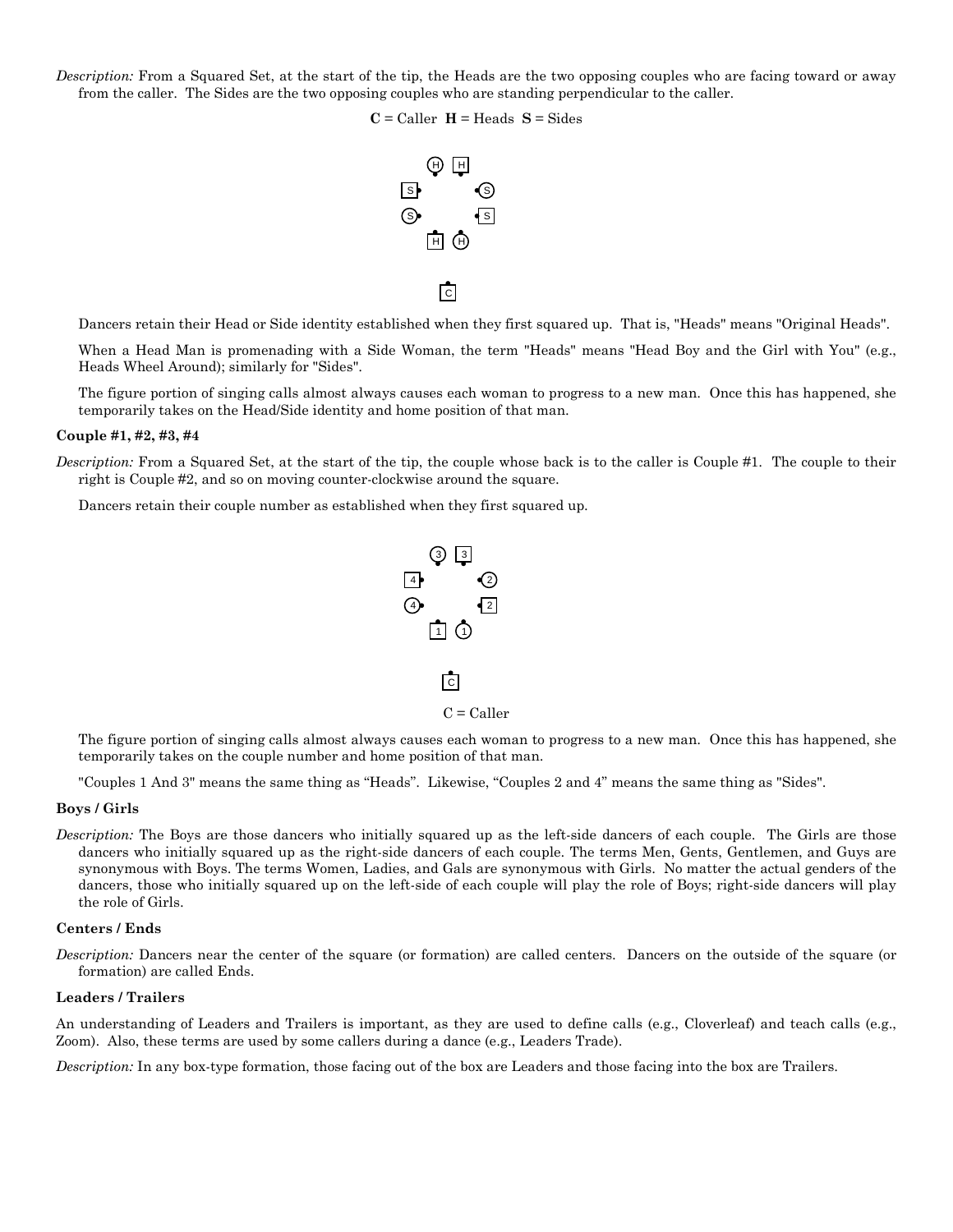# **CALL DESCRIPTIONS**

The calls in the Condensed Teach Order are listed per session. These descriptions have been excerpted from the CALLERLAB Abbreviated definitions. For complete information refer to the full CALLERLAB Definitions. In the event of a discrepancy the full CALLERLAB Definitions overrule. Provided with each call is a description that may contain up to 10 parts.

- 1. *Name of the call -* This is how the call is listed on the dance program. Usually this is also how the call is called.
- 2. *Starting formation -* Common starting formations are listed. In rare cases, the word "only" appears indicating that only the listed starting formations and no others are to be used.
- 3. *Dance action -* A description of how to do the call either in English words, other calls, or a combination of both. Complex calls are described sequentially, part by part. For full details of a call, please consult the technical definitions document.
- 4. *Ending formation -* The ending formations are given so that the reader can double check his understanding of the call.
- 5. *Timing -* While executing each call, the dancers should take one step for each beat of music. The number of steps (or beats) for each of the calls as approved by the Mainstream Committee.
- 6. *Styling -* The recommended styling, including arm position, handholds, and skirt work, is given.
- 7. *Calling Tip -* Calling Tips are given to help callers learn how to call the call.
- 8. *Teaching Tip -* Teaching Tips are given to help dancers learn the call and to help callers learn better ways to teach the call. CALLERLAB publishes an entire document "Teaching Tips for Basic and Mainstream" which has much more information on this topic.
- 9. *Applications -* In an effort to teach more thorough, new dancers should be exposed to more than one formation and arrangement of each dance action. Some of the calls can be done from multiple arrangements and are intuitively understood for all applications. Where appropriate, it is preferred to offer a general non gender description of the action in order to provide usage that is non- restrictive, assuring the action can be applied to various formations and arrangements. Applications are listed in an order of increased complexity that can vary from region to region. In some cases more extended applications may exist but are not necessary elements to teach in a new dancers' environment. It is also possible that some listed applications may be out of reach for the ability of some dancers at this time. Good caller judgment is required to find the proper balance of material.
- 10. *Arrangements –* This section provides appropriate ways to use the dance action during a condensed teach session in an effort to provide greater variety and thorough teaching. In some cases there may be more than one arrangement to execute the dance action. If restrictions exist, it will be noted in this section.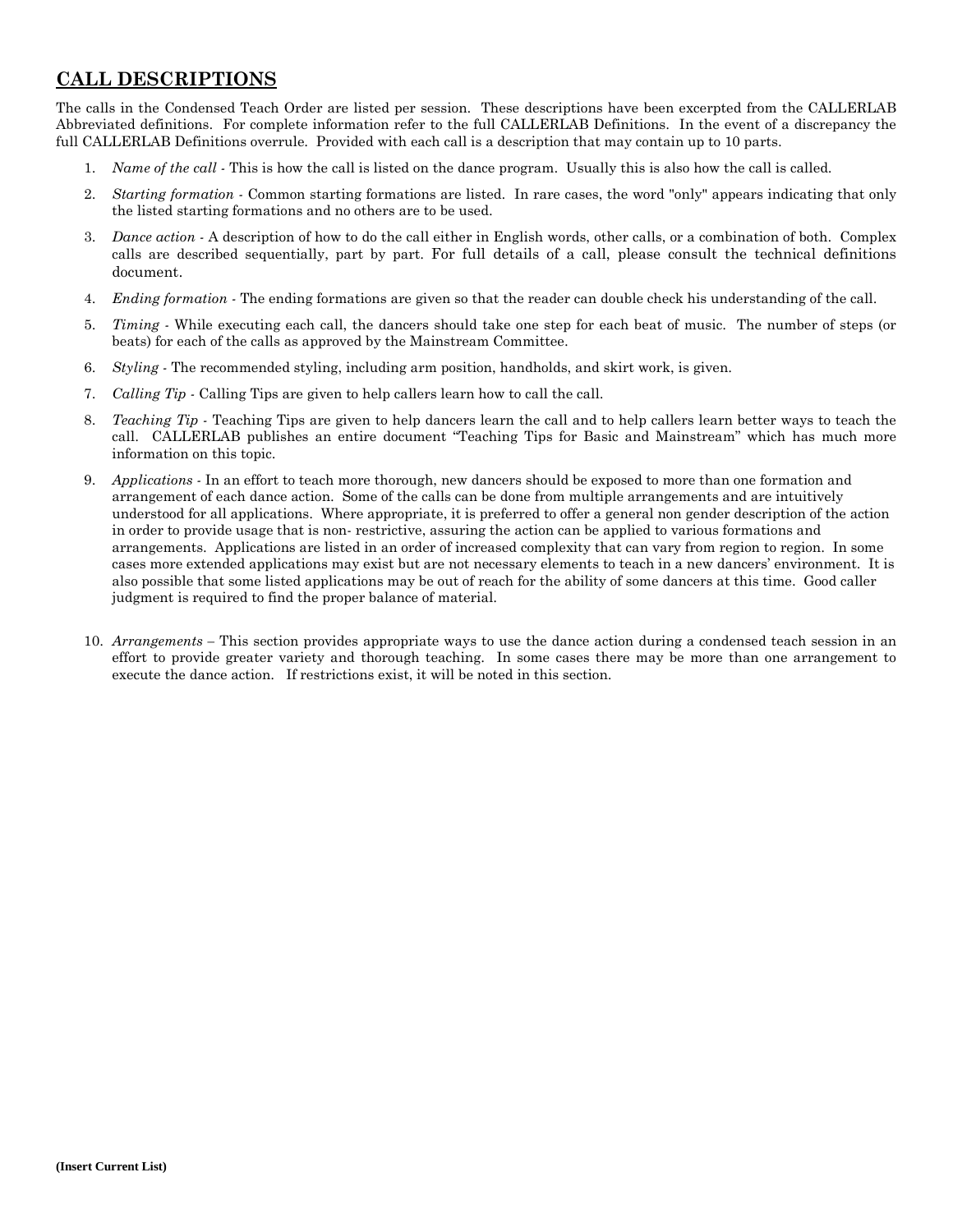# **Condensed Teach Order 12 Sessions 02/05/2015**

**Session 1**

Circle Left/Right Forward and Back Promenades Wheel Around Dosado Star Left/Right Swing Allemande Left/Arm Turns Right & Left Grand/Weave the Ring Ladies Chain Rollaway

**Session 2** Lead Right/Left Veer Left/Right Bend the Line Pass Thru **Trades** 

**Session 3** Ladies in Men Sashay Half Sashay Slide Thru Double Pass Thru U-Turn Back Right & Left Thru

**Session 4** Cloverleaf Grand Square Alamo Style Swing Thru

**Session 5** Run Trade By **Circulates** Chain Down the Line

**Session 6** Square Thru Wheel & Deal Zoom

**Session 7** Touch ¼ Single Hinge Scoot Back Ferris Wheel

**Session 8** Pass to the Center Centers In Cast Off ¾'s

**Session 9** Pass the Ocean Extend

**Session 10** Fold/Cross Fold Spin the Top

**Session 11** Recycle Sweep a Quarter

**Session 12** Flutter Wheel/Reverse Flutter Tag the Line/Half Tag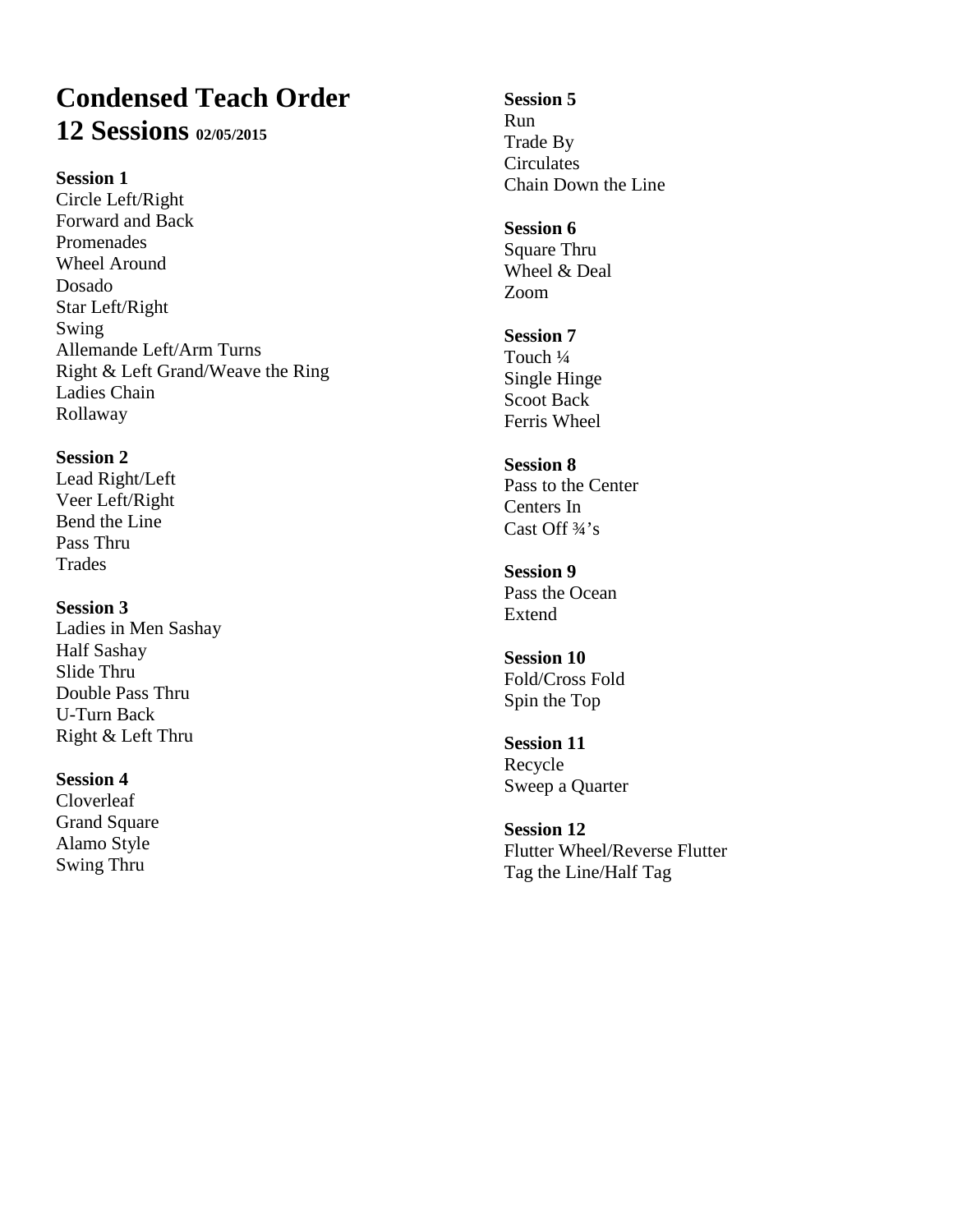# SESSION 1

## Circle Left / Circle Right

Starting formations: Squared Set, In facing Circle of 2 or more dancers, Facing Couples

Dance action: Dancers join hands with adjacent dancers to form a circle and move the circle in the indicated direction or to the left if no direction was given. The amount to circle may be a specified distance or until the next command is given (e.g., Circle Left ... Circle Right).

Ending formations: Same as starting formation, except a Circle of 8 dancers may end at home in a Squared Set.

Timing: 8-dancer Circle – 1/4: 4; 1/2: 8; 3/4: 12; Full: 16 4-dancer Circle – 1/4: 2; 1/2: 4; 3/4: 6; Full: 8

Styling: As dancers join hands (couples handhold) to form a circle, they face slightly left or right as directed. All dancers walk forward with joined hands, elbows bent comfortably so that hands are above the elbow. In a circle of alternating men and women, men's palms are up and women's palms are down. In a circle where same genders are adjacent, right palms are up and left palms are down.

Teaching Tips:

Boy palms up, girl palms down. Shuffle along. Don't grip! The boys hand will act as a platform for the girls to rest her hand in. Face slightly in the direction you are traveling.

Applications:

All Circle Left / Circle Right Static Square Heads/Sides - Boys/Girls - Circle Four ¼, ½, ¾, Full around Boxes or Lines - Circle ¼, ½, ¾ 2 handed Circles Left and Right

Arrangements:

Standard Arrangement Same Sex Half Sashayed

# Forward and Back

Starting formations: Squared Set, Circle of 8, Facing Lines, Identified Dancers

Dance action: Where applicable, dancers join hands with those next to them, walk forward 3 steps, pause, walk backwards 3 steps, and pause. From Lines close together, walk forward one step and pause, step backward and pause.

Ending formation: Same as starting formation

Timing: Lines close together: 4; All others: 8

*Styling:* Each dancer steps forward three steps and pauses while bringing the free foot forward and touching it to the floor without transferring weight. Each dancer steps back three steps beginning with the free foot and pauses while touching the free foot beside the weight-bearing foot. As couples or lines meet in the center, the end dancers may touch or clap their outside hands palm to palm with fingers pointed upwards.

Calling and Teaching Tips: Remind dancers to retain hand holds with the ones beside them Ends can pat palms of their hands together. Look at the dancers across from you. A "Charleston" type step; forward touch, back touch.

Applications: Circles Heads, Sides, designated dancers Lines Facing In or Facing Out

Arrangements: Standard Arrangement Same Sex Half Sashayed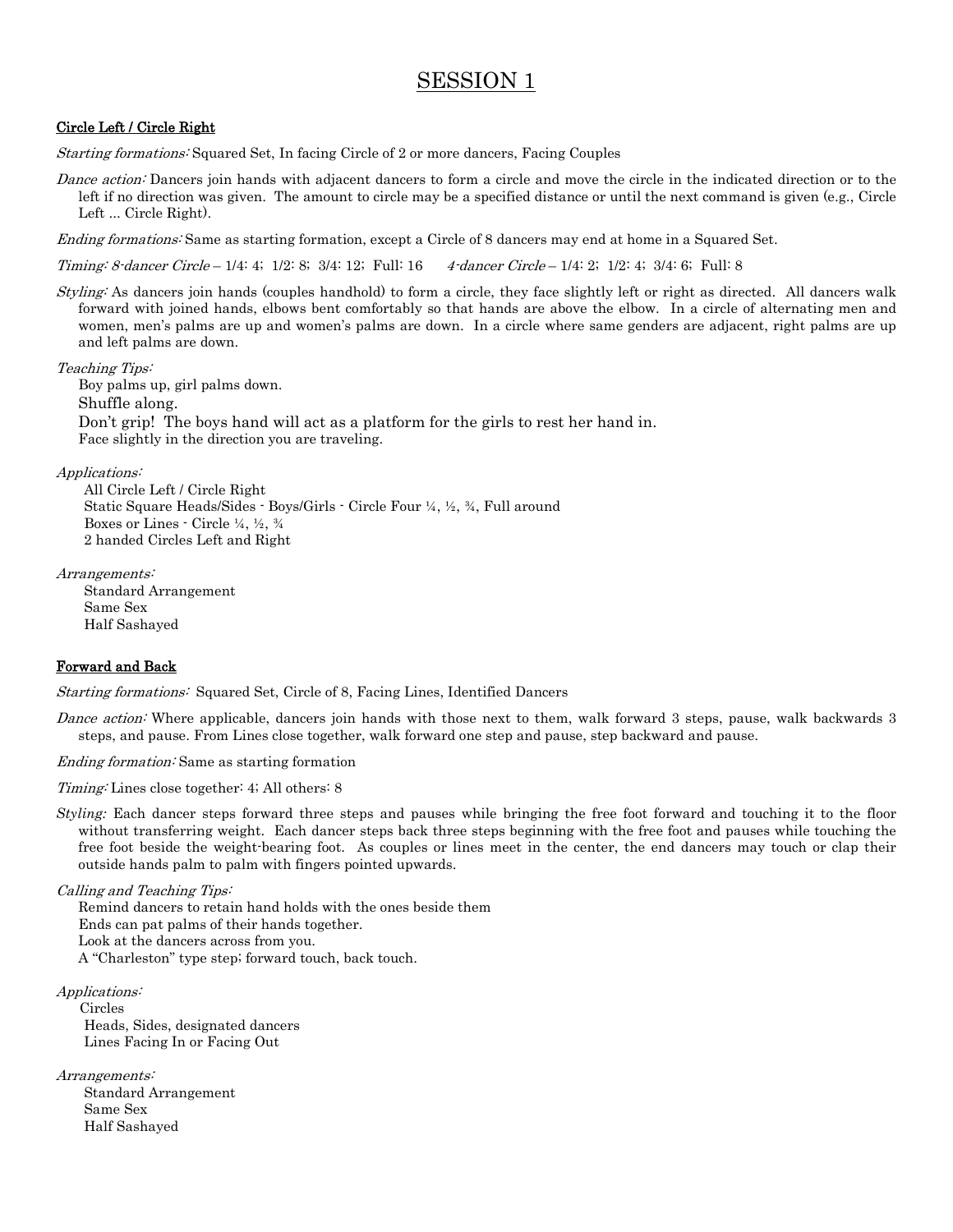#### **Promenade**

- A promenade is a dance around the set by some or all dancers. The active dancers may go as individuals or as couples. They may go in the normal promenade direction (counterclockwise) or as a Wrong Way Promenade (clockwise). They may travel all the way around the set or a distance directed by the caller. They may travel inside or outside the set, as directed.
- Starting formations: Promenade, Squared Set, Right and Left Grand Circle (men facing counterclockwise, women facing clockwise)
- Ending formations: Promenade (e.g., Promenade, Don't Stop Keep Going), Squared Set (e.g., Promenade Home), or couples facing in on the outside of the set (e.g., Sides Promenade 3/4; Heads Square Thru 3). At the end of the promenade each couple turns, as a unit, to face the center of the set. Single File Promenade ends individually without facing the center of the square.

Timing: 1/4: 4, 1/2: 8, 3/4: 12, Full: 16

Styling: Men's hands palm up, right forearm over the lady's left forearm. Lady's hands resting palm down on the man's hands. When there are active dancers promenading around the outside of the set, the inactive dancers should take a step toward the center of the set to assist the active dancers in their trip around the outside.

#### Teaching Tips:

Circle right, drop hand but keep walking this direction single file.

Boy steps up along the inside of the girl in front walking side by side.

Shake right hands introduce each other; don't let go, join left hands underneath with boy palms up, girl palms down, fingertips pointing away from the body.

Boys Star Left, keep hold of the star and now scoop up the Partner/Corner with an arm around for Star Promenade. Don't let go of the Star.

#### Applications:

 Single File, ¼, ½, ¾, Full around Standard Couple, Full around, ½, ¼, ¾ Boys or Girls Wrong Way Heads/Sides Pass Thru, Promenade ½, ¼, ¾

Arrangements:

Standard Arrangement Same Sex Half Sashayed

#### Wheel Around

#### Starting formation: Couple.

Dance action: The couple, working as a unit, turns around to the left half way (180 degrees). The left-side dancer backs up while the right-side dancer moves forward. The pivot point is the handhold between the two dancers.

#### Ending formation: Couple

Timing: 4

*Styling:* Dancers use a couple handhold or maintain the handhold from the previous call (e.g., Promenade). They adjust the handhold as they finish Wheel Around if required by the next call.

Calling Tip: Wheel Around can be more successful for the dancers if the preceding call produces appropriate body flow.

Teaching Tips:

As a couple; pivot left face to look at the wall behind you.

After the action has been completed try to align lines parallel to a wall in the room.

Standard couple arrangement, without letting go of hands the boy backs up while the girl moves forward to face the opposite direction.

When designated couples do it, hands must be taken quickly to establish new formations.

When promenading with the girls, boys should remind the girls if they are Heads or Sides.

Applications:

 From Promenade - designated dancers Static Square - designated dancers Lines Facing Out – designated dancers Double Pass Thru / Completed Double Pass Thru - designated dancers Two Faced Lines - designated dancers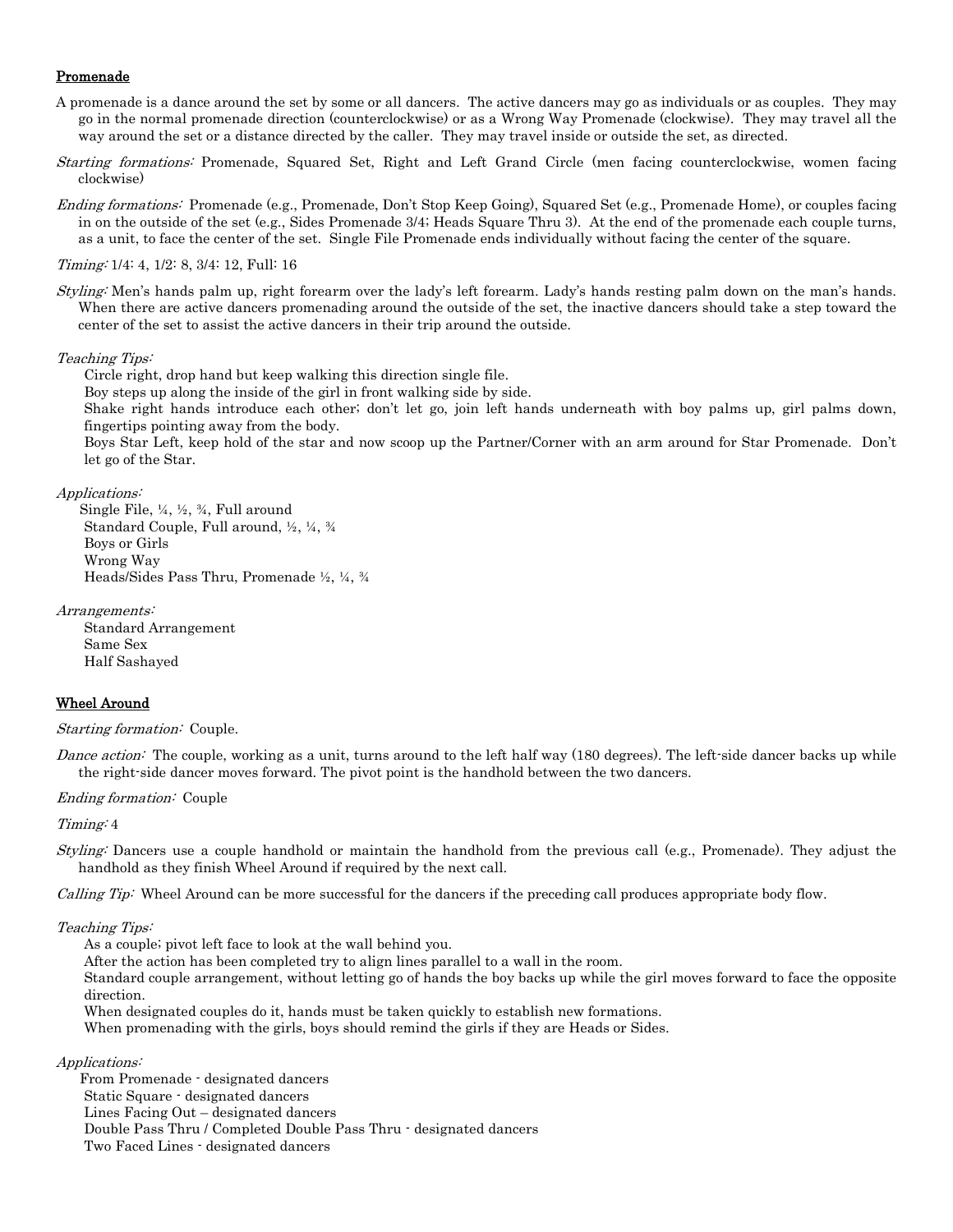Arrangements:

Standard Arrangement Same Sex Half Sashayed

## Dosado

Starting formation: Facing Dancers

Dance action: Dancers walk forward (passing right shoulders), slide sideways to their right (back to back with each other), walk backwards (passing left shoulders) and slide slightly to their left to return to their starting position. The Ocean Wave Rule applies to this call.

Ending formation: Facing Dancers

Timing: SS with corner, 6 steps; with partner, 6; from a Box formation, 6; SS across the set, 8

Styling: Arms in natural dance position, move right shoulder slightly forward while passing each other by the right. Move left shoulder slightly forward while backup up passing each other by the left.

Teaching Tip:

Keep head facing the same wall. End right back where you started. Both are moving around each other at the same time. A French term when translated means back to back. From a Squared set also try Head Girls Dosado or Side Boys Dosado

Applications:

 Any designated two dancers Waves Left Dosado

Arrangements:

Standard Boy with Girl Same Sex

## Left-Hand Star / Right-Hand Star

Starting formations: Facing Couples, Squared Set, In facing Circle of 8

*Dance action:* The designated dancers form a star by stepping forward if necessary and placing the appropriate hand in the center of the formation. Dancers turn the star by walking forward around the center of the star. The distance traveled may be specified in fractions of a star full around, or until some condition is met (e.g., Men Center Left Hand Star, Pick Up Your Partner with an Arm Around, Star Promenade).

Ending formation: Star

Timing: 1/2: 4, 3/4: 6, Full: 8

Styling: Inside hands in a Palm star. Men's outside arms in natural dance position, women's outside hands work skirt.

Teaching Tips:

Single file promenade now extend the left hand in the middle to touch palms. Move forward. Palms should be together with fingers tips pointing to the ceiling. If asked to go back the other way, turn around towards the center forming star with the other hand. Sometimes referred to as Left Hand Star/Right Hand Star

Applications:

2-4-6-8 dancer stars Static Square – designated dancers Facing Couples & Lines – designated dancers Fractional Stars ¼, ½, ¾ Star Routes blending Right/Left to Left/Right from 8 Chain Thru Formation to the middle of square and back

Arrangements: Standard Arrangement Same Sex

Half Sashayed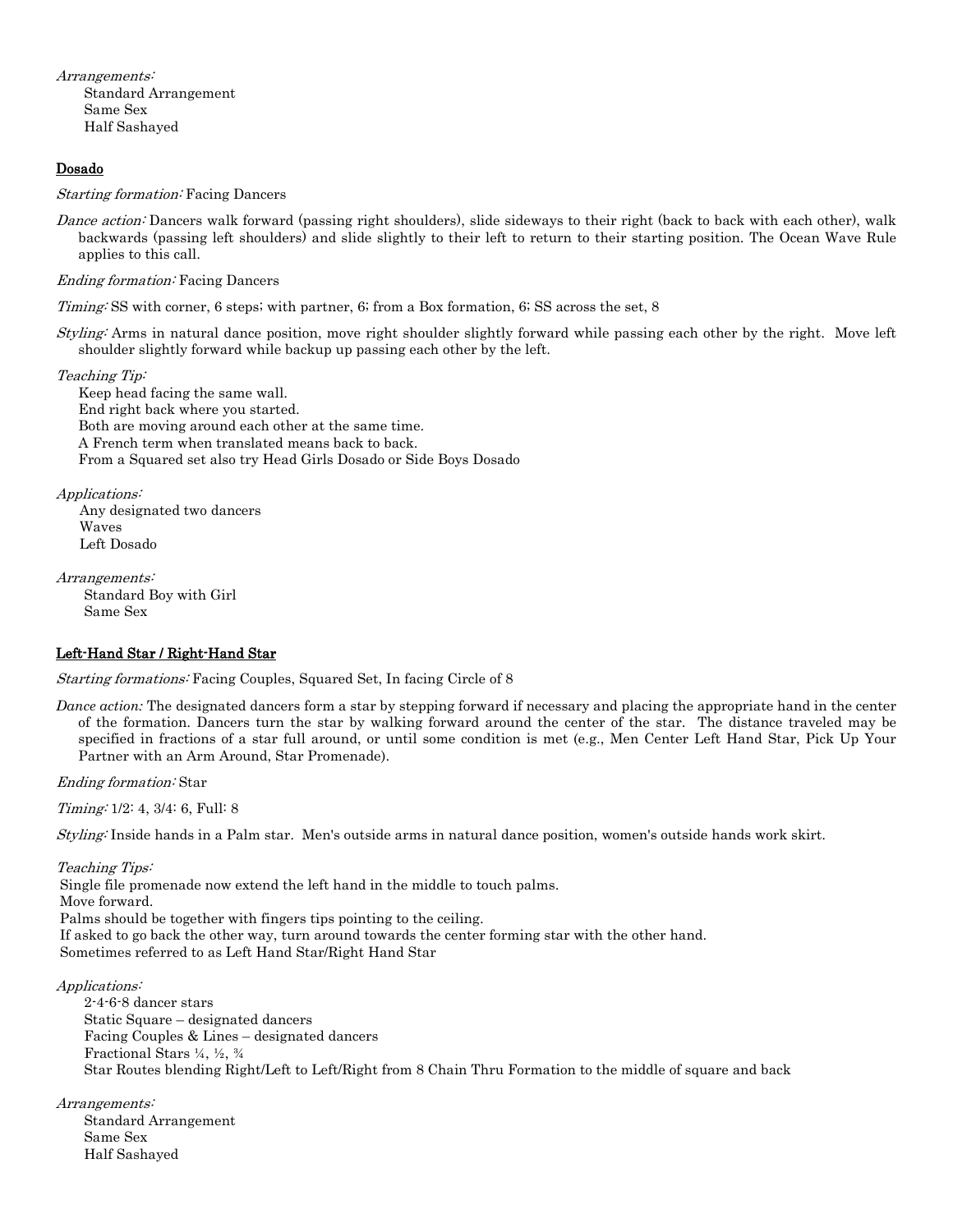## Swing

Starting formation: Facing Dancers (man and woman)

Dance action: Dancers step forward and slightly to their left, use a ballroom hold, and rotate clockwise as a unit for four or more beats of music. As dancers end the swing, the woman continues turning to her right (unrolling along the man's right arm) until she is facing the same direction as the man. The Ocean Wave Rule applies to this call.

Ending formation: Normal Couple, usually facing into the set, or facing appropriately for the next call (such as Promenade)

#### Timing: Variable, at least 4

Styling: Men: left arm bent at the elbow, palm slightly up, right hand on lady's back slightly above the waist. Posture should be erect. Ladies: right hand palm down on man's left hand, left hand on man's right shoulder, arm resting on man's right arm.

The footwork for a Walking Swing is short dancing steps clockwise around the central pivot point between the two dancers. A more physical swing exists called a Buzz Step Swing. It is achieved by moving the right foot forward in a small clockwise circle around the pivot point between the two dancers while the left foot pushes, as a scooter motion. The right foot is always in front of the left.

If the next call is Promenade, some dancers may wish to add a twirl to move the woman into position at the end of the swing. The man needs be courteous to those that wish not to swing or twirl.

#### Teaching Tip:

Get in a ballroom position as if you were going to do a waltz. Boy's left hand and girl's right hand form a pump handle. Slide right hip to right hip and walk forward around each other. Place the girl on the boy's right side rolling off the arm after the swing. Open up, like a book, toward the center of the set. Demonstrate.

Applications: Partner, Corner, designated dancers

Arrangements: Standard Arrangement only

# Allemande Left

Starting formations: Any formation where dancers can conveniently turn 90 degrees or less to face their corner

Dance action: If necessary, dancers individually turn in place up to 90 degrees, so that the men are facing wrong way promenade direction and the women are facing promenade direction. Left Arm Turn at least halfway around (180 degrees) until the men are facing promenade direction and the women are facing wrong way promenade direction. Step Thru.

Ending formation: Right and Left Grand Circle with everyone facing their partner

Timing: 1/2 arm turn: 4-6; 3/4 arm turn: 6-8; Full arm turn: 8

#### Styling: Forearm handhold

Teaching Tips:

 Shake left hands; now slide up to the forearm but that's all. Join left forearms Trade places with this person, let go, walk by passing left shoulders towards the Partner Don't grip or grab tight! Drop the arm hold before something breaks off.

Applications:

Static Square or Circle Facing Lines 8 Chain Thru Formation Trade By Formation Left Handed Waves Designated dancers

Arrangements:

Standard Arrangement Same Sex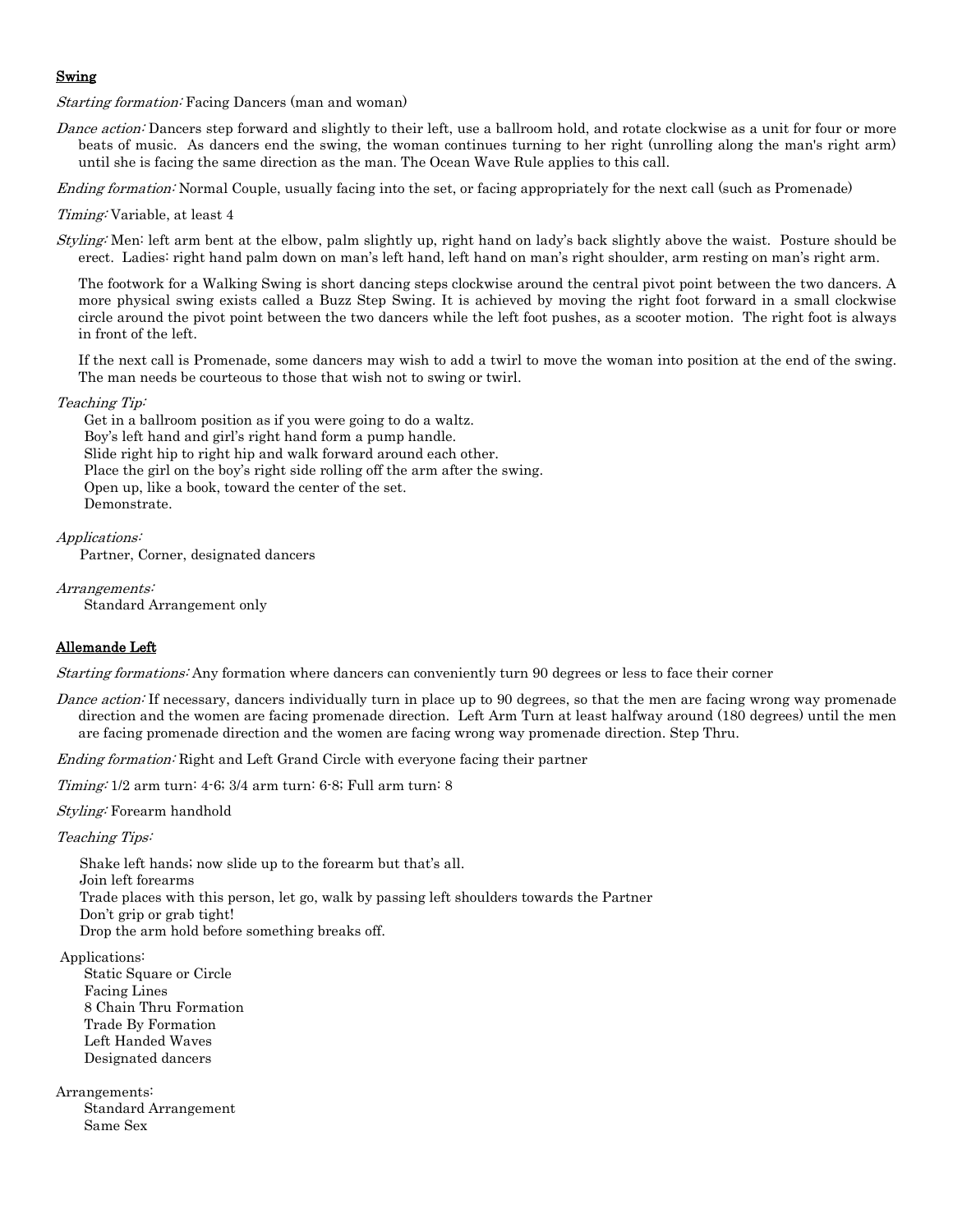## Arm Turns

Starting formations: Facing Dancers; any Wave including Alamo Ring or Mini-Wave

Dance action: Dancers join indicated (Right or Left) forearms and dance forward around each other as far as directed or as necessary for the next call (e.g. Right Arm Turn Partner, To the Corner, Allemande Left).

Ending formation: Dependent on the next call

Timing: 1/2: 4, 3/4: 4 to 6, Full: 6 to 8

Styling: Arms are held past the wrist but not past the elbow joint. Each dancer places the hand on the inside of the arm of the person with whom he/she is to work. Do not squeeze tightly. The pivot point of the turn is the center of the joined forearms.

#### Teaching Tips:

 Teach counter dancing as in Allemande Left. Similar to Allemande Left above but must continue arm turning until the next call. Research the old routines such as Sally Goodin' and the Arkansas Traveler for other variations.

Applications:

From Static Square or Circle with designated dancers Right/Left Right & Left Grand Ring

Arrangements: Standard Arrangement Same Sex Half Sashayed

## Right and Left Grand / Weave the Ring

Starting formations: Right and Left Grand Circle or any formation in which dancers may conveniently turn up to 90 degrees so the men face promenade direction (counterclockwise) and women face wrong way promenade direction (clockwise).

Dance action: If necessary, men turn up to 90 degrees to face promenade direction and women turn up to 90 degrees to face Wrong Way Promenade direction. Dancers blend into a circular formation as they Right Pull By, Left Pull By, Right Pull By, Left Pull By. For Weave the Ring dancers do a no hands Right and Left Grand.

Ending formation: Right and Left Grand Circle

Timing: 10

Styling: Women work their skirt with both hands as they move around the square. Men hold hands in natural dance position. Dancers lead with their right shoulder as they pass the dancer on the right, then with the left shoulder as they pass the dancer on the left. Brief eye contact should be made as they meet each dancer. Attention should be paid to keeping the circle a reasonable size (i.e., not too large).

Teaching Tips:

Alternate hands and shoulders like you are climbing a ladder or a rope.

Get the dancers in the habit of counting as they go.

Don't forget to let go!

 From Squared Set all face Partners; now in this direction you move forward, alternating hand holds starting with your right hand, until you meet the partner again.

Don't pull or yank hands.

Now do a Right & Left Grand without hands weaving in and out by each other for Weave the Ring.

Applications:

Right & Left Grand Ring (only formation for Weave the Ring) Static Square Circle Lines Trade By 8 Chain Thru Waves Any formation where a Right & Left Grand Ring can be established

Arrangements:

Standard Arrangement Same Sex Half Sashayed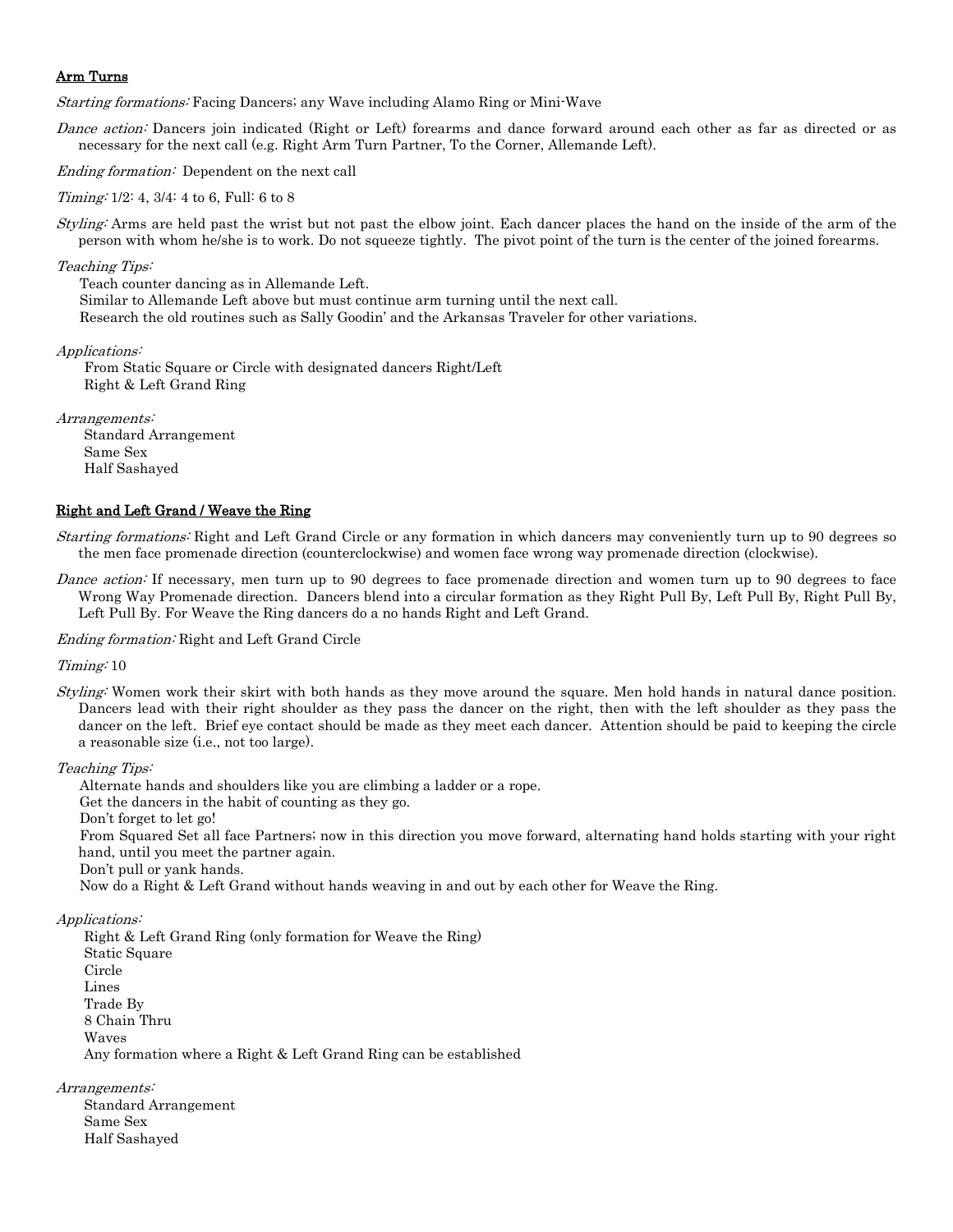## Ladies Chain

Starting formation: Normal Facing Couples, Squared Set, Designated dancers, Lines

Dance action: Ladies step forward, take right hands in a handshake grip and pull by while each Man steps to his right and turns slightly to his left. Each Man has his left hand out to receive the Lady's left hand on top of his for a Courtesy Turn. When Ladies Chain  $\frac{3}{4}$ , Ladies step forward, form a (two person) Right Hand Star and turn the star  $\frac{3}{4}$ . On Four Ladies Chain the Ladies step forward and make a Right-Hand Star. They turn the star halfway to the opposite Man. All Courtesy Turn to face the center of the set. The Star is turned half way unless requested otherwise.

Ending formation: Facing Couples, Two Ladies Chain 3/4 ending as lines of 3 (boy, girl, girl), 4 Ladies Chain from Squared Set ends in Squared Set.

Timing: Facing Couples: 6; Squared Set: 8; 3/4 Chain: 10

Styling: Men must be proactive and move into the spot their Lady has just vacated in order to receive the Lady coming to them, PLUS angle their body slightly to their left in order to be ready to initiate the Courtesy Turn. Women use skirt work for the Courtesy Turn.

Teaching Tips:

Describe the action as exchanging the girls straight across. Get the girls to count the boys because the boys are just looking at the girls. Have the boys slide right and slightly left face to be prepared to turn the girl. Can be done fractionally  $-1/4$ ,  $3/4$ 's,  $4/4$ 's,  $5/4$ 's with 4 ladies and 2 ladies.

## Applications:

 Static Square – designated ladies, across (default), ¾, ¼, full around. Facing Couples Lines – designated ladies

Arrangements: Standard Arrangement

## **Rollaway**

Starting formations: Couple, In facing Circle Of 8

Dance action: From a couple, the dancer on the right (or the directed dancer) "rolls" across in front of the other dancer, turning a full 360 degrees to end on the other side, as the other dancer steps back and then forward, adjusting sideways as necessary, to move smoothly into the vacated position. At the completion of the call, the dancers have exchanged positions.

From an In facing Circle of 8 of alternating men and women, unless otherwise directed, the women roll left across and in front of the men.

Ending formations: Couple, In facing Circle of 8

Timing: 4

Styling: For the purposes of this styling, assume a normal couple and that the woman is being rolled away.

Hands held in normal couple handhold maintaining good arm tension and connection throughout.

From a couple, the man steps back on slight right diagonal as the woman folds to face him. Continuing the momentum they change hands. He steps forward to his right and she finishes her dance action.

When the preceding dance action is a Courtesy Turn, the hand connection is slightly different. Dancers already have left hands joined in front. This connection is maintained throughout most of the Rollaway. Near the end, the lady lets go with her left hand and joins her right hand with the man's left hand.

From a circle in motion, the man interrupts the circling action by stepping back and then forward, while the woman uses the momentum of the circle to accomplish the roll-across action.

#### Teaching Tips:

Lady should turn towards the man, momentarily join both hands, and then must release her original hand in order to get to the other side of the man for Rollaway.

Dancers counter balance in space or formation where the action is being done.

If done from a squared set, stay in couple spots. If done from a circle hands are rejoined in a circle.

#### Applications:

Static Square / Circle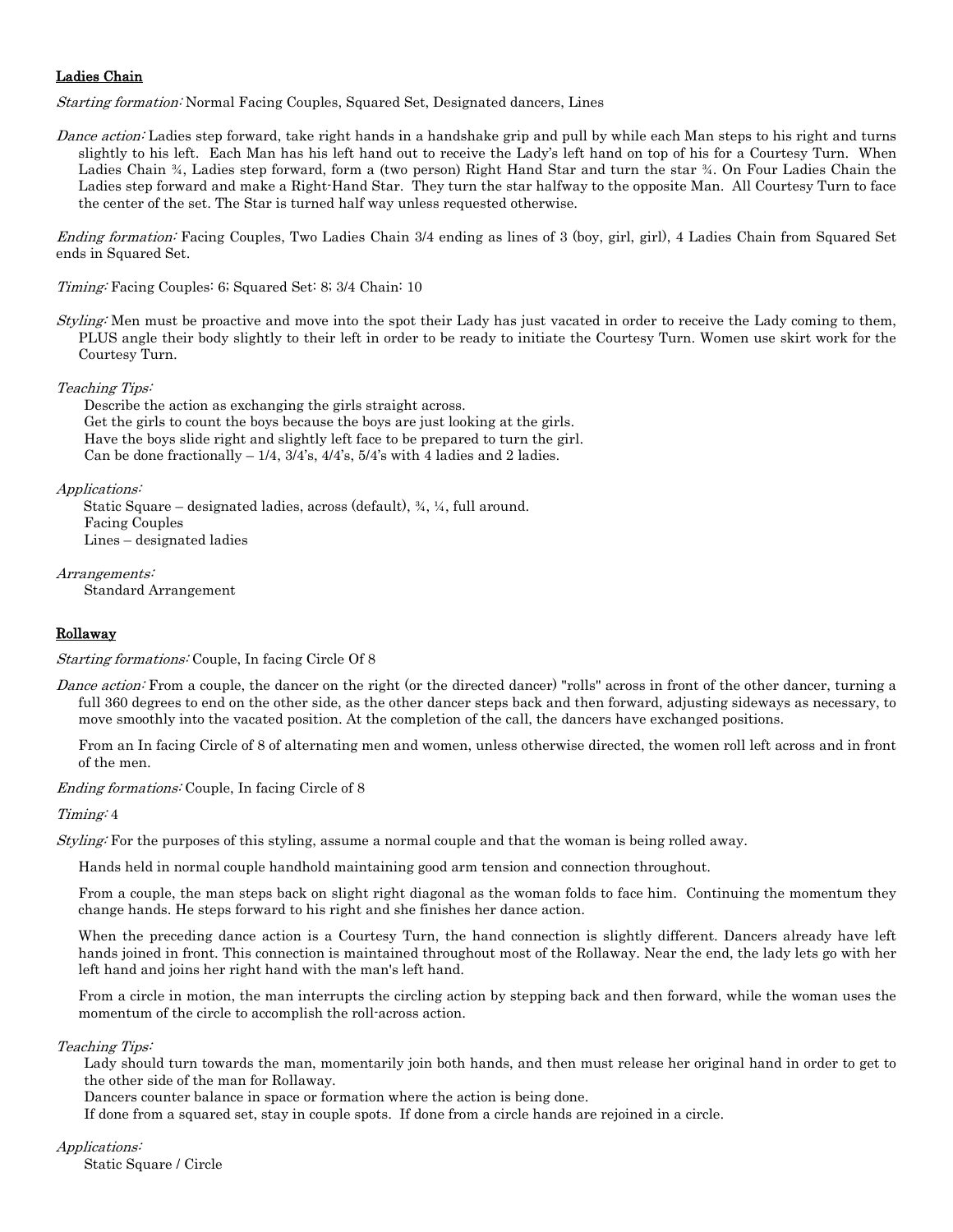Lines / 2 Faced Lines Any two dancers coupled

Arrangements: Standard Arrangement Same Sex Half Sashayed

# SESSION 2

# Lead Right / Lead Left

Starting formation: Couple

Dance action: Directed couple(s), working as a unit, move forward along a 90 degree arc to face either the couple or the wall to their right (or their left).

Ending formation: Couple

Timing: 4

Styling: A couple hand hold is maintained throughout the call; outside hands in normal dance position.

#### Teaching Tips:

 From a Squared set have Head/Side Ladies Chain, Prom. ½, then as a couple walk out to the right to stand facing the others.

 Point to the couple on the right and move forward to stand in front of this couple to face. Describe it as Leading over to the Right and stand in front of the other couple. "Oh by the way, the lead right action we were doing is called … Lead Right" It's only a 1/4 wall change.

Applications:

Static Square - Heads/Sides, designated dancers Facing Couples

Arrangements:

Standard Arrangement Same Sex Half Sashayed

#### Veer Left / Veer Right

Starting formations: Facing Couples, Two-Faced Line

*Dance action:* From Facing Couples, each couple works as a unit and moves to the left (or right, as directed) and forward. From a Two-Faced Line, each couple works as a unit and moves diagonally forward and inward.

Ending formation: From Facing Couples, ending formation is Two-Faced Line. From Two-Faced Line, ending formation is Couples Back-To-Back.

Timing: 2

Styling: All dancers use couple handhold; outside hands in normal dance position.

Teaching Tips:

The direction to veer from a two-faced line must be towards the center of the line. As a couple, slide over and forward. Couples together don't let go of near hands.

No wall change.

From facing couples, ends in two faced lines; from two faced lines, ends back to back.

Applications: Facing Couples 2 Faced Lines

Arrangements: Standard Arrangement Same Sex Half Sashayed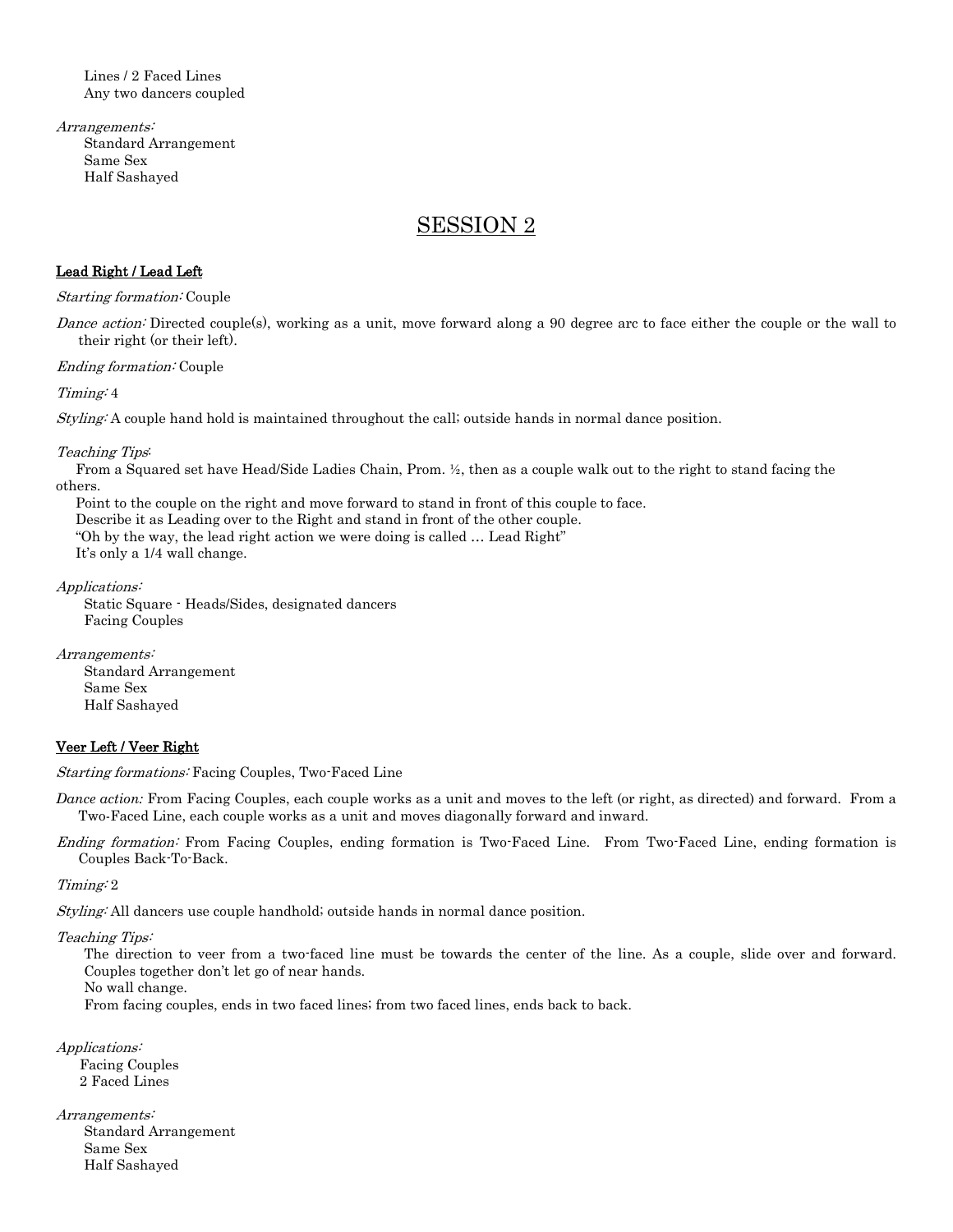## Bend the Line

Starting formations: One-Faced Line, Two-Faced Line, Tidal Line of 6 or 8

Dance action: Each half of the line, working as a unit, turns 90 degrees to face the center of the formation.

Ending formation: Lines of 4 will end in facing couples. Tidal line of 6 or 8 will end in facing lines.

Timing: 4 for lines of 4, 6 for tidal line of 6 or 8

Styling: From a line of 4, as the ends move forward, the centers back up equally. Use a couple handhold. If a new line is formed, immediately join hands in the new line. From a line of 6 or 8, retain handholds in each half of the line. As the very ends move forward, the very centers back up equally. Adjust to end in facing lines.

## Teaching Tips:

Each half of the line must turn ¼ to face. Fold in the center like a book as it closes or a fence gate. Must have hands joined to have a line. Take hands quick to finish. Centers always back up; ends always walk forward. Action can be taught from Sicilian Circles. Promenade couples two by two then teach them to bend to face.

Applications:

Lines 2 Faced Lines Tidal 2 Faced Lines Tidal Lines

Arrangements: Standard Arrangement Same Sex Half Sashayed

# Pass Thru

Starting formation: Facing Dancers

Dance action: Dancers move forward, passing right shoulders with each other and end back-to-back.

Ending formation: Back-To-Back Dancers

Timing: 2

- Styling: Man's right shoulder slightly forward as right shoulders pass. Arms are in natural dance position. Woman works skirt with hands, right hand leading as right shoulders pass.
- Calling Tips: Pass Thru is proper from a Right-Hand Mini-Wave because of the Ocean Wave Rule. Pass Thru is improper from a Left-Hand Mini-Wave because of the left shoulder pass. Use Step Thru instead.

## Teaching Tips:

Right shoulders!

Once you pass them stop.

Rejoin hands with someone if they are beside you.

Don't keep walking, once you have passed them you can't pass them anymore.

After passing you adjust slightly to the right to end back to back with the one you passed.

Applications:

 Any 2 facing dancers Right Handed Wave

Arrangements: Standard Arrangement Same Sex Half Sashayed

# Trade

Starting formation: Any wave, line or column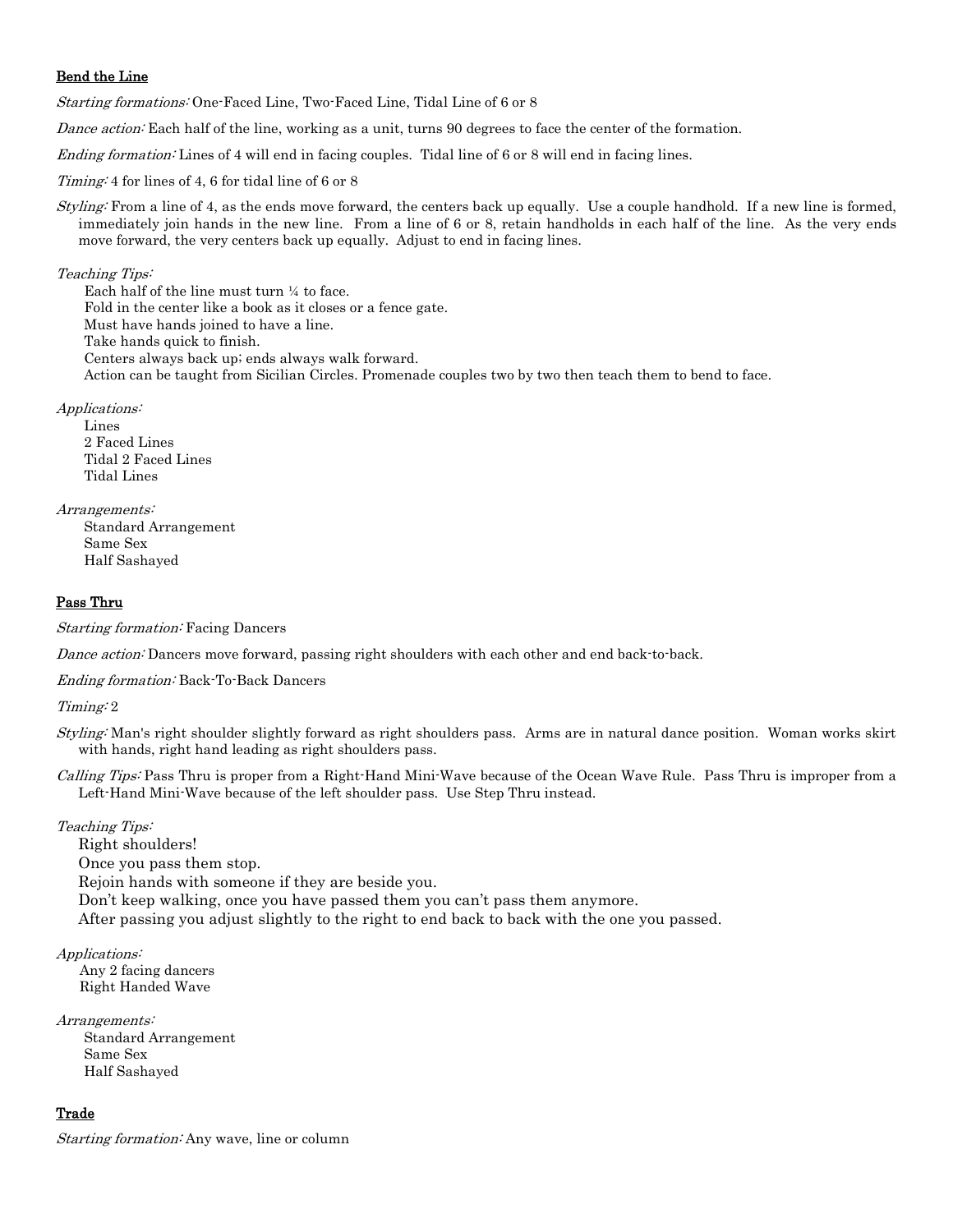Dance action: GENERAL RULE: Any two directed dancers exchange places by walking forward in a semi-circle ending in the other dancer's starting position. Each trading dancer has reversed their original facing direction. If the trading dancers start while facing in the same direction, they pass right shoulders when they meet per the Passing Rule.

(a) BOYS TRADE, GIRLS TRADE, ENDS TRADE, CENTERS TRADE (etc.): Directed dancers (boys, girls, ends or centers) exchange places, changing facing directions using the general rule.

(b) COUPLES TRADE: Starting formation - line or two-faced line. Working as a unit, each couple exchanges places with the other couple in the same line. Couples, as a unit, follow the Passing Rule as defined for individual dancers.

(c) PARTNER TRADE: Starting formation - couple, mini wave. Two dancers exchange places with each other.

Ending formation: Various, depending on starting formation

Timing: Partner Trade, 4; From Ocean Wave: Centers, 4; Ends, 4; From two-faced lines: Couples, 6

Styling: Any two adjacent opposite facing dancers use normal hands up position for turning as in swing thru type movements. Girls trading (i.e. from end of line) will use normal skirt work. Couples trade use normal couple handhold and styling similar to Wheel and Deal. When doing a partner trade, exert slight pressure between inside hands held to assist each other while trading.

#### Teaching Tips:

Trading dancers move forward to take the other dancers position ending in reverse facing direction.

Two types of trades, connected and disconnected, from waves and lines.

If facing the same direction, pass right shoulders as you go around each other.

Like many dance actions concept is best if shown from largest formation to smallest.

#### Applications:

 2 Faced Lines – Couples, designated dancers Out Facing Lines – Couples, designated dancers Waves - designated dancers Any 2 adjacent dancers Partner Trade Tidal 2 Faced Lines – designated dancers Tidal Lines – designated dancers

Arrangements:

Standard Arrangement Same Sex Half Sashayed

# SESSION 3

#### Ladies In, Men Sashay

Starting formation: In facing Circle Of 8 of alternating men and women

Dance action: From a Circle Left, the ladies step forward and pause while the men continue to move to the left, behind, and past one lady. The ladies now step back and rejoin hands in a circle with the men. From a Circle Right, the men move to the right.

Ending formation: In facing Circle Of 8

Timing: 4

Styling: Men's hands in slightly up position ready to rejoin the women in the circle. Commonly women have both hands on skirt when moving to the center and either momentarily bunch skirts or flip the skirt front up slightly before returning to the circle.

Teaching Tips:

From a circle formation moving left the ladies release hands while stepping forward to allow the men to slide behind them in the direction of the circle movement then step back on the other side of the man to retain hands. Often the ladies Whoop in the middle with optional skirt work. Circles moving Right means the men sashay to the right.

Applications: Circle

Arrangements: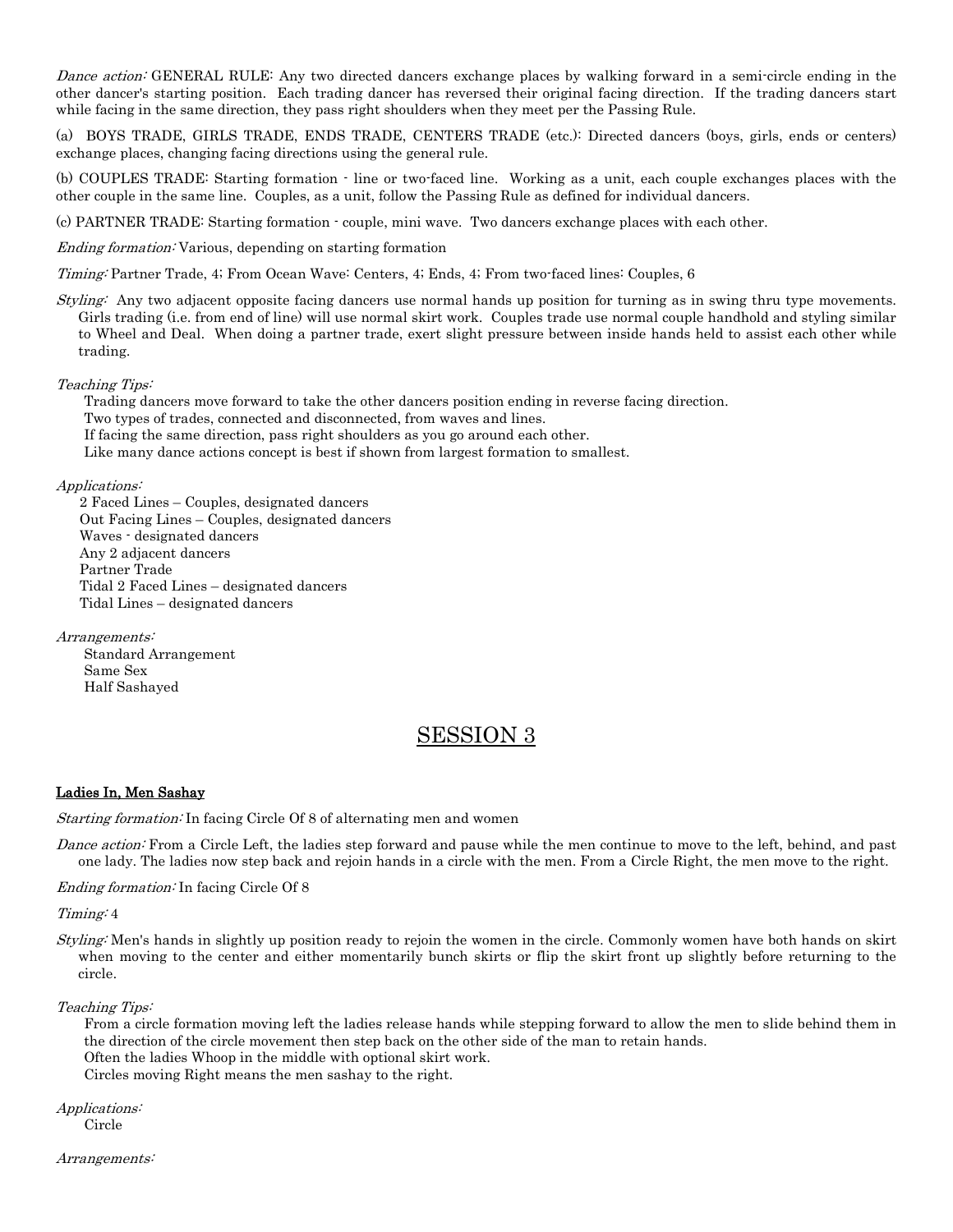#### Half Sashay

Starting formation: Couple

Dance action: Dancers exchange places without changing facing directions. Dancer on the right side steps to the left while the dancer on the left steps back, side steps to the right, then steps forward, ending as a couple.

#### Ending formation: Couple

Timing: 4

#### Teaching Tips:

From a standard couple, boy should step back slightly and then over and forward as the girl slides over to his other side. Occasionally a caller might direct dancers to Sashay by each other face to face or nose to nose.

Applications:

 Static Square – Heads, Sides, designated dancers Circle - Heads, Sides, designated dancers Lines / Boxes - Half of a Half Sashay - Half Sashay One and a Half – Half Sashay Twice Any Couple formation

Arrangements: Standard Arrangement Same Sex Half Sashayed

#### Slide Thru

Starting formation: Facing Dancers

Dance action: Pass Thru. Men Face Right 1/4 turn (90 degrees). Women Face Left 1/4 turn (90 degrees).

Ending formation: Couple if a boy and girl Slide Thru - Mini Wave if the same sex Slide Thru

Timing: Static Square 6, Facing Couple 4, Right Hand Wave 2

Styling: Arms in natural dance position, skirt work for women is optional. Hands should be rejoined as a Couple for the next call.

Teaching Tips:

Pass, turn and take a hand. Boys always turn right and the girls always turn left after they pass. From normal facing couples it's like doing a Star Thru with no hands. Can start to turn the body while passing by, sliding into position; hence "slide" thru.

#### Applications:

Static Square – Heads, Sides Facing Couples Facing Lines Any 2 Facing Dancers Right Hand Wave

#### Arrangements:

Standard Arrangement Same Sex Half Sashayed

#### Double Pass Thru

Starting formation: Double Pass Thru Dance action: Dancers move forward, passing right shoulders with two other dancers. Ending formation: Completed Double Pass Thru. Timing: 4 Styling: Same as Pass Thru. Teaching Tips: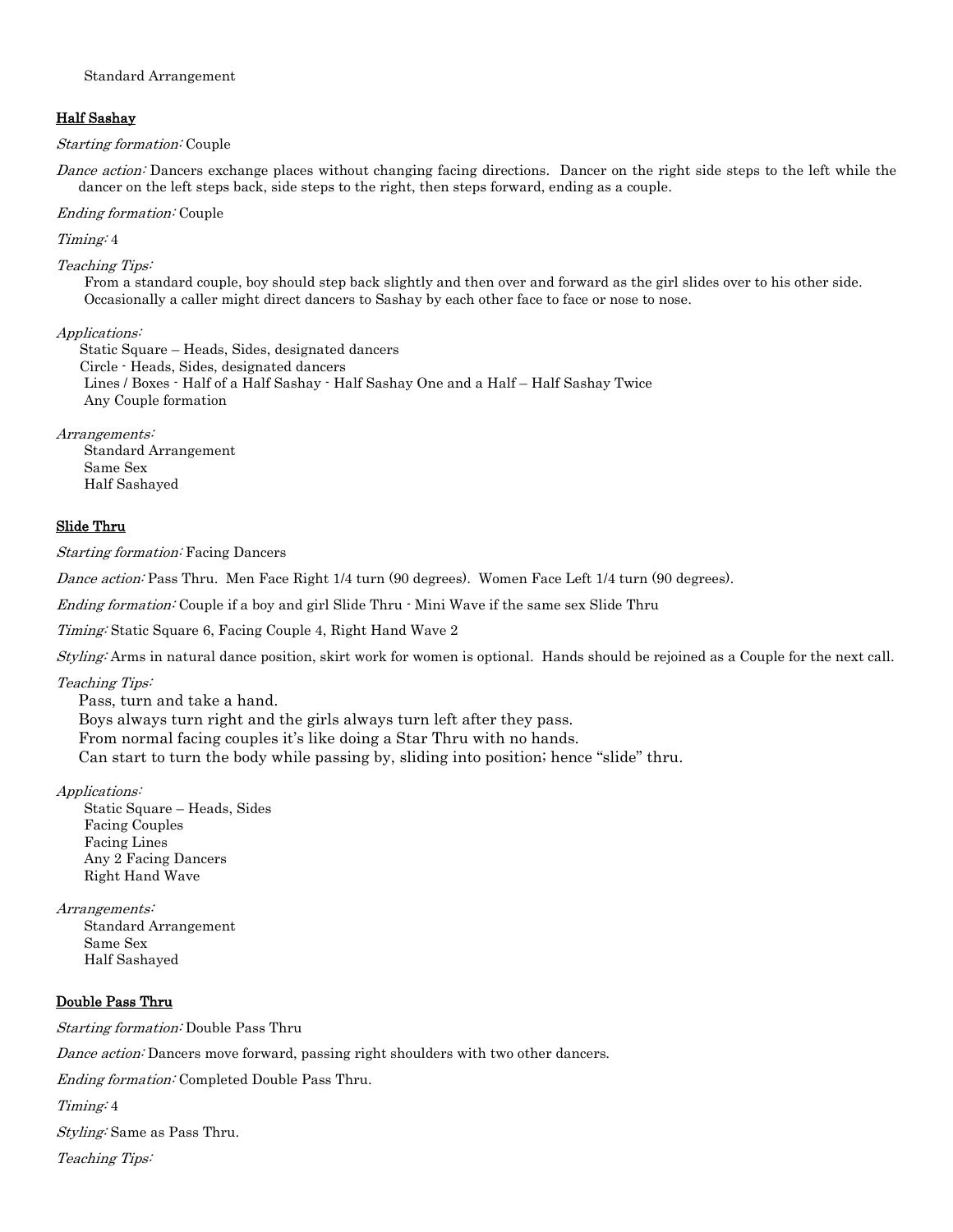Everyone walk single file past the ones looking at you. Pass two right shoulders. Directional English - everyone pass the ones you are facing.

Applications: Double Pass Thru Formation 4 dancers facing single file

Arrangements: Standard Arrangement Same Sex Half Sashayed

# U - Turn Back

## Starting formation: Individual dancer

Dance action: The dancer does an individual about-face turn (180 degrees) in place, turning toward partner unless the body flow dictates otherwise. If alone (i.e., no partner), the dancer turns toward the center of the set. If the solo dancer is facing directly toward or away from the center of the set, the turn may be in either direction.

Ending formation: Individual dancer

Timing: 2

Styling: Isolated dancer: Arms in natural dance position. Adjacent dancers connected with a handhold: Release the handhold, perform the dance action, and reconnect with the appropriate handhold (couple or mini-wave).

Teaching Tips:

Turn around towards your partner out of courtesy, unless flow dictates otherwise. About Face! 180 degrees Turn to face the wall behind you.

Applications:

 Single File Promenade – Girls, Boys, designated dancers Couple Formation – Girls, Boys, designated dancers Multiple Formations – designated dancers

Arrangements:

Standard Arrangement Same Sex Half Sashayed

# Right and Left Thru

Starting formation: Facing Couples. At Basic and Mainstream, Right and Left Thru is restricted to a man turning a woman.

Dance action: Step forward, join Right hands with the dancer in front and Pull By; Courtesy Turn. The Ocean Wave Rule applies to this call.

Ending formation: Facing Couples

#### Timing: SS, 8: Box or Ocean Wave, 6

Styling: Dancers extend right hands to each other, and perform a Pass Thru action, releasing handholds as they pass each other. A literal "pull" is neither required nor desired. For courtesy turn styling, refer to the entry for Courtesy Turn.

Teaching Tips:

Prepare the action by calling Right hand shake, Pass Thru, and Courtesy Turn. Boys, you have to let the girl go as you walk past the other couple, then Courtesy Turn. Right hand shakes, and left hand shakes, now turn the girl until you're thru! All right hands, all left hands, all wheel left

Applications:

Static Square – Heads, Sides, designated dancers Facing couples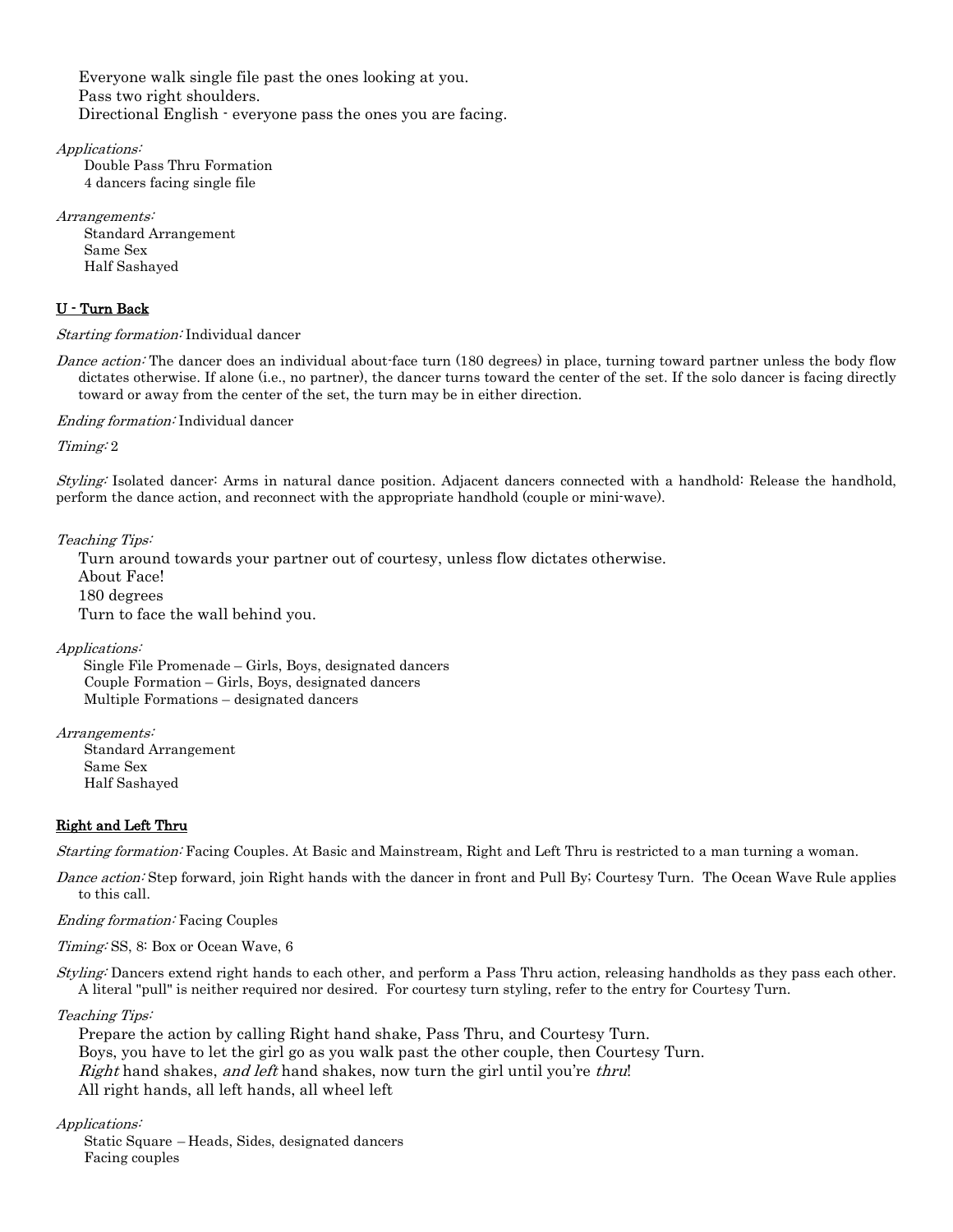Arrangements:

Standard Arrangement only at Mainstream as restricted by the CALLERLAB Mainstream Committee

# SESSION 4

## Cloverleaf

## a. Cloverleaf (Everyone Active)

Starting formation: Completed Double Pass Thru

*Dance action:* The lead dancers in each tandem separate and move away from each other in a three quarter (270 degrees) circle. When each lead dancer approaches another lead dancer from the other side of the square, they both reach with outside hands, blending into a couple handhold as they continue into the center of the square. Each trailing dancer follows the lead dancer in front and ends directly behind that same dancer, taking the hand of the trailing dancer from the other side of the square.

Ending formation: Double Pass Thru

Timing: 8

Styling: Arms are held in natural dance position, skirt work optional. As dancers meet each other, a couple handhold should be used.

Teaching Tips:

Leaders separate and go around the outside until you meet the opposite leader, take near hands and move forward as a couple to the center.

Trailers must move forward following the leaders, taking near hands with the opposite trailer and as a couple stand behind the leaders.

Picture a four leaf clover or the off and on ramps of an interstate often called a cloverleaf.

One lane only, single file – no passing! In other words, trailers should stay behind leaders.

From a standard completed Double Pass Thru, can show the boys first then girls.

Can have the trailers touch shoulders of leaders to assure they follow.

#### b. Cloverleaf (Only Two Couples Active)

Starting formation: Anywhere two couples are facing out of the set (e.g., Trade By)

Dance action: The designated dancers must be facing out of the set. If they are in the center of the set, they first step forward. Next they separate and move away from each other in a three quarter (270 degrees) circle. When they meet another dancer from the other side of the set, they become a couple facing in. If there is no dancer in front of them, they can step into the center.

Ending formation: Various - The active dancers will be Couples facing in.

Timing: Active dancers: 6 (or, if they move into the center, 8); Inactive dancers: 0 (if they start as centers) or 2 (if they start as ends).

Applications:

Static Square – Heads, Sides (Pass Thru) Completed Double Pass Thru

Arrangements:

Standard Arrangement Same Sex Half Sashayed

## Grand Square

Starting formation: Squared Set

Dance action: The designated dancers turn to face their partner. All dancers then perform a series of steps, each of which takes one beat of music. Dancers who are facing nose-to-nose take 4 steps backwards away from each other. Dancers who are facing across the square take 4 steps forward until they are nose-to-nose. During the 4th step of each group of 4 steps, dancers turn in place one quarter (90 degrees) to face another dancer either nose-to-nose or across the square. Like all the other steps, this turning step takes one beat.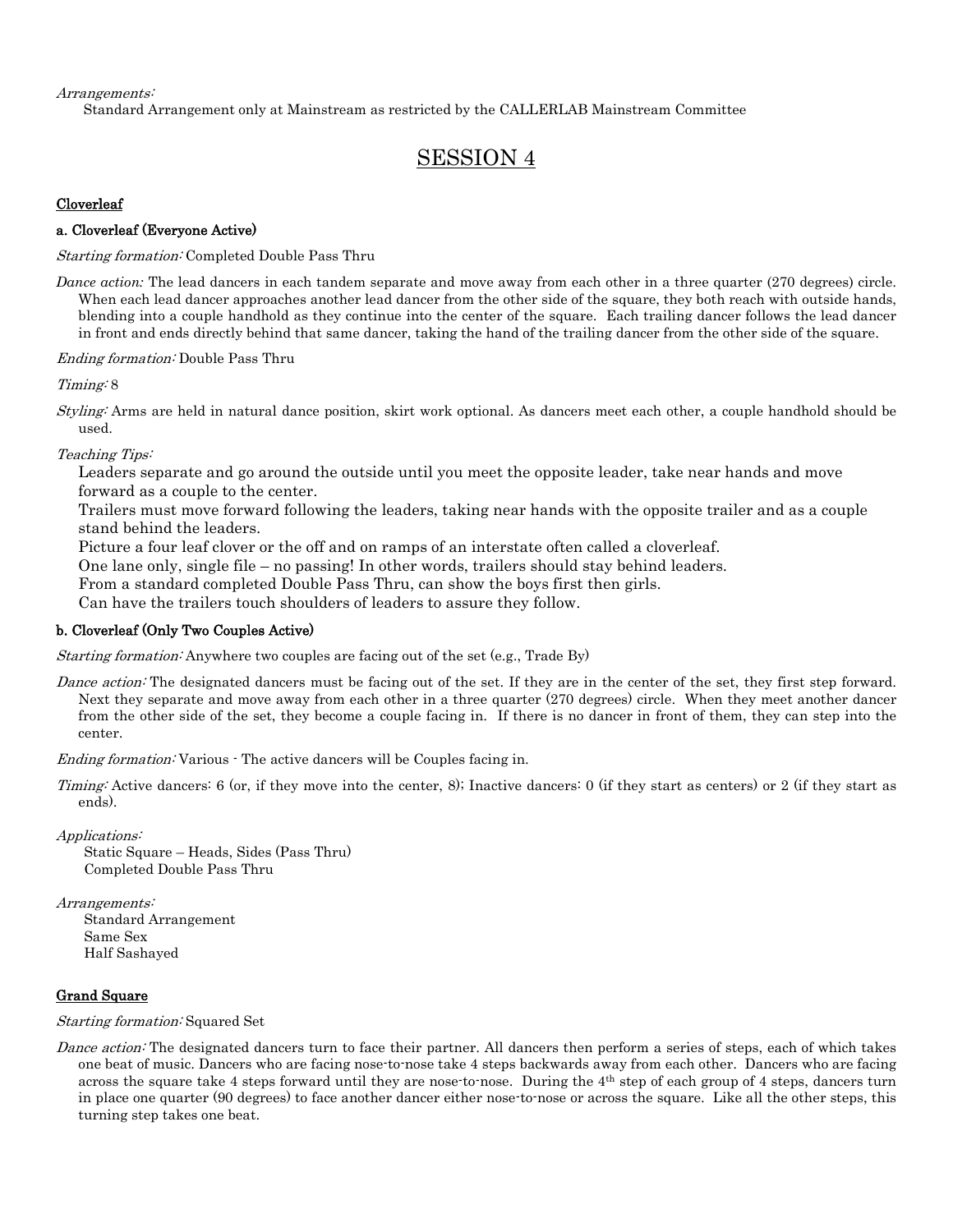During the first half of the call, dancers do four groups of 4 steps each. On step 16, they prepare to "Reverse" the action. To "Reverse", dancers do NOT turn on Step 16. Their very next step (step 17) will be in the opposite direction as dancers start to retrace their steps. On the very last step (step 32), dancers face in as necessary to form a squared-up set.

#### Ending formation: Squared Set

Timing: 32

Styling: Men's arms in natural dance position; women may work skirts with natural swinging action. Adjacent dancers who walk forward or backward together should use normal couple handhold.

Calling Tips: The caller may designate the number of steps to take (e.g., "Sides Face, Grand Square, 6 Steps"). While teaching a standard Grand Square all dancers are facing the same walls after each part.

#### Teaching Tips:

Have the heads sit and watch the game, later sides will do the same, then all up together.

Either walk forward and turn or back up and turn except at the reverse point and end.

If you are close you must back up, if far away you must move forward.

Never turn your back on anyone – always turn *in* to face your partner or your opposite.

Shuffle your feet to the beat and take near hands whenever you can.

From a squared set have everyone point to their nearest side wall then to the opposite dancer. This is the small square pattern you will trace when you dance the action.

From a bird's eye view, the pattern walked is a little square, together it's Grand.

A thirty-two beat action, with thirty-two steps and turns; sixteen halfway.

Styling: Dancers use a normal couple handhold, pulling slightly toward each other as they initiate the sashay movement. As the dancers complete the call, they catch hands to end in a couple handhold (unless that is inconvenient for the next call).

#### Applications:

Static Square – Sides Face/Heads Face

Arrangements:

Standard Arrangement Same Sex Half Sashayed

#### Alamo Style

Starting formation: same as Allemande Left

Dance action: Dancers start an Allemande Left but continue the Arm Turn until the men are looking toward the center of the square and the women are looking out. Maintain the left handhold and join right hands with the adjacent dancer to form an Alamo Ring.

#### Ending formation: Alamo Ring

Timing: 4

Styling: Bring both hands up at the same time, sliding smoothly out of the forearm grip of the Allemande Left, to blend into the same styling as Step to a Wave.

Teaching Tips:

Adjust hands as in waves. Step back to see the ring. Don't over grip hands to allow each dancer to move freely when needed. The term Balance is often called which is very similar to Forward and Back.

Applications:

Alamo Ring

Arrangements: Standard Arrangement Same Sex

## Swing Thru / Left Swing Thru

Starting formation: Ocean Wave or Alamo

Ending formation: same as starting formation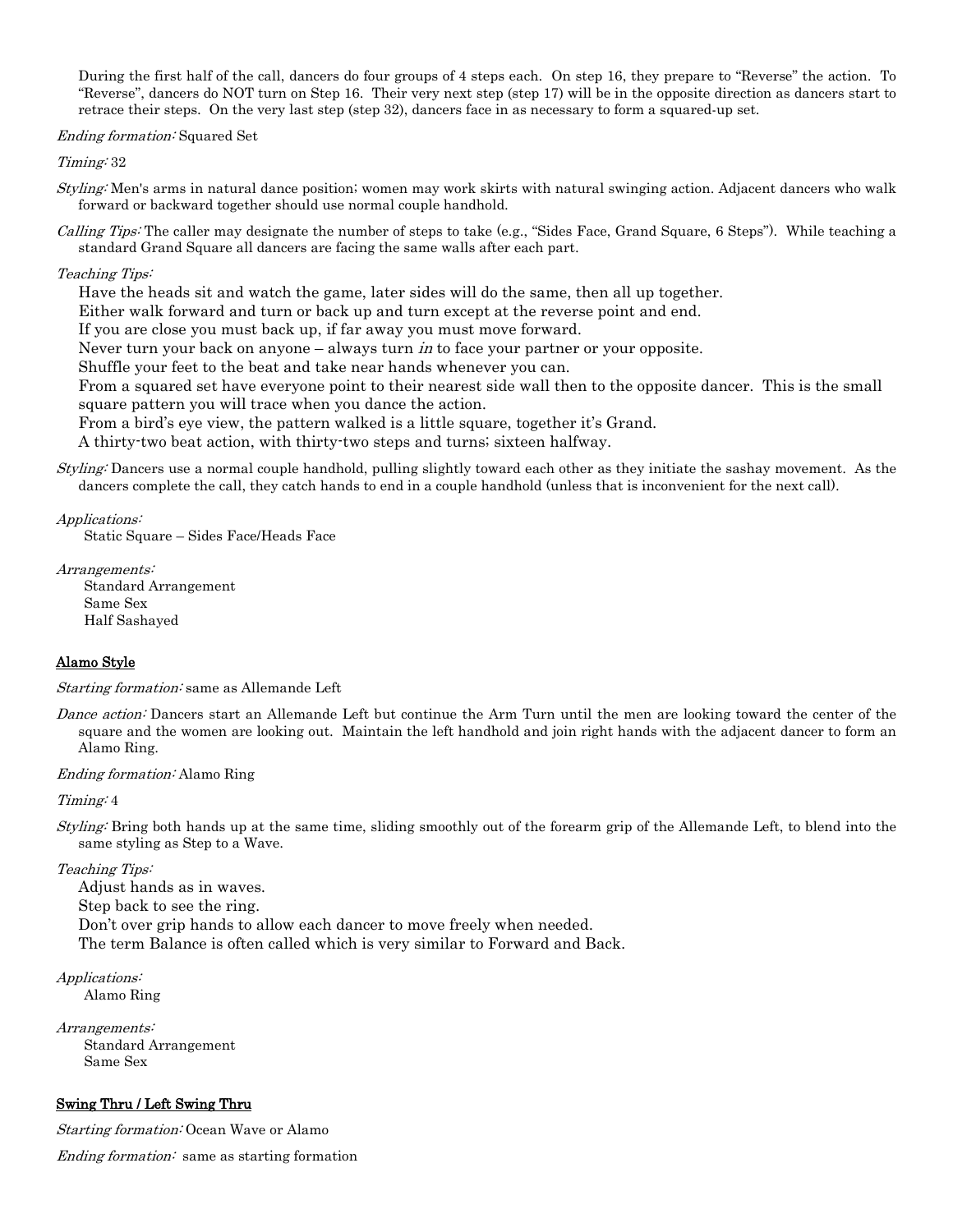Styling: All hands are joined in hands-up position, elbows in close. Exert slight pressure to assist opposite dancer in turning. Arcing turns should be utilized rather than pull by type of movements and should flow effortlessly from one turn to the other so that you are in a sense, "weaving" along the line.

Timing: 6 steps from point of contact

## a. Swing Thru

Dance action: Those who can, turn by the right one half  $(180^{\circ})$ , then those who can, turn by the left one half  $(180^{\circ})$ . If "right" is not specified preceding the command to Swing Thru, it is a right Swing Thru. The Facing Couples Rule applies to this call.

## b. Alamo Swing Thru

Dance action: Everyone turns half by the right, and then everyone turns half by the left. When Left Swing Thru is directed from an Alamo formation, everyone turns half by the left, and then everyone turns half by the right.

#### c. Left Swing Thru

Dance action: Those who can, turn by the left one half (180°), then those who can, turn by the right one half (180°). If Left Swing Thru is required, it must be specifically directed "Left Swing Thru". The Facing Couples Rule applies to this call.

Calling Tip: Swing Thru and Left Swing Thru can be taught from an Alamo first.

## Teaching Tips:

Prep with trades first, using right then left handed trades.

Trade with right hands first, then if you can with left hands.

If you are unable to do a part; standstill, or step in place to mark time.

Action always starts with the right trade unless the caller says LEFT Swing Thru, then the action always starts with a left.

Don't stand shoulder to shoulder, step back to see the wave.

Occasionally Balance is called which feels like a Charleston Dance step, forward touch and back touch.

Should be able to see the wave crest as it rises and falls with each balance.

Spread apart just a little while forming waves, square breathing, to allow more space within the formation.

## Applications:

Alamo Ring Waves / Tidal Waves (Left & Right) Facing Couples

Arrangements:

Standard Arrangement Same Sex Half Sashayed

# SESSION 5

## Run

Starting formation: Any two-dancer formation in which the directed dancer has a shoulder directly adjacent to the other dancer

Dance action: The directed (active) dancer moves forward in a semi-circle (180°) around an adjacent (inactive) dancer to end in the adjacent dancer's starting position. Meanwhile, the inactive dancer, who may be facing in any direction, adjusts by stepping (without changing facing direction) into the vacated starting position of the active dancer. The active dancer doing the run has reversed his/her original facing direction. If the direction to Run is not specified (right or left) and if the active dancer has an inactive dancer on each side, then centers Run around ends and ends Run around centers. Runs from an Alamo Ring are to the right unless otherwise directed.

*Ending formation:* Various - depending on starting formation - The two dancers will have exchanged places.

#### Timing: 4

Styling: Hands should blend into the handhold required for the ending formation.

# Teaching Tips:

Run can be used to form waves, not just as a way to get out of them.

Only the runner reverses facing direction, rune slides over without turning around.

When running around someone the same shoulder is always nearest the one getting the run around.

This is an action where dancers can go from ends to center and from centers to ends.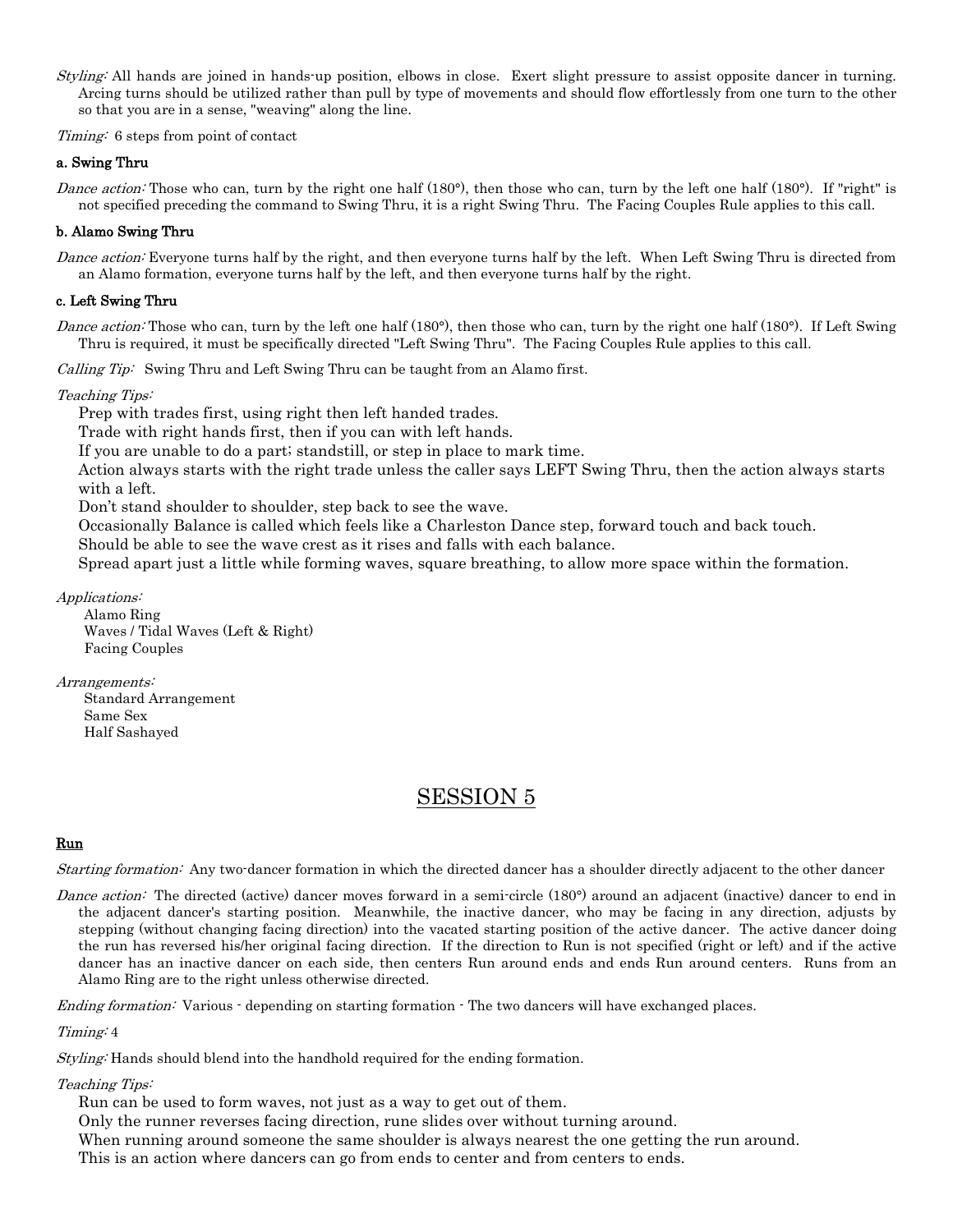Great place to teach "counter dancing," from Partner Lines facing out have the end boy run right around three, the new end girl run right around three, the new end boy run right around three, the new end girl run right around three; ends with in facing lines.

On Cross Run the designated dancer must run around the furthest dancer, not the near dancer, crossing by the center of the formation.

# Applications:

Waves Alamo Ring Static Square Columns Lines / 2 Faced Lines Couples Designated dancers

Arrangements:

Standard Arrangement Half Sashayed

# Trade By

Starting formation: Any formation in which two couples are facing each other and the other two couples are facing out

Dance action: Couples facing out do a Partner Trade while the Facing Couples do a Pass Thru.

Ending formation: Various, depending on starting formation.

Timing: 4

Styling: Same as Pass Thru and Partner Trade.

Calling Tip: The most common usage of Trade By starts in a Trade By formation and ends in an Eight Chain Thru formation.

Teaching Tip:

Ends trade while the centers pass by. Centers go forward, through to the other side. Everyone can't trade because that would just be a Partner Trade. Centers can say "Bye Bye" to remind each center to pass by each other.

Applications:

Trade By Formation

Arrangements:

Standard Arrangement Same Sex Half Sashayed

## **Circulate**

Starting formations: Waves, Columns, Lines, Two-Faced Lines.

Dance action: Directed (active) dancers move forward along the circulate path to the next position. The circulate paths for various formations are indicated by the dotted lines in the diagrams.

(NAMED DANCERS) CIRCULATE: Boys, Girls, Centers or Ends circulate.

ALL 8 CIRCULATE: Dancers in a column follow the column circulate path. Dancers in a wave or line follow the wave or line circulate path.

COUPLES CIRCULATE: Each couple, working as a unit, moves forward along the Couples Circulate path.

SINGLE FILE CIRCULATE: Each dancer moves forward along the Column Circulate path.

SPLIT CIRCULATE: The formation is divided into two separate boxes. Dancers move forward along their own Box Circulate path.

BOX CIRCULATE: Each dancer moves forward along the Box Circulate path.

Ending formation: Same as starting formation.

Timing: Single File Circulate, 2; all other circulates, 4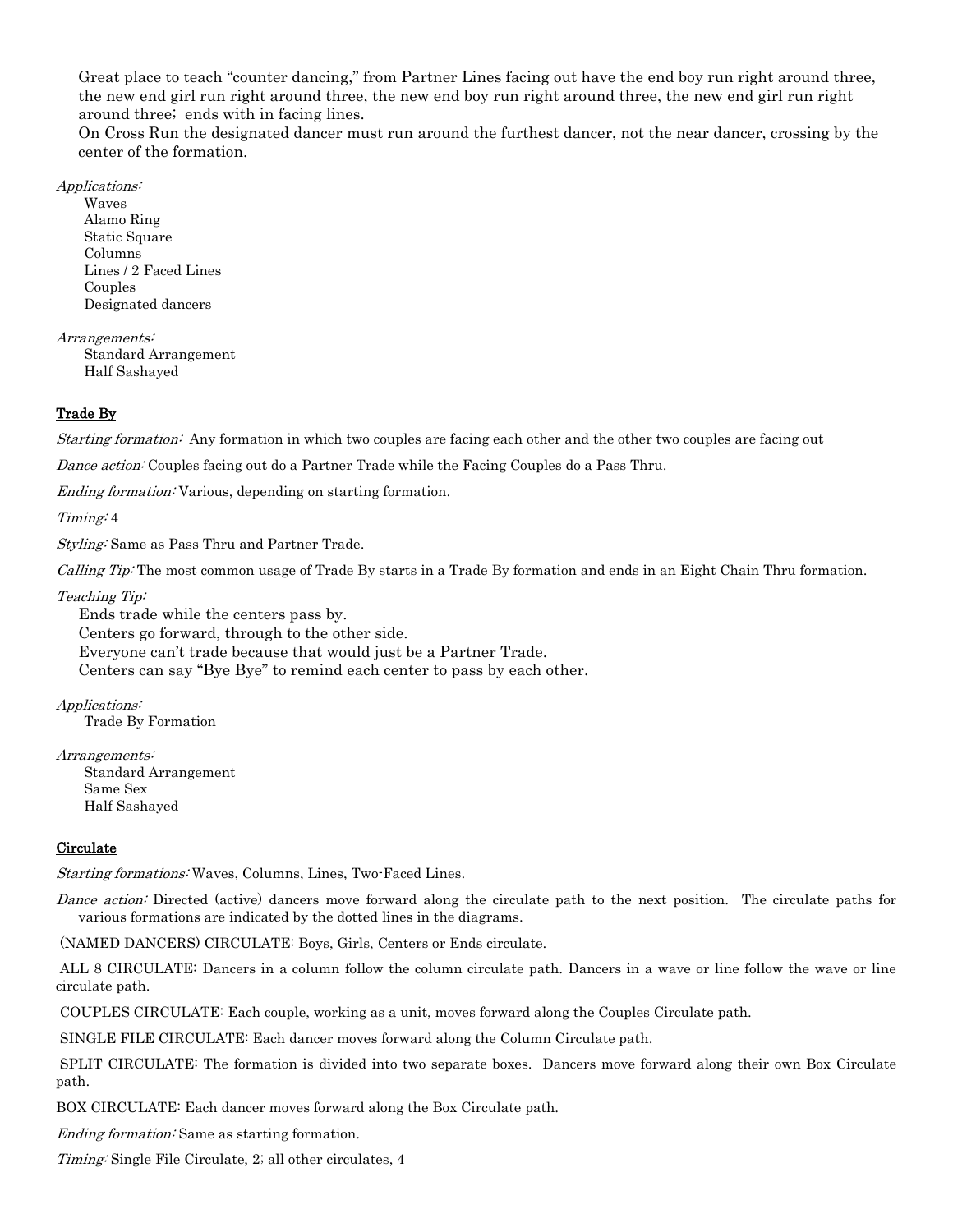Styling: Use normal couple handholds when doing a Couples Circulate. Arms should be held in natural dance position and ready to assume appropriate position for the next call.

#### Calling Tips:

Work call from largest formation to smallest with increasing degrees of difficulty: As Couples, Ends, Centers, from right and left handed two faced lines, from Waves, lastly All 8. Columns, Boxes, and Split Boxes can be shown when appropriate. Move them to all positions reminding them not to think right/left but advance forward one spot in the formation.

#### Teaching Tips:

First time dancers are expected to know formations.

All are standing on a magical spots, move forward to the next spot in front of you.

Look before you leap.

If facing different directions all must let go first.

Have the dancers visualize a race track, rail road track, or running track oval.

Explain to the dancers they are walking around one city block.

Emphasize, "Circle-late" a forward action that can be done multiple times, bringing you back to the same starting point.

#### Applications:

Couples Circulate – Parallel 2 Faced Lines Parallel 2 Faced Lines – designated dancers Parallel Waves – designated dancers Columns General Lines Box Circulate Split Circulate

Arrangements:

Standard Arrangement Same Sex Half Sashayed

# Chain Down the Line

Starting formation: Right-Hand Two-Faced Line or Left-Hand Ocean Wave. (At Basic and Mainstream, the Ends must be Men and the Centers must be Women).

Dance action: Centers Trade then the Ends Courtesy Turn the centers to end up facing the couple who was in the line or wave with them.

Ending formation: Facing Couples

Timing: 8

## *Teaching Tips:*

The action can be described as a sideways chain Be sure to face the direction where the person chained from at the start of the action. Ends can turn to face centers before they "Chain" to see wall to face at the end of the action.

Applications:

 Right Hand 2 Faced Lines with girls in center Left Handed waves with girls in center

Arrangements:

Standard Arrangement only at Mainstream as restricted by the CALLERLAB Mainstream Committee

# SESSION 6

## Square Thru / Left Square Thru

Starting formation: Facing Couples. Ending formation: Couples back-to-back.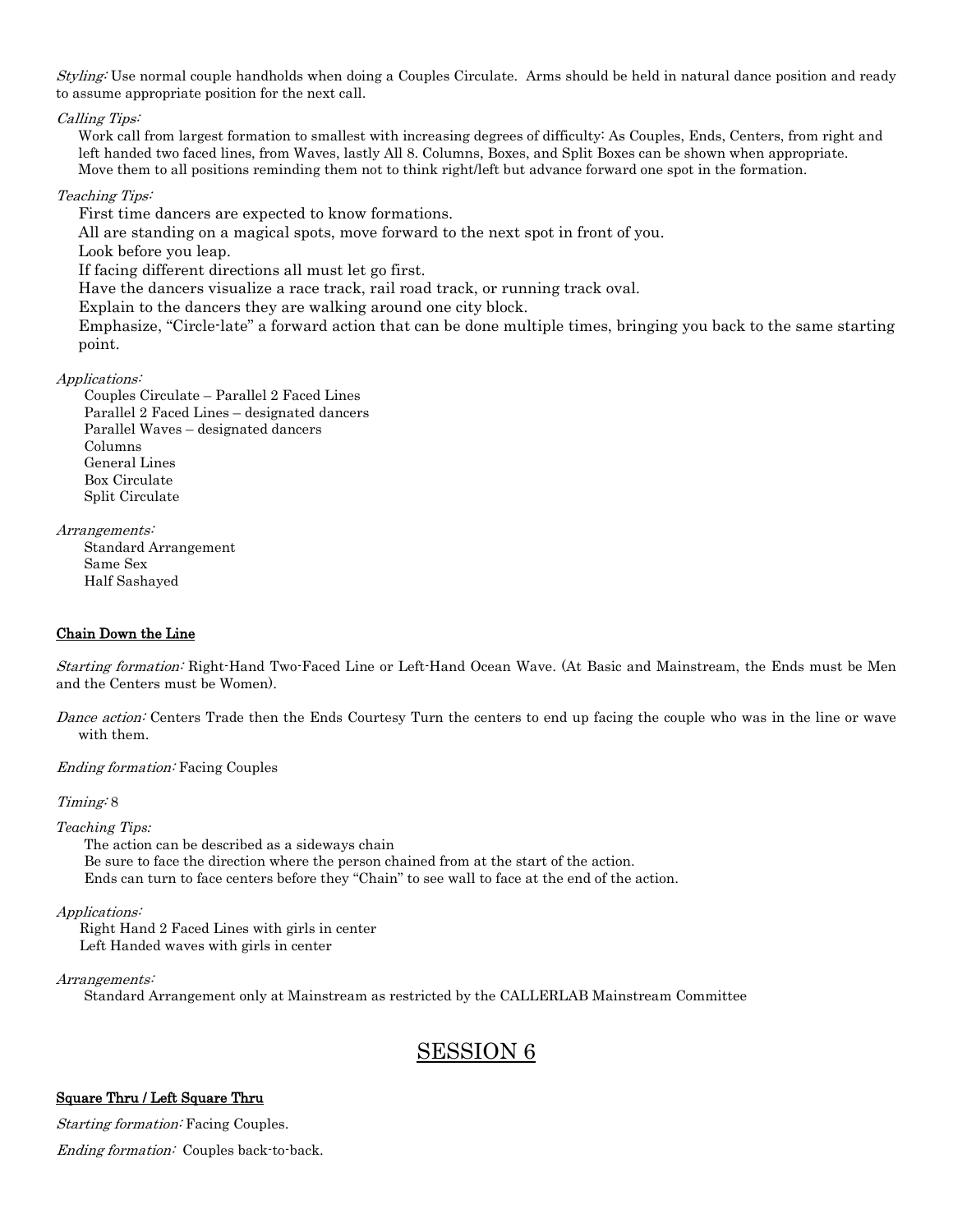Dance action: Facing dancers join right hands and pull by. Turn in one quarter (90°), join left hands and pull by. (A half Square Thru has been completed.) Turn in one quarter (90°) and join right hands with facing dancer and pull by. (A three quarter Square Thru has been completed.) Turn in one quarter (90°), join left hands and pull by, but do not turn. (A full Square Thru has been completed.) Variations of Square Thru may be specified by fractions or by the number of hands, e.g. Square Thru 3/4 is the same as Square Thru three hands, etc. When a Left Square Thru is required, "Left Square Thru" must be directed. Left Square Thru action is similar to Square Thru except that it is started with the left hand and alternated accordingly.

Timing: From Squared Set, 4 people full: 10 steps; three quarters, 8; one half, 6; one quarter, 4

From Box: 4 people full: 8 steps; three quarters, 6; one half, 4; one quarter, 2.

Styling: Styling should be similar to that in Right and Left Grand. Corners should be rounded off rather than pulling through and doing a square military turn.

Teaching Tips:

Alternate hands.

Let go as you walk forward to pass.

For the next hand, turn towards the center of the box.

Establish the four points of the box and be sure to step to the point after each hand.

Always ends back to back with the last person touched; don't turn after the last pull-by.

Explain the action as walking around a city block or large building.

Use a chair or describe a square card table that the dancers are to move around the perimeter.

For Left Square Thru, just do the same thing but start with your left hand.

Applications:

Static Square – Heads, Sides, designated dancers Facing Couples

Arrangements: Standard Arrangement Same Sex Half Sashayed

#### Wheel And Deal

## a. Wheel and Deal (from lines of four)

Starting formation: line of four dancers facing the same direction.

- Dance action: The left-hand couple takes a small step forward. The couples wheel 180° toward the center of the line with the center dancers of the line acting as the pivot point about which a couple turns. The couple that started on the right half of the line wheels in front of the other couple.
- Ending formation: Tandem couples. Both couples end facing the same direction with the original right hand couple in front of the original left hand couple.

#### Timing: 4

Styling: Use couple handholds. The center dancers are the pivot point and should exert slight pressure to assist in the wheel around movement. Forearms should be adjacent to each other to assist in the wheeling action.

Teaching Tips:

Stressing the right passing rule; the ones on the right go in first.

Couple on the left end of out facing lines step forward first then wheel behind the others.

Each couple reverses facing direction.

Don't think right or left, think towards the center of the line.

Starting like a Bend the Line.

It is often called to sound like Wheel "IN" Deal as a reminder to turn "IN" towards the others.

Prep with Couples Trade to establish the feel of the action.

Feels like a half a Couples Trade then a Bend action to finish.

"Wheel" towards the folks you're "Dealing" with.

Applications:

Lines Facing Out 2 Faced Lines Tidal 2 Faced Lines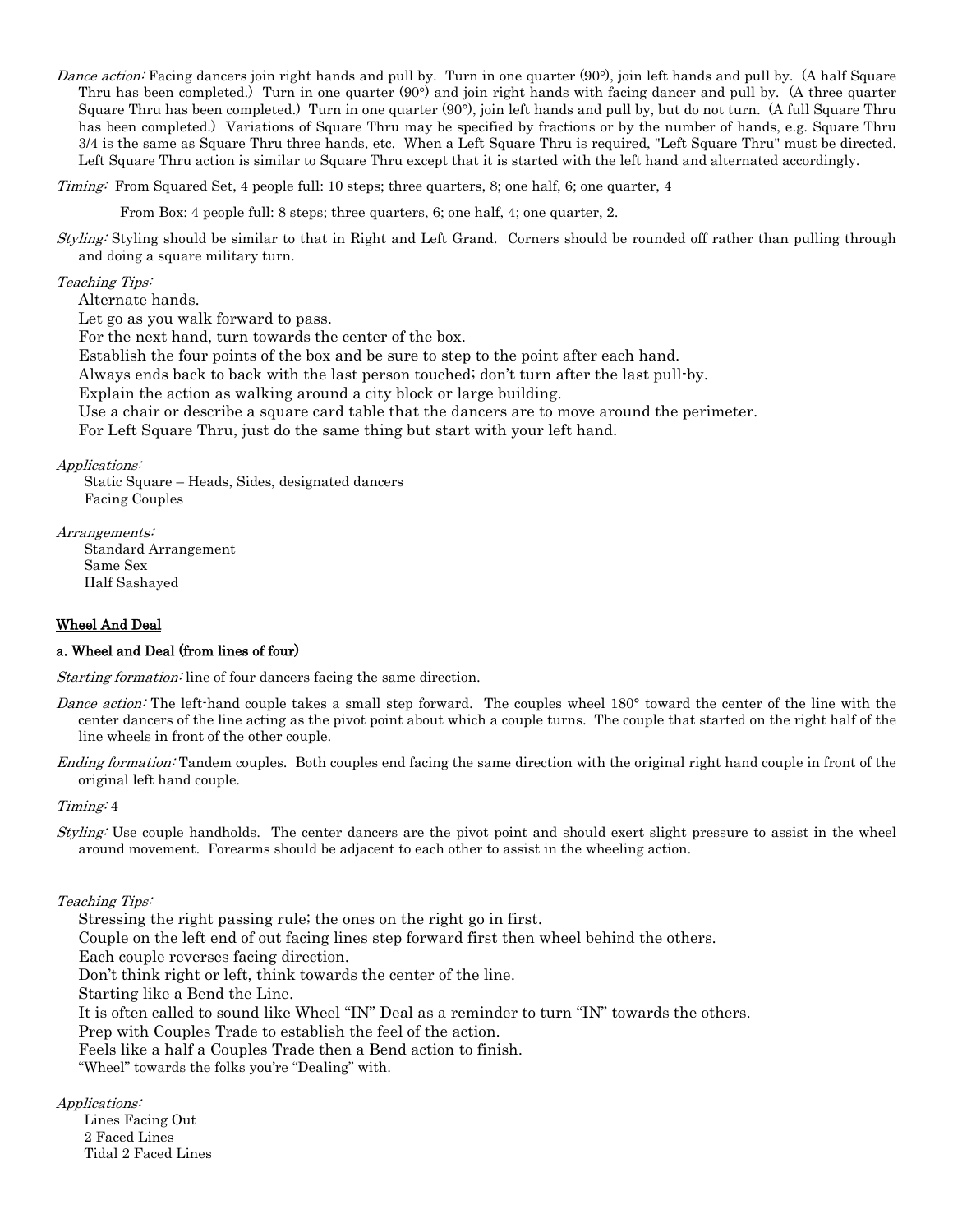Arrangements:

Standard Arrangement Same Sex Half Sashayed

## Zoom

In this definition, the term "center point" refers to the center of the 4-dancer formation on your side of the set, or the center of the whole set, if you are not part of a 4-dancer formation.

Starting formations: A Tandem and a center point to work away from

Dance action: Lead dancer moves in a full circle, turning away from the center point, and ending up on the spot of the trailing dancer. The trailing dancer moves forward to take the spot of the lead dancer.

Ending formation: Same as starting formation

Timing: 4

Styling: Lead dancers hold arms in natural dance position. For women, skirt work is optional. When the trailing dancers form a Couple, they maintain a couple handhold.

*Calling Tip:* The two most common starting formations are Tandem Couples and Box Circulate

*Teaching Tips:* 

- A) Funny name, easy action to remember, yet leaders go in shock because it is done behind them.
- B) Prep the dancers with "leaders and trailers" rules.
- C) Leaders separate, turning all the way around to stand behind the trailers.
- D) Action ends with no wall change; in other words, ends facing the same wall as started.

Applications:

Double Pass Thru Completed Double Pass Thru Columns

Arrangements:

Standard Arrangement Same Sex Half Sashayed

# SESSION 7

#### Single Hinge

Starting formation: Mini Wave

Dance action: Dancers do half of a trade with each other.

Ending formation: Mini Wave at right angles to the original Mini Wave

Timing: 2

Styling: Use hands up position.

Teaching Tips:

Designated dancers Cast ¼ around each other's hand hold. 1/4 wall change Half a Trade Feels like a Touch a ¼ only already holding hands. From two faced lines, Couples Hinge, the center dancers do not let go of hands. Keep aware of square breathing, in other words, space to dance.

Applications:

Waves Alamo Ring Columns Centers of 2 Faced Lines or Waves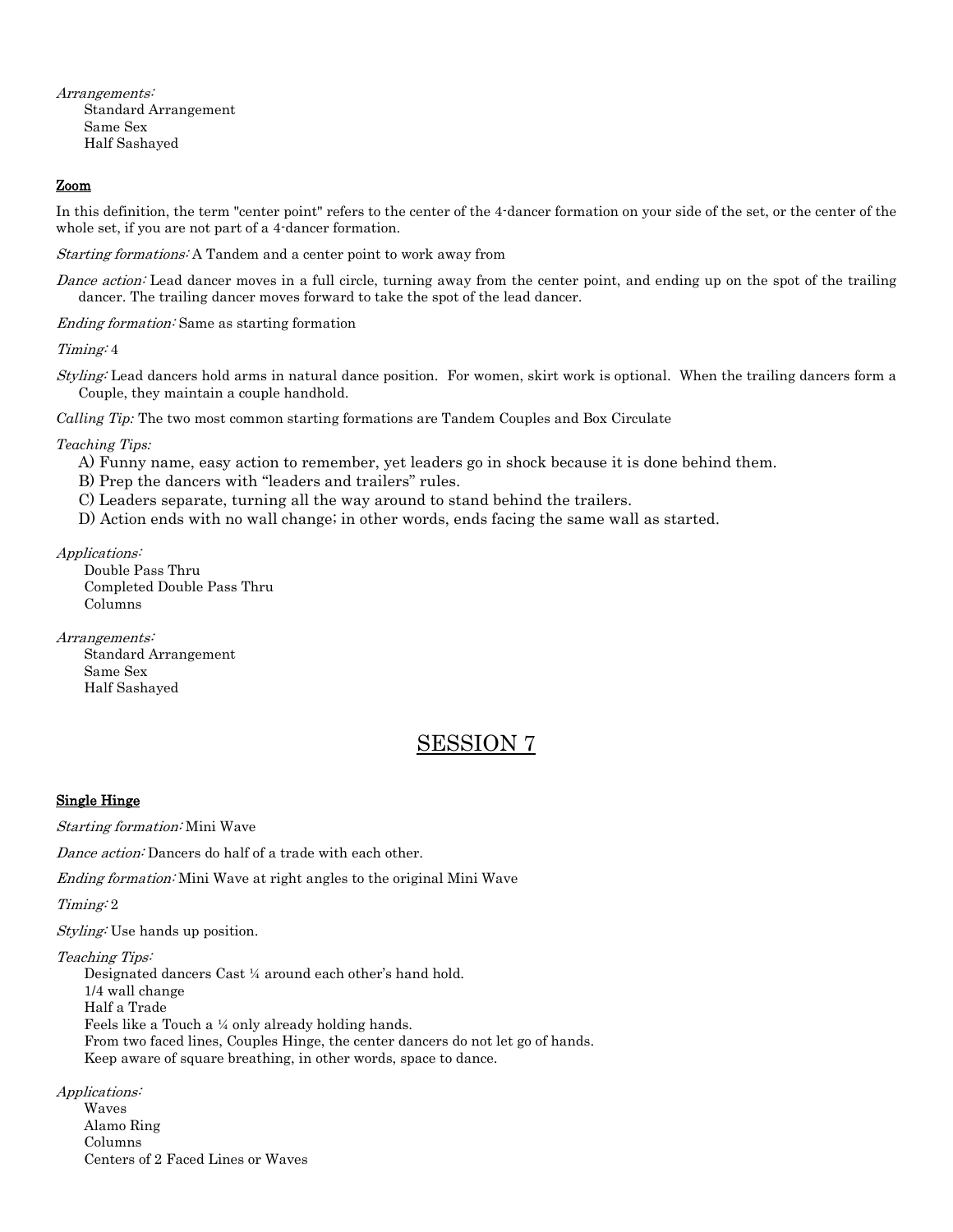Adjacent dancers forming a mini wave

Arrangements: Standard Arrangement Same Sex Half Sashayed

## Touch 1/4

Starting formation: Facing Dancers.

Dance action: Facing dancers step forward and touch right palms and without stopping, turn 1/4 (90 degrees) by the right.

Ending formation: Mini-Wave

Timing: 2

Styling: Use normal hands-up, palm-to-palm position, with hands about shoulder level.

Teaching Tips:

Join right hand holds used for waves and turn ¼ around each other. Center of pivot is in middle of the handhold for balance. Use right hands unless asked to use Left Left Touch  $\frac{1}{4}$  can be described as being the same as Touch  $\frac{1}{4}$  only use the Left hand.

Applications:

Any 2 Facing Dancers

Arrangements: Standard Arrangement Same Sex Half Sashayed

## Scoot Back

Starting formation: Box Circulate or Quarter Tag

Dance Action: From Box Circulate formation, dancers facing in step straight forward to join adjacent forearms, turn half (180°) and step forward to end in the position vacated by the dancer who was facing out. Meanwhile, each dancer facing out Runs into the position vacated by the dancer who is doing the forearm turn. When done from right hand boxes, Trailers turn by the right and Leaders run right. When done from left hand boxes, Trailers turn by the left and Leaders run left.

From Quarter Tag formation, each dancer does the Trailers part, i.e. step ahead, forearm turn half (180°) and step straight forward.

Ending formation: If started from a Box Circulate, ending formation is Box Circulate - If started from Quarter Tag, ending formation is 3/4 Tag

Timing: 6

Styling: Similar to Turn Thru and Run

Teaching Tips:

Feels like you are using the same hand three times, don't cross hands.

All are turning back.

Come back to the same person beside you with the same hand.

Those looking in do a Turn Thru, those looking out Fold into vacant spot beside them, to join the same person with the same hand.

Let go and step straight forward first.

Inside hands or arms are used in the center.

Can be described as a half split circulate, centers trade, then finish the split circulate.

Applications: Boxes Parallel Waves Columns

Arrangements: Standard Arrangement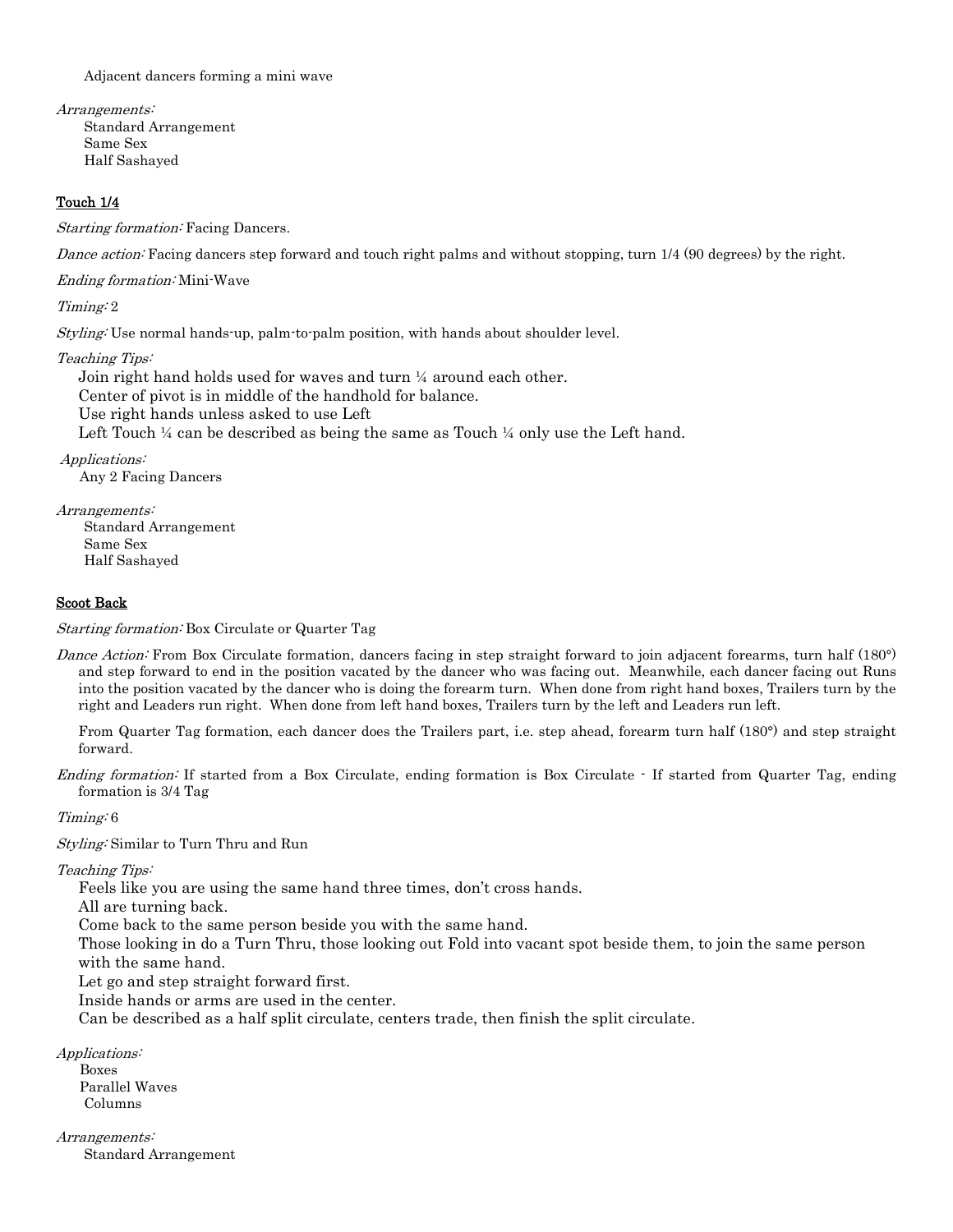Same Sex Half Sashayed

## Ferris Wheel

Starting formation: Two-Faced Lines

Dance action: Each Couple steps forward. The original outfacing couples do their part of a Wheel And Deal while the original in facing couples form a momentary Two-Faced Line in the center and, without stopping, Wheel And Deal.

Ending formation: Double Pass Thru

Timing: 6

Styling: All dancers use couple handholds. The in facing couples should not start their Wheel And Deal until they form a momentary Two-Faced Line. The dance action should be a forward and wheeling action, not a bending and sweeping action.

#### Teaching Tips:

Couples looking out do the standard action of Wheel and Deal.

Couples looking in will do half couples circulate then Wheel and Deal with the ones they meet in the middle to face.

Two couples looking in on diagonal must step forward to Wheel & Deal with each other.

All couples reverse facing directions.

Some nickname this action the "big wheel" because all four couples are working, as oppose to the "little wheel" referencing Wheel and Deal, an action done with only two couples.

Applications:

Parallel 2 Faced Lines

#### Arrangements:

Standard Arrangement Same Sex Half Sashayed

# SESSION 8

#### Pass to the Center

Starting formation: Eight Chain Thru, Parallel Waves

Dance action: All dancers Pass Thru and the dancers now on the outside do a Partner Trade.

Ending formation: Double Pass Thru

Timing: Dancers facing in: 2 - Dancers facing out: 6

Styling: Same as Pass Thru and Partner Trade.

Calling Tip: It is preferred to call the next action immediately for the new center dancers to allow the outsides time to finish their trade.

#### Teaching Tips:

Pass Thru, new outsiders' trade. Outsiders pass "into" the center. If you become the new outsiders, don't forget to trade.

Applications: 8 Chain Thru Formation

Arrangements: Standard Arrangement Same Sex Half Sashayed

#### Centers In

Starting formations: Completed Double Pass Thru, Eight Chain Thru. More generally, a Couple with their backs to the center of the set, each center dancer directly looking at an outside dancer.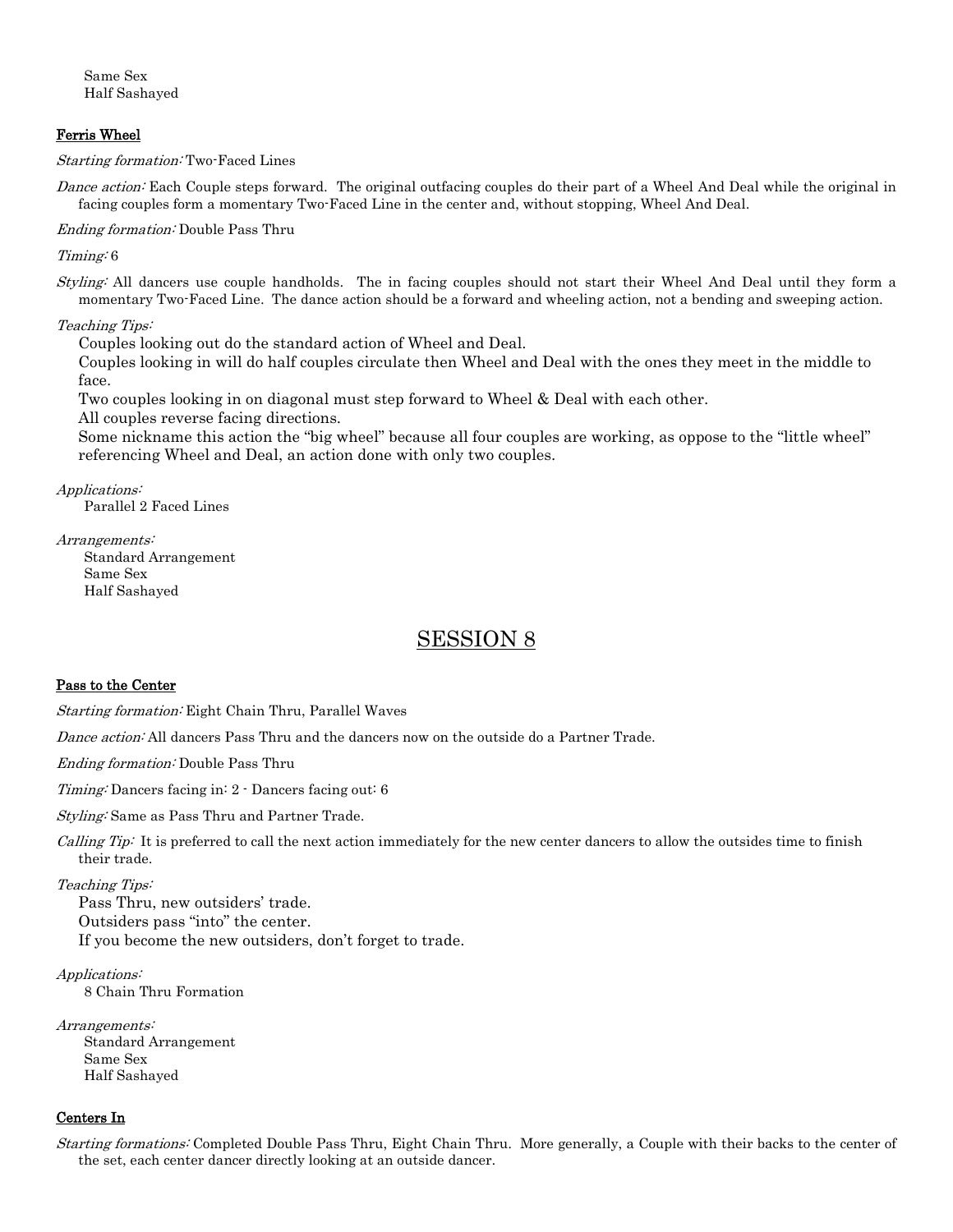- Dance action: Without changing facing direction, the outside dancers step away from each other to make room for the center dancers, who step forward to end between them.
- Ending formations: Various From Completed Double Pass Thru: Lines Facing Out. From Eight Chain Thru: Inverted Lines with Ends Facing In.

Timing: 2

Styling: As center dancers step between the outside dancers they take hands with them, as appropriate (couple handhold if facing the same direction or Ocean Wave styling if facing opposite directions). An elbow hook should NOT be used.

Teaching Tips:

Nearly self explanatory; simply ask the centers to squeeze in between the others.

Outsiders slide apart.

Use proper hand holds.

Don't hook elbows.

Stress that "Centers In" is a standalone call and is NOT always followed by Cast Off 3/4.

Applications:

Completed Double Pass Thru 8 Chain Thru Formation

Arrangements:

Standard Arrangement Same Sex Half Sashayed

## Cast Off 3/4

Starting formations: Mini-Wave, Line of 4

- Dance action: From a Mini-Wave, the pivot point is the handhold between the two dancers. Turn 3/4 around the pivot point. From a Line of 4, the pivot point is the End of the line. Each half of the line works as a unit and turns away from the center of the line for 3/4 of a circle (270 degrees).
- Ending formations: From a Mini-Wave, Cast Off 3/4 ends in a Mini-Wave. From a One-Faced Line or a Two-Faced Line, Cast Off 3/4 ends in Facing Couples. A Three and One Line ends in a Box. An Inverted Line remains an Inverted Line.

Timing: 6

Styling: Dancers retain their current handhold (i.e. dancers in a Mini-Wave retain their Ocean Wave handhold while dancers in a Couple retain their Couple handhold) throughout the call. An elbow hook should NOT be used.

#### Teaching Tips:

Being banished away, "a cast off" from the center. Count the walls as you turn. Ends 1/4 behind you, casting 4/4 brings you back where you started. Centers walk forward around ends. Ends act as a fence post or pivot point of a gate. Slightly push away from center if side by side with another couple. Use Trade and Hinge to equal  $\frac{3}{4}$ 

Applications:

 Waves Columns Line Facing Out 2 Faced Lines Inverted Lines

Arrangements:

Standard Arrangement Same Sex Half Sashayed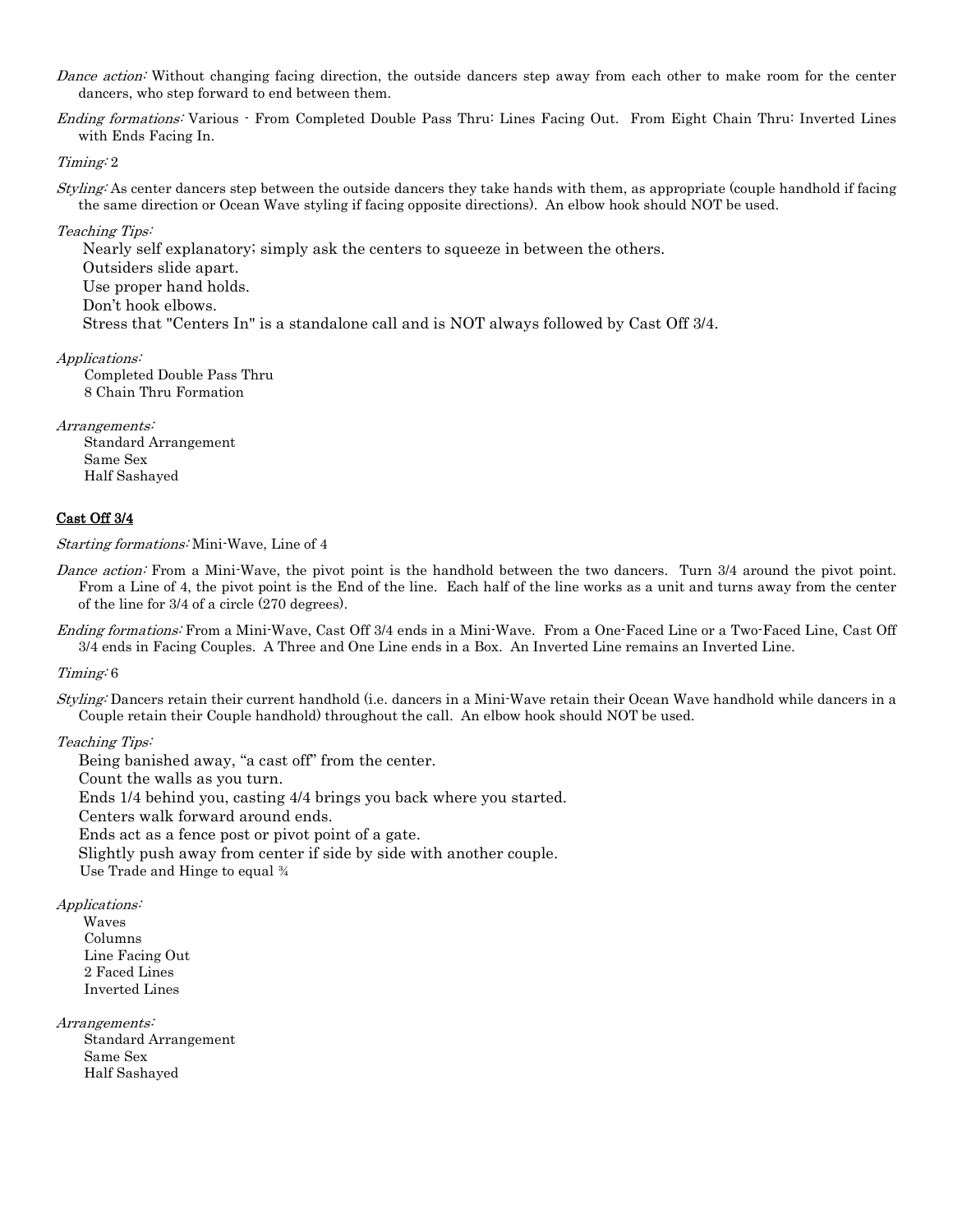# SESSION 9

# Pass the Ocean

Starting formation: Facing Couples. (Restricted at Basic and Mainstream to Facing Couples only.)

Dance action: Pass Thru; Face your Partner; Step to a Wave

Ending formation: Right-Hand Ocean Wave

Timing: 4

Styling: The Pass Thru portion of the call uses the same styling as Pass Thru. The Step to a Wave portion of the call uses ocean wave styling.

Teaching Tips:

Prep with Pass Thru, face each other and Step to a Wave.

Stop as soon as you pass, then turn.

You will be shaking right hands with the person beside you after you pass and face.

Angles, it is not a left touch 1/4 for the girls.

Get the dancers in the habit of quickly saying "Pass, Face, Touch" while doing the call.

Done from any formation that has facing couples.

Applications:

Static Square Facing Lines Facing Couples 8 Chain Thru Formation Restricted at Mainstream to Facing Couples only by the CALLERLAB Mainstream Committee

Arrangements: Standard Arrangement

Same Sex Half Sashayed

Extend (from 1/4 Tag only)

Starting formation: 1/4 tag formation only.

Dance action: Dancers in the wave release handholds and step forward to the couple they are facing and form an ocean wave. If the original wave was right-handed, form a right-hand wave. If the original wave was left-handed, form a left-hand wave.

Ending formation: Parallel Ocean Waves

Timing: 2

Styling: All dancers move forward smoothly during the call. Use ocean wave styling.

Teaching Tip:

All let go and step forward to establish a wave with the outsiders using the same hands.

Centers step through to a new wave.

Outsiders have to let go, slide apart with hands ready for on coming dancers to form waves.

Applications:

Quarter Tag only at Mainstream as restricted by the CALLERLAB Mainstream Committee

Arrangements:

Standard Arrangement Same Sex Half Sashayed

# SESSION 10

## Fold / Cross Fold

*Starting formation:* any two dancers with adjacent shoulders, General Line for Cross Fold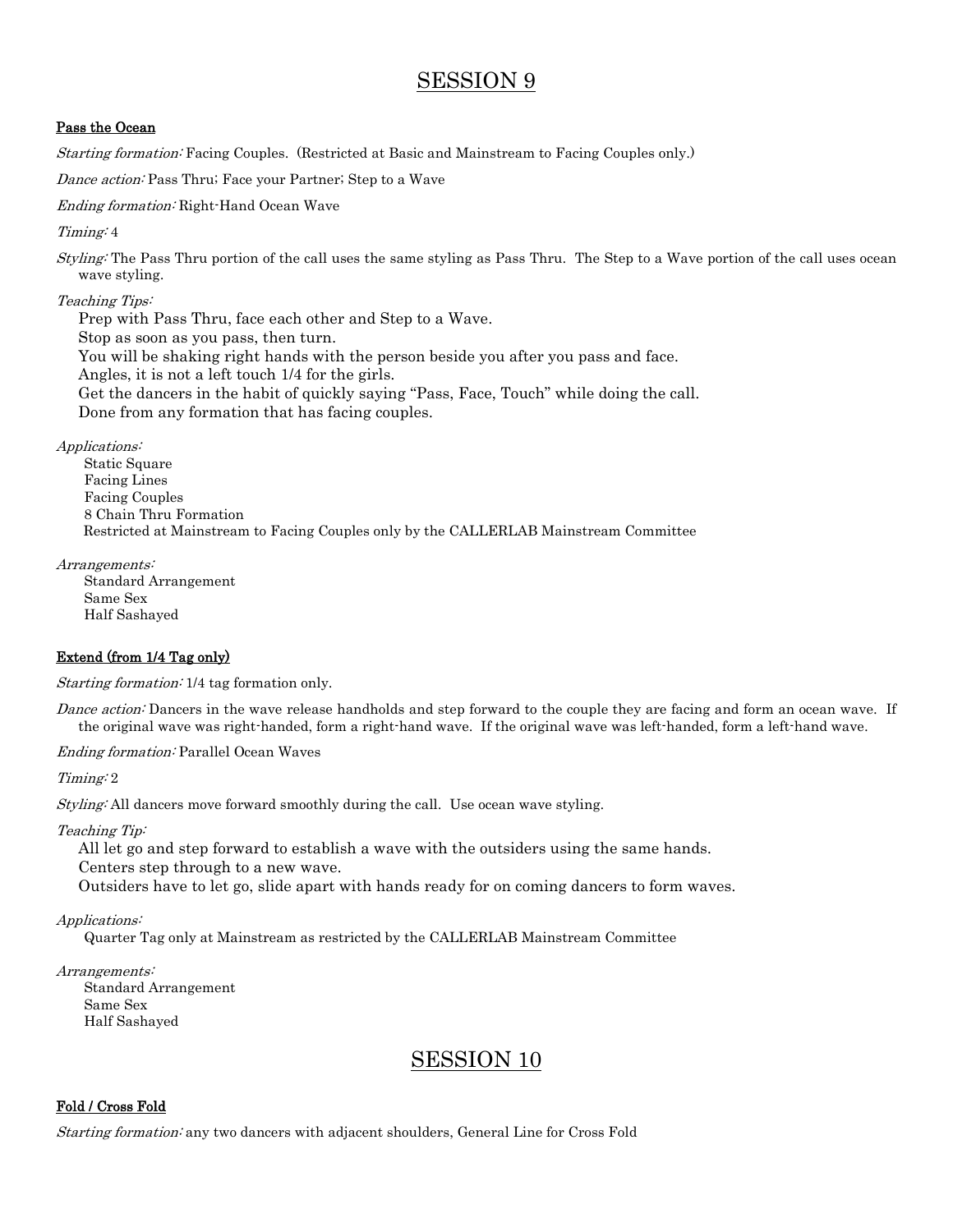- Dance action: Directed dancers step forward and move in a small semi-circle to end facing toward the adjacent dancer or position. The adjacent dancer does not move unless another call is given, e.g.: Ends Fold while the Centers Trade. With Cross Fold, the two directed dancers (both must be either centers or ends) fold toward the farthest inactive dancer or position by walking in a semi-circle to end facing toward that same dancer or position. When the two directed dancers are facing the same direction, they pass each other and then finish the fold.
- Ending formation: If starting formation is a couple, ending formation is facing dancers. If starting formation is a wave, ending formation is a tandem.

Timing: Fold 2, Cross Fold 4

Styling: Adjacent dancer should guide/assist (ever so slightly) in the folding action.

Calling/Teaching Tip: Fold and Cross Fold from an ocean wave or two faced line ends in a "Z" formation.

Teaching Tips:

Directional action Either folding in front or behind someone

Folder does the action to reverse facing direction but the other dancer doesn't move.

Similar to Cross Run for Cross Fold do the action with the furthest dancer not the nearest, crossing the center of the formation.

#### Applications:

Static Square – designated dancers Circle – designated dancers Alamo – designated dancers Lines – designated dancers Waves – designated dancers

#### Arrangements:

Standard Arrangement Same Sex Half Sashayed

## Spin the Top

#### Starting formation: Ocean Wave

Dance action: End and adjacent center Turn 1/2. New Centers Turn 3/4 while the Ends move forward in a quarter circle around the centers to meet the same dancer they started with while ending as Ends of the final Ocean Wave. The Facing Couple Rule applies.

Ending formation: Ocean Wave perpendicular to starting formation

#### Timing: 8

Styling: While executing the call and at the completion of the call use Ocean Wave hand holds with elbows kept in close. By applying ever so slight pressure to assist the opposite dancer these arm turns should be smooth and effortless as in a weaving motion along the line.

#### Teaching Tips:

The person you start with is the one you finish with.

Tell them you will meet them around the corner!

Wave finishes at right angles from how you started.

Can teach in parts; "spin," ends and centers  $\frac{1}{2}$  turn, new centers cast  $\frac{1}{4}$ ; "top," new outsides move around the corner ¼.

Don't assume dancers can Right and Left Thru from waves now and don't try to teach both.

#### Applications:

Parallel Waves Tidal Waves Facing Couples

#### Arrangements:

Standard Arrangement Same Sex Half Sashayed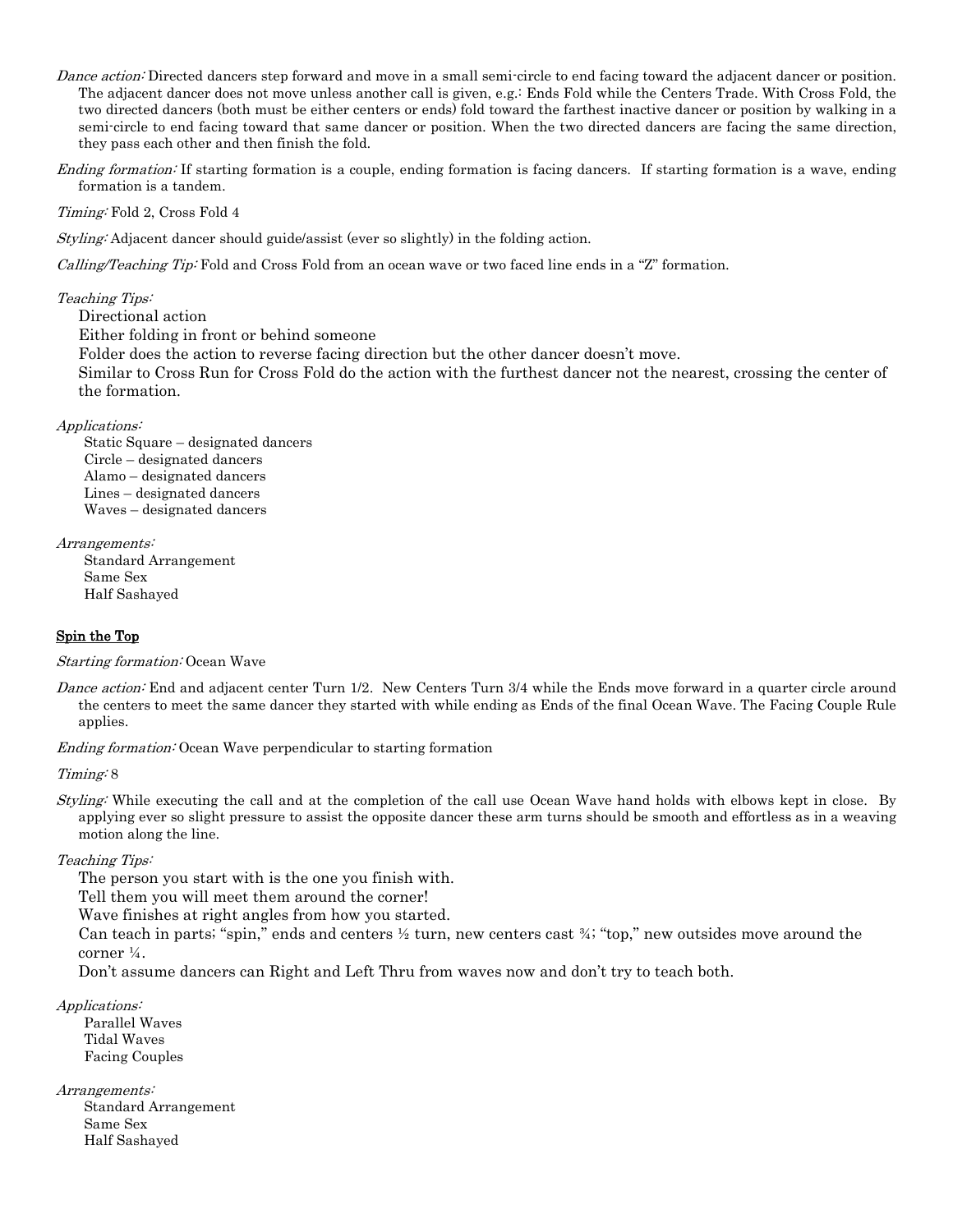# SESSION 11

# Recycle (from a wave only)

Starting formation: Ocean Wave only.

Dance Action: The ends of the wave Cross Fold as the centers Fold in behind the ends and follow them around, then face in to end as two facing couples.

Ending formation: Facing Couples.

Timing: 4

Styling: Arms in natural dance position, hands ready to adjust for next call.

Teaching Tips:

Ends solo Wheel & Deal while the other folds and follow adjacent end to be partners.

From right hand waves, feels like centers run, half tag, and face in.

Each half of the wave will end up facing each other.

Can be described as ends leading the action by starting a trade or cross fold while the centers follow with a clover like action.

Styling: Hands are involved with alternating pull-by movements, no twirls. Arms should be held in natural dance position and the handhold position should be released as dancers pass each other. Men particularly should stand tall and resist the temptation to lean over and stretch out their hand to the next person. Just a comfortable extension of the arm and hand is all that is necessary.

Applications:

Waves only at Mainstream/Plus/A1 as restricted by the Mainstream Committee

Arrangements:

Standard Arrangement Same Sex Half Sashayed

# Sweep a Quarter

Starting formation: Facing Couples in a circling movement (right or left).

Dance action: Dancers continue the circling movement one quarter (90°) in the direction of their body flow.

Ending formation: Facing Couples

Timing: Two couples, 2; All 4 couples, 4

Styling: All dancers use couple handholds. Couples working together should smoothly disengage previous handhold and blend into the sweeping basic.

Teaching Tips:

Rotate the entire box 1/4 the direction you were turning with previous call.

Remain facing.

As if both couples were standing on a "Lazy Susan" table that spins 1/4.

Applications:

Facing Couples where the previous call allows clockwise or counter clockwise rotation

Arrangements: Standard Arrangement

> Same Sex Half Sashayed

# SESSION 12

# Flutterwheel / Reverse Flutterwheel

Starting formation: Facing Couples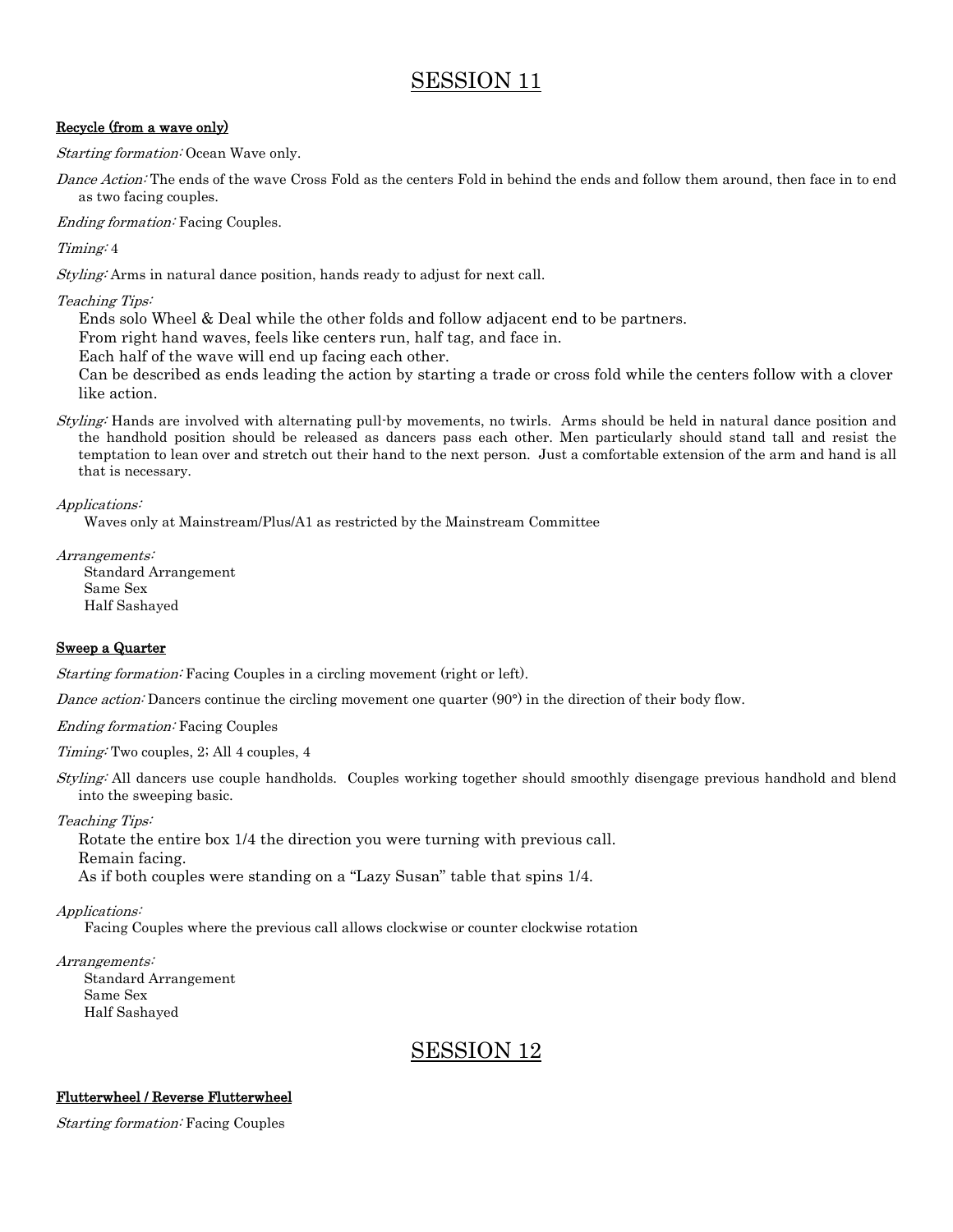## Dance action:

FLUTTERWHEEL: The right-hand dancers go in to the center and turn by the right forearm. As they move adjacent to the opposite dancer, they reach out with the free (left) hand and, taking the right hand of the opposite dancer, each continues on around to the original right hand dancer's starting position, releasing arms in the center and turning as a couple to face the couple they are working with.

REVERSE FLUTTERWHEEL: The same as Flutterwheel, except reverse the words "right" and "left".

#### Ending formation: facing couples

Timing: From a static square (SS), head or side ladies, 8 steps. All four ladies, 12 steps.

Styling: Dancers turning in the center should remember the principle of the forearm turn. The dancer being picked up can enhance the movement by anticipating the approach of the opposite dancer and step beside that person, taking normal couple handhold. If girls are on the outside, skirt work with the free hand is desirable.

#### Teaching Tips:

For Flutterwheel, dancer on the right side of a couple meet in the center with right arm holds.

For both actions the ones going into the center use outside arm holds to wheel across picking up the opposite

dancer with near hands returning to the starting spot with opposite.

Describe the action as a two finned water wheel.

Dancer not leading the action can follow the leader after leading them towards the center.

Don't let go of the arm hold in the center until you are ready to back out at starting spot.

Applications:

Squared Set – designated dancers Facing Couples

Arrangements:

Standard Arrangement Same Sex Half Sashayed

## Tag the Line / Half Tag

Starting formation: a line with an even number of dancers

- Dance Action: Each dancer turns to face the center of each line. Dancers walk forward passing right shoulders with oncoming dancers until they have walked past all of the dancers from the other half of the line. On Half Tag, dancers stop moving forward when the original center from each side of the line meets the original end from the other side.
- Ending formation: For Tag the Line, when starting from parallel lines of four dancers, the ending formation is Completed Double Pass Thru. For Half Tag, if started from a four person line, ending formation is Right Hand Box Circulate. If started from tidal lines or tidal two faced lines, ending formation is Right Hand Column.

Timing: Tag the Line 6, Half Tag 4

Styling: Arms in natural dance position, hands ready to assume appropriate position for the next call. A flowing type of movement can be achieved by taking a slight step forward before turning toward the center of the line, thus avoiding the abrupt military-type pivot.

Teaching Tips:

Let go first!

Turn individually in the direction where there are more people in your line.

Right shoulder passes.

The action takes about 4 dance steps to get past everyone on a full tag, 2 dance steps for Half Tag.

Listen for follow up directional call if given; In, Out, Right, Left.

For Half Tag ends will meet the far center dancer; centers will meet the far end dancer.

Applications:

 2 Faced Lines Lines

Arrangements:

Standard Arrangement Same Sex Half Sashayed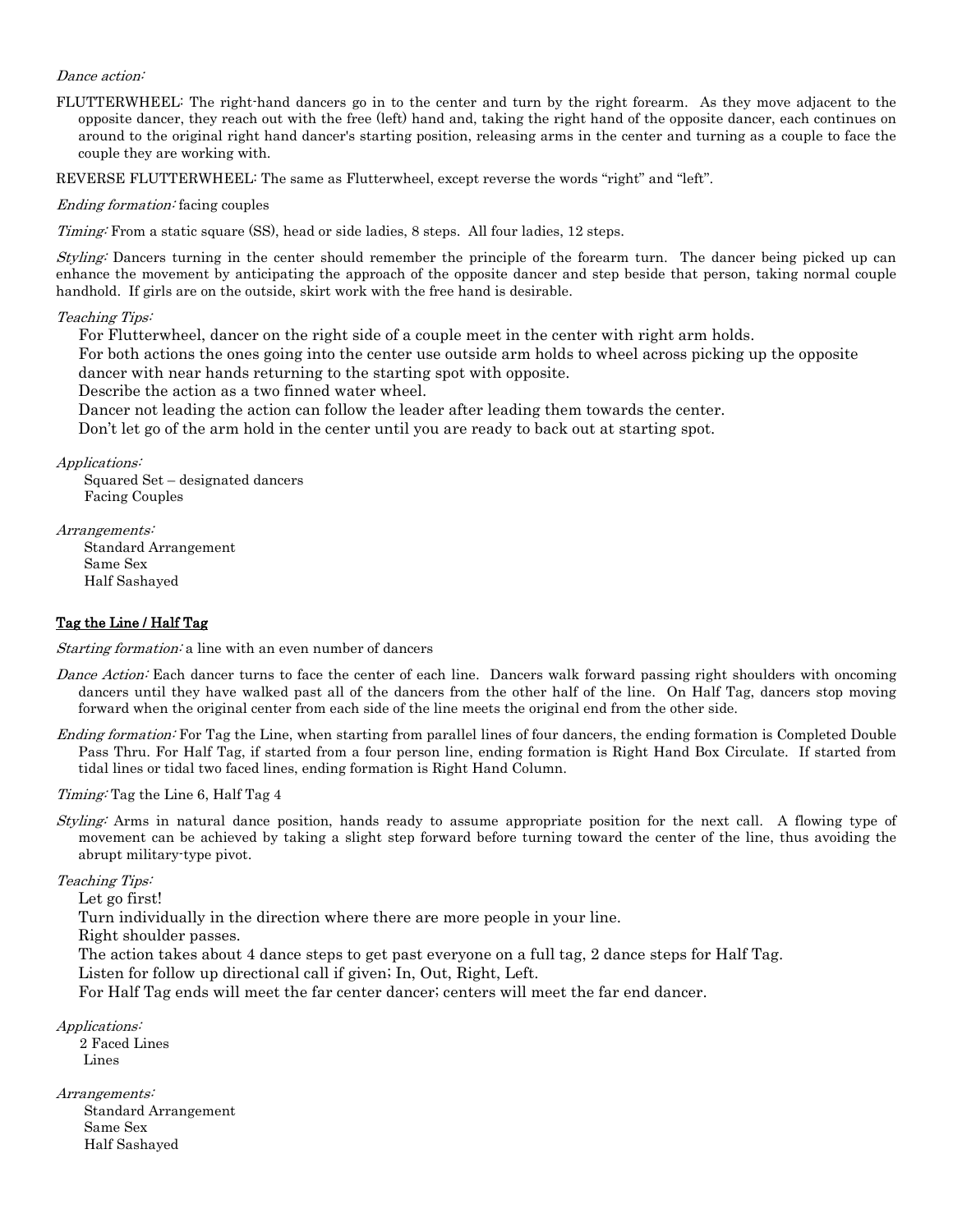# CONDENSED TEACH ORDER CHECK-OFF SHEET

|                              | $\mathbf{1}$ | $\bf{2}$       | $\bf{3}$ | $\overline{\mathbf{4}}$ | $\bf{5}$                | $6\phantom{1}6$ | $\overline{7}$ | 8       | 9                | <b>10</b> | 11 | 12 |
|------------------------------|--------------|----------------|----------|-------------------------|-------------------------|-----------------|----------------|---------|------------------|-----------|----|----|
|                              |              |                |          |                         |                         |                 |                |         |                  |           |    |    |
| <b>Session 1</b>             |              |                |          |                         |                         |                 |                |         |                  |           |    |    |
| Circle Left/Right            |              |                |          |                         |                         |                 |                |         |                  |           |    |    |
| Forward and Back             |              |                |          |                         |                         |                 |                |         |                  |           |    |    |
| Promenades                   |              |                |          |                         |                         |                 |                |         |                  |           |    |    |
| Wheel Around                 |              |                |          |                         |                         |                 |                |         |                  |           |    |    |
| Dosado                       |              |                |          |                         |                         |                 |                |         |                  |           |    |    |
| Star Left/Right              |              |                |          |                         |                         |                 |                |         |                  |           |    |    |
| Swing                        |              |                |          |                         |                         |                 |                |         |                  |           |    |    |
| Allemande Left/              |              |                |          |                         |                         |                 |                |         |                  |           |    |    |
| Arm Turns                    |              |                |          |                         |                         |                 |                |         |                  |           |    |    |
| Right $\&$ Left Grand/       |              |                |          |                         |                         |                 |                |         |                  |           |    |    |
| Weave the Ring               |              |                |          |                         |                         |                 |                |         |                  |           |    |    |
| Ladies Chain                 |              |                |          |                         |                         |                 |                |         |                  |           |    |    |
| Rollaway                     |              |                |          |                         |                         |                 |                |         |                  |           |    |    |
|                              |              |                |          |                         |                         |                 |                |         |                  |           |    |    |
| Session 2:                   | $\mathbf{1}$ | $\overline{2}$ | $\bf{3}$ | $\overline{\mathbf{4}}$ | $\bf{5}$                | $6\phantom{1}$  | $\overline{7}$ | 8       | $\boldsymbol{9}$ | 10        | 11 | 12 |
| Lead Right/Left              |              |                |          |                         |                         |                 |                |         |                  |           |    |    |
| Veer Left/Right              |              |                |          |                         |                         |                 |                |         |                  |           |    |    |
| Bend the Line                |              |                |          |                         |                         |                 |                |         |                  |           |    |    |
| Pass Thru                    |              |                |          |                         |                         |                 |                |         |                  |           |    |    |
| Trades                       |              |                |          |                         |                         |                 |                |         |                  |           |    |    |
|                              |              |                |          |                         |                         |                 |                |         |                  |           |    |    |
| Session 3:                   | $\mathbf{1}$ | $\overline{2}$ | $\bf{3}$ | $\boldsymbol{4}$        | $\overline{\mathbf{5}}$ | $6\phantom{1}$  | $\overline{7}$ | 8       | $\boldsymbol{9}$ | 10        | 11 | 12 |
| Ladies In Men Sashay         |              |                |          |                         |                         |                 |                |         |                  |           |    |    |
| Half Sashay                  |              |                |          |                         |                         |                 |                |         |                  |           |    |    |
| Slide Thru                   |              |                |          |                         |                         |                 |                |         |                  |           |    |    |
| Double Pass Thru             |              |                |          |                         |                         |                 |                |         |                  |           |    |    |
| $\operatorname{U-Turn}$ Back |              |                |          |                         |                         |                 |                |         |                  |           |    |    |
| Right & Left Thru            |              |                |          |                         |                         |                 |                |         |                  |           |    |    |
|                              |              |                |          |                         |                         |                 |                |         |                  |           |    |    |
| Session 4:                   | $\mathbf{1}$ | $\bf{2}$       | $\bf{3}$ | 4                       | $\bf{5}$                | 6               | $\overline{7}$ | $\bf 8$ | $\boldsymbol{9}$ | 10        | 11 | 12 |
| Cloverleaf                   |              |                |          |                         |                         |                 |                |         |                  |           |    |    |
| Grand Square                 |              |                |          |                         |                         |                 |                |         |                  |           |    |    |
| Alamo Style                  |              |                |          |                         |                         |                 |                |         |                  |           |    |    |
| Swing Thru                   |              |                |          |                         |                         |                 |                |         |                  |           |    |    |
|                              |              |                |          |                         |                         |                 |                |         |                  |           |    |    |
| Session 5:                   | $\mathbf{1}$ | $\bf 2$        | $\bf{3}$ | $\boldsymbol{4}$        | $\bf 5$                 | $6\phantom{a}$  | $\overline{7}$ | 8       | 9                | 10        | 11 | 12 |
| Run                          |              |                |          |                         |                         |                 |                |         |                  |           |    |    |
| Trade By                     |              |                |          |                         |                         |                 |                |         |                  |           |    |    |
| Circulates                   |              |                |          |                         |                         |                 |                |         |                  |           |    |    |
| Chain Down the Line          |              |                |          |                         |                         |                 |                |         |                  |           |    |    |
|                              |              |                |          |                         |                         |                 |                |         |                  |           |    |    |
| Session 6:                   | $\mathbf{1}$ | $\bf 2$        | $\bf{3}$ | $\boldsymbol{4}$        | $\bf 5$                 | $6\phantom{1}$  | $\overline{7}$ | $\bf 8$ | $\boldsymbol{9}$ | 10        | 11 | 12 |
| Square Thru                  |              |                |          |                         |                         |                 |                |         |                  |           |    |    |
| Wheel $\&$ Deal              |              |                |          |                         |                         |                 |                |         |                  |           |    |    |
| Zoom                         |              |                |          |                         |                         |                 |                |         |                  |           |    |    |
|                              |              |                |          |                         |                         |                 |                |         |                  |           |    |    |
|                              |              |                |          |                         |                         |                 |                |         |                  |           |    |    |
|                              |              |                |          |                         |                         |                 |                |         |                  |           |    |    |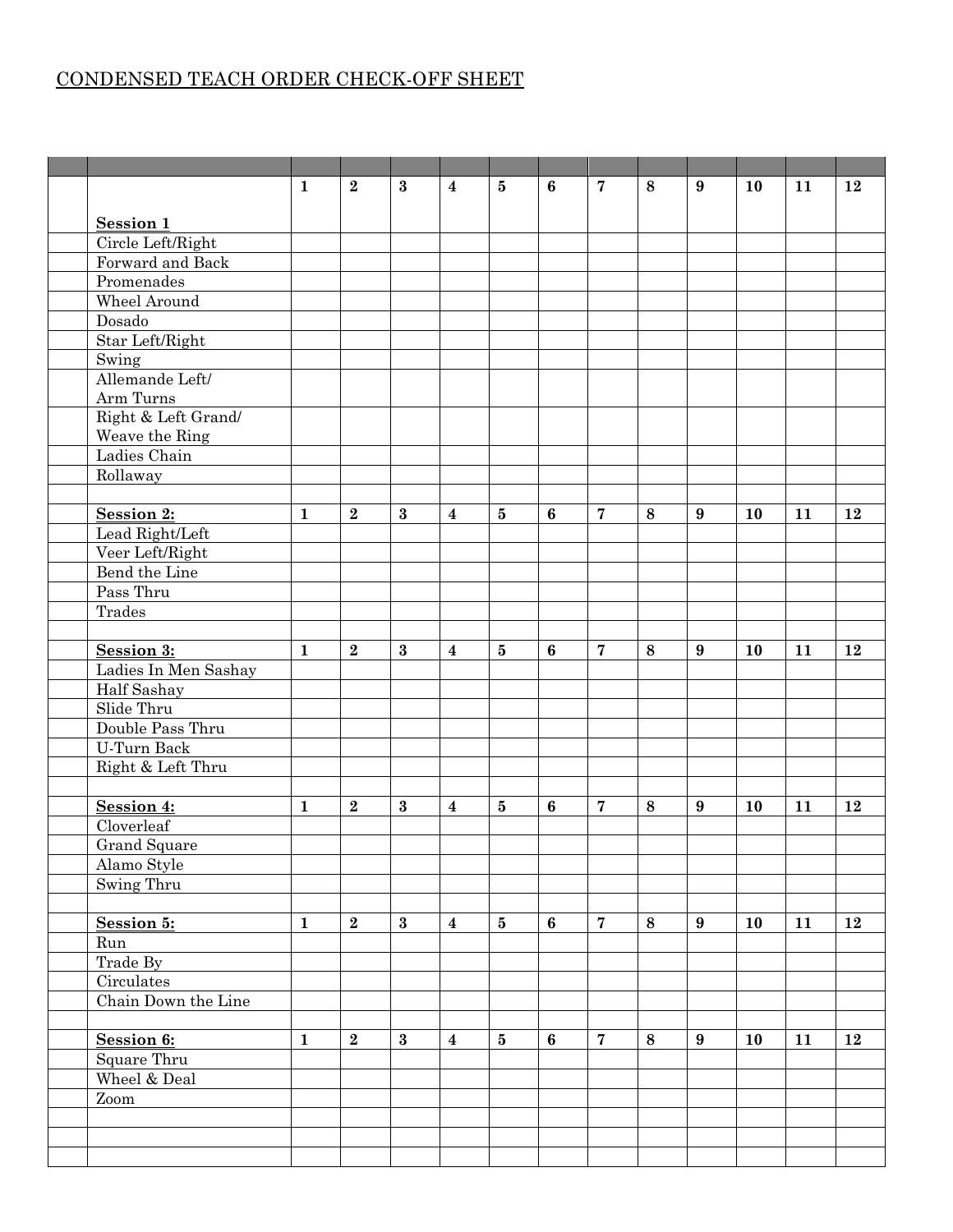|                          | $\mathbf{1}$ | $\mathbf{2}$   | $\bf{3}$ | $\overline{\mathbf{4}}$ | $\overline{5}$          | 6                | $\overline{7}$ | 8 | 9                | 10 | 11 | 12 |
|--------------------------|--------------|----------------|----------|-------------------------|-------------------------|------------------|----------------|---|------------------|----|----|----|
| <b>Session 7:</b>        |              |                |          |                         |                         |                  |                |   |                  |    |    |    |
| Touch 1/4 / Hinge        |              |                |          |                         |                         |                  |                |   |                  |    |    |    |
| Scoot Back               |              |                |          |                         |                         |                  |                |   |                  |    |    |    |
| Ferris Wheel             |              |                |          |                         |                         |                  |                |   |                  |    |    |    |
|                          |              |                |          |                         |                         |                  |                |   |                  |    |    |    |
| Session 8:               | $\mathbf{1}$ | $\mathbf{2}$   | $\bf{3}$ | $\overline{\mathbf{4}}$ | $5\phantom{.0}$         | 6                | $\overline{7}$ | 8 | $\boldsymbol{9}$ | 10 | 11 | 12 |
| Pass to the Center       |              |                |          |                         |                         |                  |                |   |                  |    |    |    |
| Centers In               |              |                |          |                         |                         |                  |                |   |                  |    |    |    |
| Cast Off $\mathcal{U}$ s |              |                |          |                         |                         |                  |                |   |                  |    |    |    |
|                          |              |                |          |                         |                         |                  |                |   |                  |    |    |    |
| Session 9:               | $\mathbf{1}$ | $\overline{2}$ | $\bf{3}$ | $\overline{\mathbf{4}}$ | $\overline{\mathbf{5}}$ | $6\phantom{1}6$  | $\overline{7}$ | 8 | $\boldsymbol{9}$ | 10 | 11 | 12 |
| Pass the Ocean           |              |                |          |                         |                         |                  |                |   |                  |    |    |    |
| Extend                   |              |                |          |                         |                         |                  |                |   |                  |    |    |    |
|                          |              |                |          |                         |                         |                  |                |   |                  |    |    |    |
| Session 10:              | $\mathbf{1}$ | $\overline{2}$ | $\bf{3}$ | $\overline{\mathbf{4}}$ | $\bf{5}$                | $6\phantom{1}6$  | $\overline{7}$ | 8 | $\boldsymbol{9}$ | 10 | 11 | 12 |
| Fold/Cross Fold          |              |                |          |                         |                         |                  |                |   |                  |    |    |    |
| Spin the Top             |              |                |          |                         |                         |                  |                |   |                  |    |    |    |
|                          |              |                |          |                         |                         |                  |                |   |                  |    |    |    |
| <b>Session 11:</b>       | $\mathbf{1}$ | $\overline{2}$ | $\bf{3}$ | $\overline{\mathbf{4}}$ | $\overline{\mathbf{5}}$ | $\boldsymbol{6}$ | $\overline{7}$ | 8 | $\boldsymbol{9}$ | 10 | 11 | 12 |
| Recycle                  |              |                |          |                         |                         |                  |                |   |                  |    |    |    |
| Sweep a Quarter          |              |                |          |                         |                         |                  |                |   |                  |    |    |    |
|                          |              |                |          |                         |                         |                  |                |   |                  |    |    |    |
| Session 12:              | $\mathbf{1}$ | $\overline{2}$ | $\bf{3}$ | $\overline{\mathbf{4}}$ | $5\overline{)}$         | $6\phantom{1}$   | $\overline{7}$ | 8 | $\boldsymbol{9}$ | 10 | 11 | 12 |
| Flutter Wheel/           |              |                |          |                         |                         |                  |                |   |                  |    |    |    |
| Reverse Flutter          |              |                |          |                         |                         |                  |                |   |                  |    |    |    |
| Tag the Line/            |              |                |          |                         |                         |                  |                |   |                  |    |    |    |
| Half Tag                 |              |                |          |                         |                         |                  |                |   |                  |    |    |    |
|                          |              |                |          |                         |                         |                  |                |   |                  |    |    |    |
|                          |              |                |          |                         |                         |                  |                |   |                  |    |    |    |

The calls listed are essential elements of our current dance activity. If necessary the remaining calls can be included or deferred to later dances or workshops. The content is flexible, depending on the age and skill of the group. Build in extra sessions for review if necessary. With standard applications, the above can be taught within 24 hours. Preparation for teaching is vital for dancer success. Refer to the CALLERLAB Teaching Tips for more assistance and the complete technical definitions for a full explanation. Styling, history, protocol, ethics, and proper timing are essential elements that should be introduced. Singing calls assist the learning process providing skills for proper timing and are recommended as soon as possible. Keep it fun.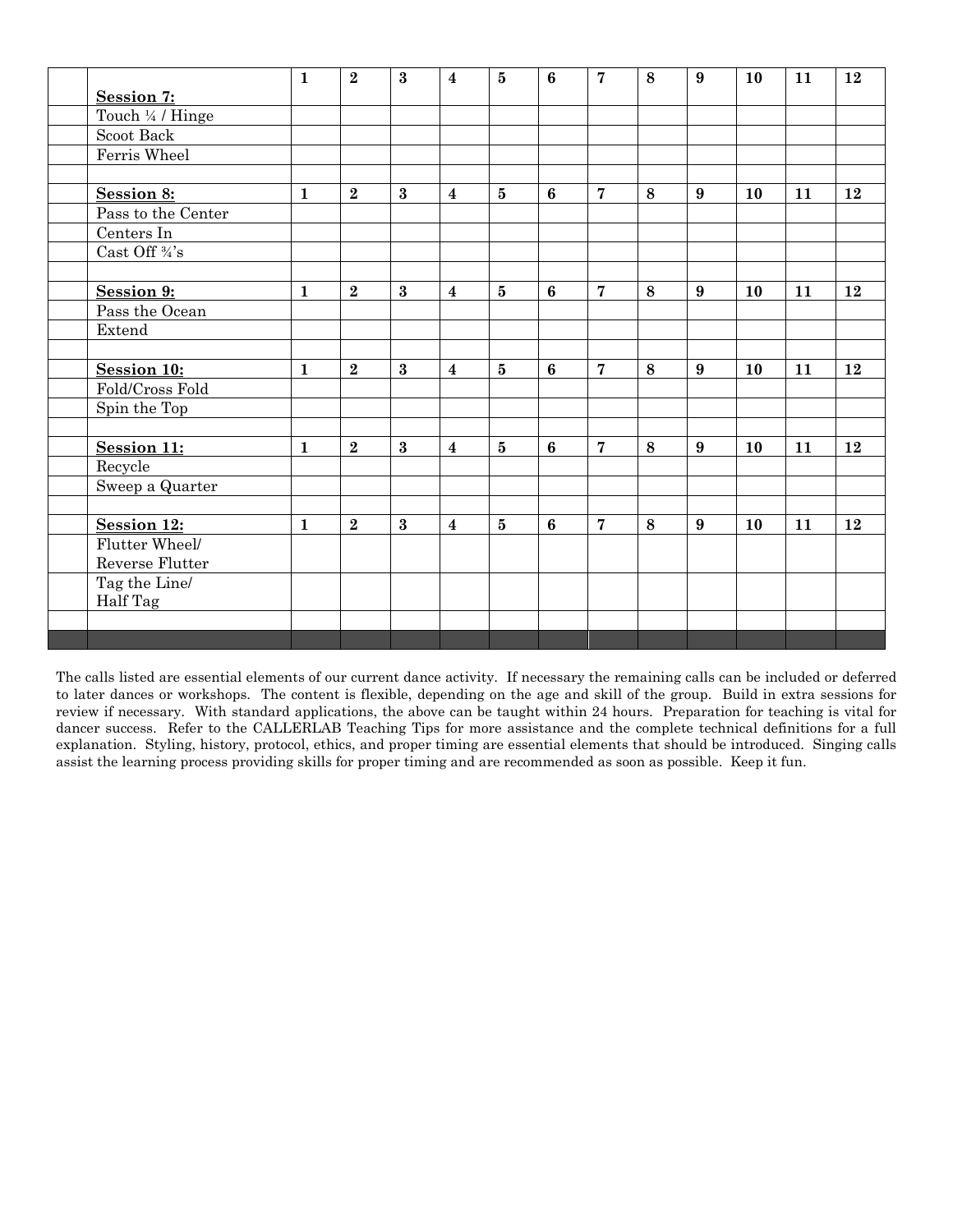# SINGING CALL FIGURES

Session 1 - Heads/Sides Promenade ½ Way, Sides/Heads Dosado, Heads/Sides Circle Four ½ Way, Right hand Star with Corner, Left hand Star with Partner, Swing Corner and Promenade home…

Session 2 - All 4 Ladies Chain, Sides/Head Ladies Chain, Heads/Sides Pass Thru, Partner Trade, Lead Right, Veer Left, Girls Trade, Wheel Around, And Promenade home…

Session 3 - Heads/Sides Promenade Half Way, Sides/Heads Right & Left Thru (Back Away), Heads/Sides Slide Thru, Double Pass Thru, Leaders Partner Trade, Right & Left Thru, Swing Corner and Promenade home…

Session 4 - Heads/Sides Forward and Back, Heads/Sides Slide Thru, Double Pass Thru, Cloverleaf, Centers Pass Thru, Dosado, Swing Thru, Girls Trade, Swing and Promenade home...

Session 5 - Head/Side Ladies Chain, Heads/Sides Lead Left, Swing Thru, Boys Run, Couples Circulate, Chain Down the Line, Half Sashay, Slide Thru, Trade By, Swing Corner and Promenade home…

Session 6 - Heads/Sides Square Thru 2, Swing Thru, Boys Run, Bend the Line, Right & Left Thru, Pass Thru, Wheel and Deal, Zoom, Square Thru 3, Swing Corner and Promenade home…

Session 7 - Heads/Sides Touch ¼, Same Boys Run Right, Touch ¼, Scoot Back, Boys Run, Right & Left Thru and Turn her ¼ more, Girls Trade, Ferris Wheel, Pass Thru, Swing Corner and Promenade home…

Session 8 - Heads/Sides Promenade Half Way, Down the Middle Square Thru 4, Right & Left Thru, Pass to the Center, Pass Thru, Centers In, Cast Off ¾'s, Center U-Turn Back, Keep this one and Promenade home…

Session 9 - Heads/Sides Pass the Ocean, Extend, Swing Thru, Boys Run Right, Couples Circulate, Chain Down the Line, Forward and Back, Square Thru ¾'s, Swing Corner and Promenade home…

Session 10 - Heads/Sides Square Thru 4, Dosado, Swing Thru, Spin the Top, Spin the Top, Girls Cross Fold, Swing Corner and Promenade home…

Session 11 - Heads/Sides Promenade Half Way, Down the Middle Touch  $\frac{1}{4}$ , Same Boys Run, Square Thru 3, Trade By, Pass The Ocean, Recycle, Sweep ¼, Swing Corner and Promenade home…

Session 12 - Heads/Sides Touch ¼, Same Boys Run Right, Right and Left Thru, Veer Left, Girls Trade, Tag the Line, Face Left, Bend the Line, Flutter Wheel, Sweep a Quarter, Veer Left, Half Tag, Swing Corner and Promenade home…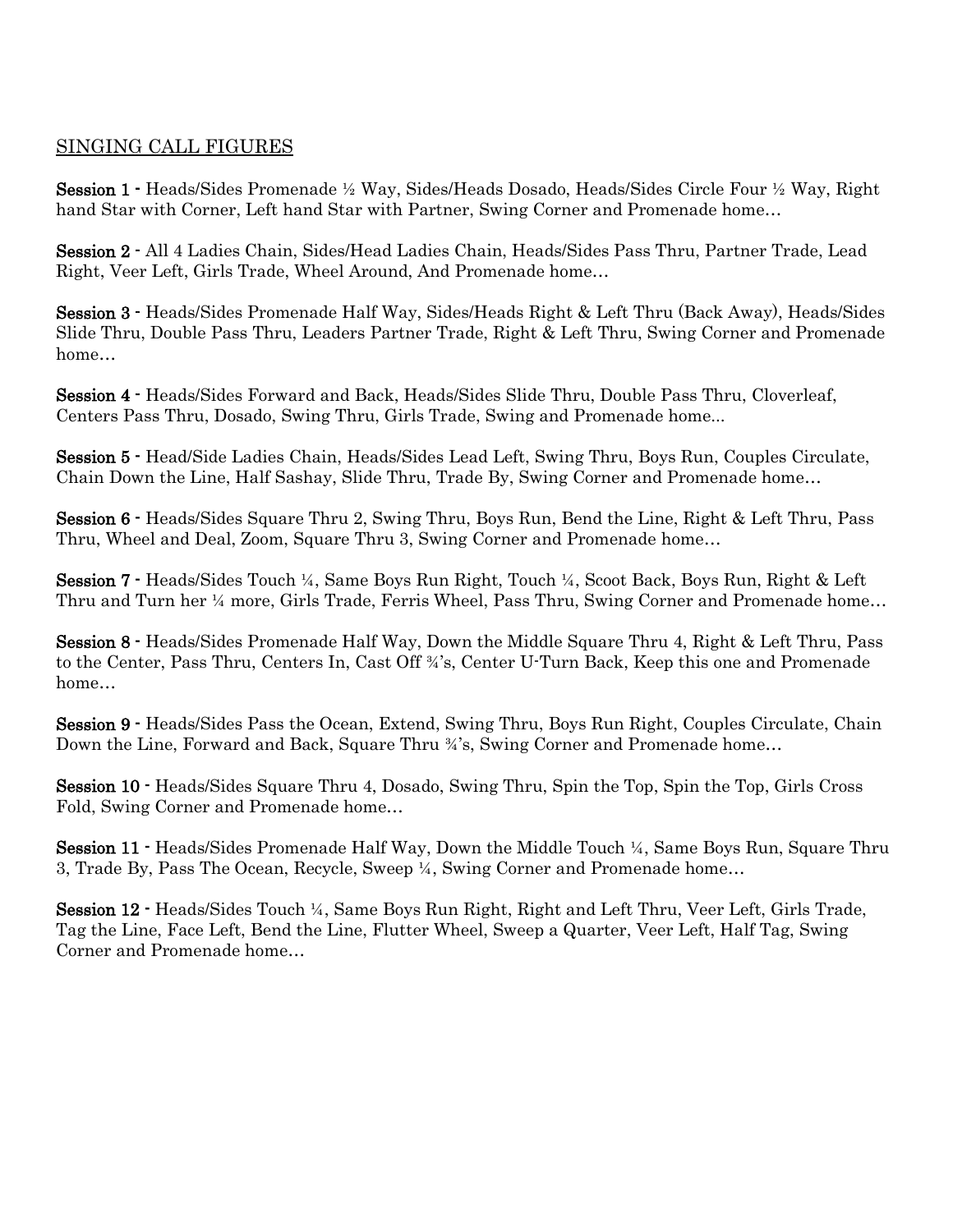# PRACTICE CHOREOGRAPHY

The choreography within these pages is designed as a teaching aid to reinforce the calls and concepts introduced at a new dancer program. They supplement the teaching process and should not be used as a substitute for attending the dance sessions. The teaching order and session breakdown are flexible guidelines that may vary occasionally.

Sequences have been written for practice with two or four couples. They are often challenging but provide a means to focus upon the dance actions taught. The material is progressive and should be practiced in the order provided. It is also recommended not to get ahead of the lesson plan.

When practicing with two couples, pretend you are the Head couples of a full square. The couple nearest the caller is couple 1 and the other is couple 3. If no caller is present designate the couple #'s beforehand.

When practicing with four couples, the couple with their backs to the caller is couple 1 and counterclockwise are couples 2, 3, and 4 respectively. Couples 1 and 3 are also referred to as Heads, and couples 2, and 4 are also referred to as Sides. If no caller is present designate the couple #'s beforehand. When the sequence is mastered try it again interchanging the Heads and Sides as written.

When practicing with groups, listen, ask questions, and be polite. Don't talk at the same time. Don't argue. Don't push anyone into position. If a problem arises, look up the definition of the call in question to figure out the pattern. If no resolution can be found skip the sequence and present the question to the caller.

You should find this material beneficial. Remember, everyone learns at different rates. In order to achieve success with any new skill, game, or sport, practice and determination are necessary. Repetition and review assist in learning the dance steps. Add music and the dance actions start to become second nature. Muscle memory takes over and before you realize it you are Square Dancing!

Session 1 of 12

# Two Couples Practice

>Bow to the Partner, Bow to the Opposite, Move Forward and Back, Circle Left, Circle Right, Single File Promenade, Make Left Hand Star, Go back with a Right Hand Star, Back out at Home.

>Move Forward and Back, Heads Dosado, With Partners Dosado, Swing, Promenade, Wheel Around, Wrong Way Promenade, Back out at Home.

>2 Ladies Chain, Rollaway, Join hands and Circle Left, Allemande Left, Dosado Partner, Men Star Left, Star Promenade Partner, Back out at Home.

>Promenade ½ Way, All Right Hand Star, Left Hand Star, Back Out Allemande Left, Right Hand Star with Partner, Boys Star Left, Turn The Partner Right, Allemande Left, Swing Your Partner, and Promenade Home.

>Circle Left 3/4, Allemande Left, Promenade Don't Stop, Boys put the Girls in the lead Single File Promenade, Back out at Home.

# Four Couples Practice

>Bow to the Partner, Corner too, Circle Left, Circle Right, Single File Promenade, Boys Step Up and Promenade Partner, All Wheel Around, Wrong Way Promenade, Back Out Circle Left, Allemande Left, Right & Left Grand, Swing Partner, Promenade Home.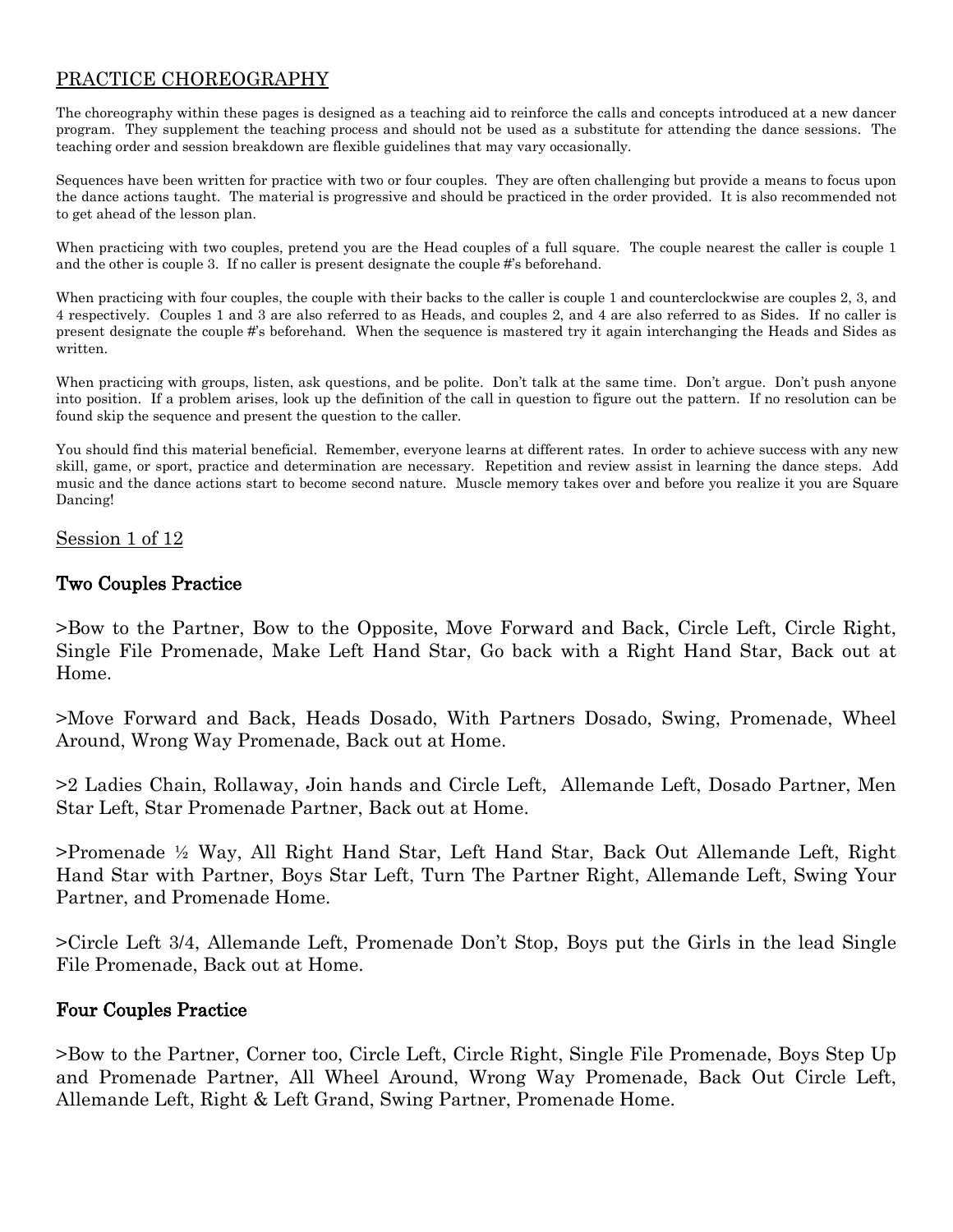>4 Ladies Chain, Rollaway & Circle Left, Rollaway, Boys Right Hand Star, Allemande Left Corner, Turn Partner Right, Boys Star Left, Star Promenade Partner, Back Out Allemande Left, Weave the Ring, Promenade Home.

>Heads Promenade ¾, Sides Dosado, Sides Circle Four ¾, Heads Circle Four Half Way, Four Boys Promenade, Turn Partner By The Right Arm to the Corner, Allemande Left, Right and Left Grand, Promenade Home.

>Heads Promenade ½, Sides Dosado, Sides Promenade ½, Heads Right Hand Star one Full Turn, Allemande Left Corner, Weave the Ring, Swing Partner, Promenade Home.

>Sides Dosado, Sides Right Hand Star, Back Out at Home, Heads Circle Four Half Way, Sides Promenade Half Way, Everybody Allemande Left, Right and Left Grand, Swing Partner, Promenade, All Wheel Around, and Wrong Way Promenade Home.

Session 2 of 12

# Two Couples Practice

>Bow to the Partner, Bow to the Opposite, Move Forward & Back, Veer Left, Bend the Line, Circle Left Half Way, Circle Right Half Way, Veer Right, Bend the Line, You're Home!

>Veer Left, Couples Trade, Bend the Line, Veer Right, Boys Trade, Bend the Line, 2 Ladies Chain, You're Home!

>Pass Thru, Wheel Around, Veer Left, Boys Trade, Girls Trade, Partner Trade, Veer Left, Partner Trade, Allemande Left, Swing Partner, Promenade all around back Home.

>2 Ladies Chain, Veer Left, Couples Trade, Girls Trade, Wheel Around, Boys Trade, Veer Left, Partner Trade, Lead Right, Partner Trade, Forward & Back, 2 Ladies Chain, Veer Left, Bend the Line, You're Home!

> Circle Right ¾'s, Veer Right, Veer Left, Partner Trade, Circle Left ½ way, Veer Left, Couples Trade, Partner Trade, Bend the Line, Lead Left, Partner Trade, Circle Left ¾'s, Back Up, You're Home!

# Four Couples Practice

>Heads Circle Left ¾, Veer Left, Girls Trade, Veer Right, All Veer Right, Boys Trade, Bend the Line, Forward & Back, Rollaway, Original side couples Swing, You're Home!

>Heads Lead Right, Pass Thru, Centers Pass Thru, Outsiders Wheel Around, Circle 4 ¾, All Circle Left, Allemande Left, Promenade Home.

>Heads Lead Left, Veer Right, Boys Trade, Bend the Line, 2 Ladies Chain, All 4 Ladies Chain, Circle Left, Rollaway, Circle Left, Rollaway, Allemande Left, Right and Left Grand, Promenade Home.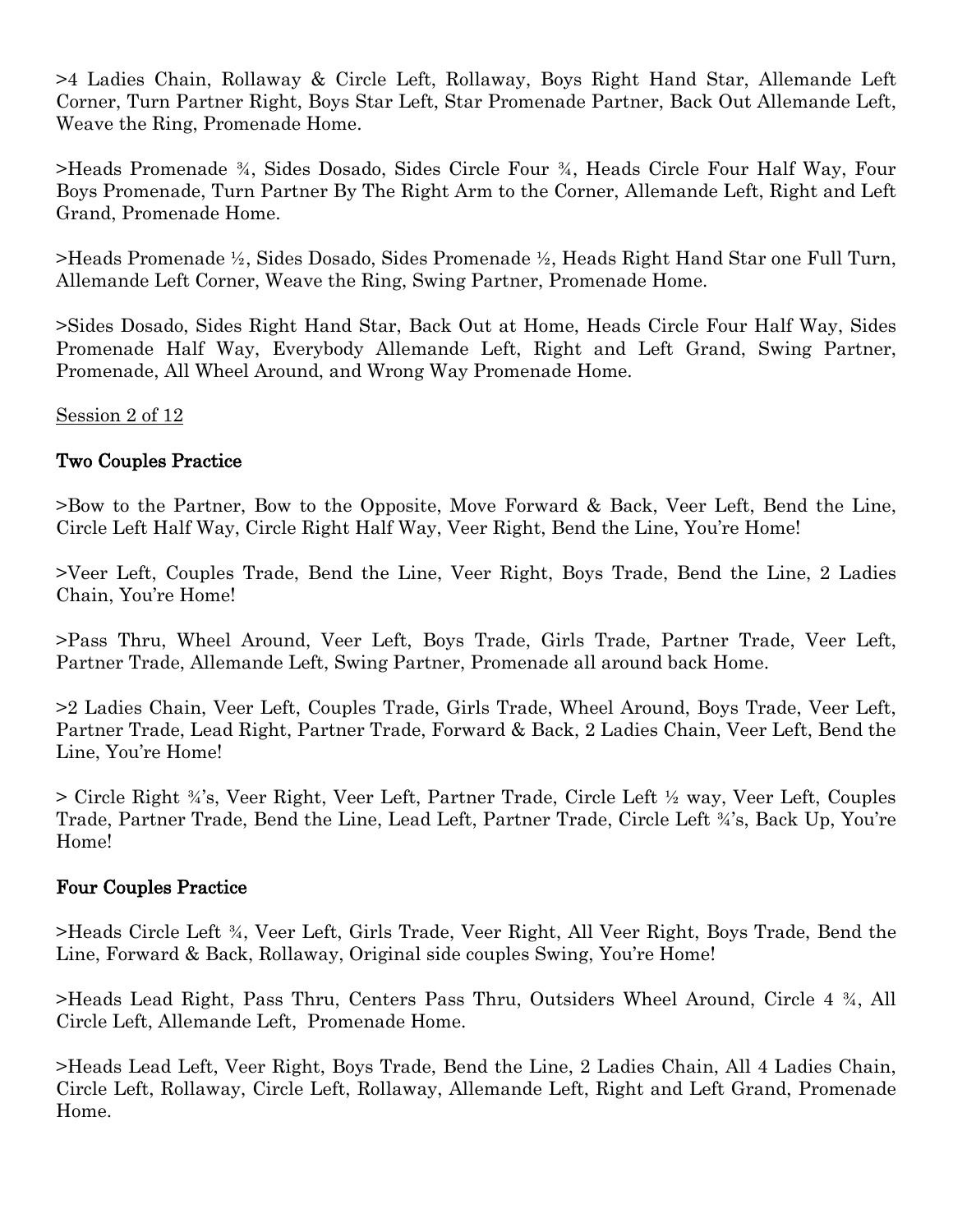>Heads Promenade ¼, Sides Wheel Around, Pass Thru, Wheel Around, Veer Left, Girls Trade, Partner Trade, Boys Trade, Bend the Line, Allemande Left Corner, Weave the Ring, Swing, Promenade Home.

>Heads Promenade ¾, Sides Circle Left ½ Way, Centers Veer Left, Center Girls Trade, Center Couples Trade, Centers Veer Right, all Veer Right, Partner Trade, Couples Trade, Bend the Line, Circle Left ¾, Allemande Left., Promenade Home.

Session 3 of 12

# Two Couples Practice

>2 Ladies Chain, Half Sashay, Pass Thru, U-Turn Back, Right & Left Thru, Veer Left, Partner Trade, Couples Trade, Bend the Line, Slide Thru, You're Home!

>Half Sashay, Pass Thru, U-Turn Back, Slide Thru, Right & Left Thru, Slide Thru, Right & Left Thru, Veer Left, Girls Trade, Bend the Line, Right & Left Thru, Slide Thru, You're Home!

>Right & Left Thru, Half Sashay, Slide Thru, U-Turn Back, Slide Thru, Partner Trade, Pass Thru, U-Turn Back, Forward & Back, Veer Left, Boys Trade, Bend the Line, Slide Thru, Partner Trade, You're Home!

>Veer Left, Girls Trade, Half Sashay, Boys Trade, Bend the Line, Pass Thru, U-Turn Back, Right & Left Thru, Veer Left, Bend the Line, Slide Thru, Slide Thru, Right & Left Thru, You're Home!

>Half Sashay 11/2, Double Pass Thru, Boys U-Turn Back, Slide Thru, Boy Trade, Wheel Around, Girls Trade, Partner Trade, Couples Trade, Bend the Line, Right & Left Thru, You're Home.

# Four Couples Practice

>Heads Lead Right, Veer Left, Bend the Line, Pass Thru, Bend the Line, Right & Left Thru, Slide Thru, Pass Thru, Allemande Left, Promenade Home.

>4 Ladies Chain, Circle Left, Ladies In Men Sashay, Circle Left, Ladies in Men Sashay, Allemande Left, Promenade, Heads Wheel Around, Right & Left Thru, Slide Thru, Pass Thru, U-Turn Back, Right & Left Grand, Promenade Home.

>Heads Slide Thru, Double Pass Thru, Leaders Partner Trade, Right & Left Thru, Veer Left, Girls Trade, Bend the Line, Pass Thru, Partner Trade, Slide Thru, Allemande Left, Promenade Home.

>Heads Pass Thru, Promenade Home, Sides Right & Left Thru, Slide Thru, Pass Thru, Right & Left Thru, Half Sashay, Pass Thru, Right & Left Grand, Promenade Home.

>Heads Slide Thru, Double Pass Thru, Leads U-Turn Back, Circle Left ½ Way, Veer Left, Girls Trade, Boys Trade, Couples facing out U-Turn Back, Pass Thru, Bend the Line, Circle 4 ¾, Allemande Left, Promenade Home.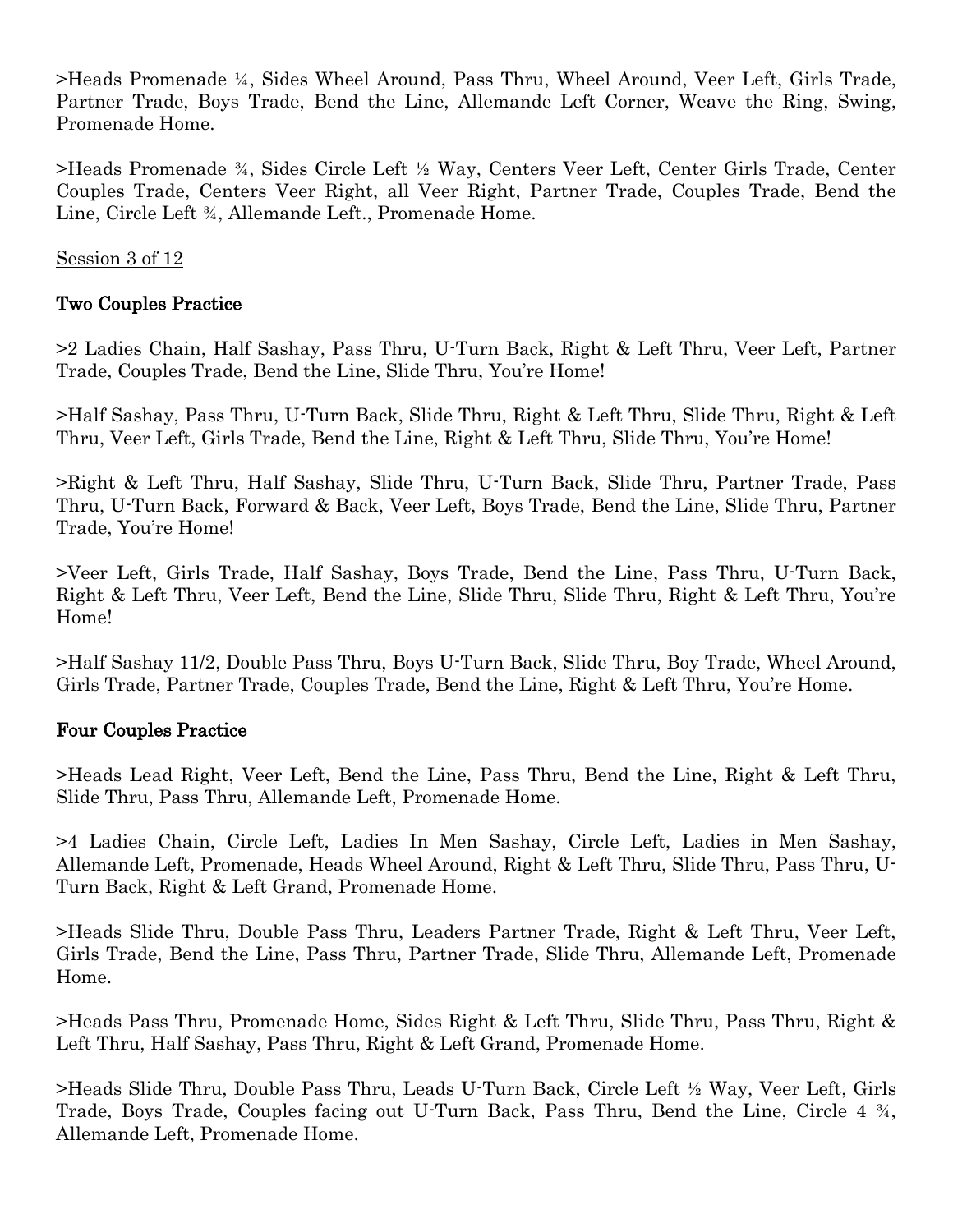# Session 4 of 12

# Two Couples Practice

>Pass Thru, Cloverleaf, Right & Left Thru, Veer Left, Boys Trade, Girls U-Turn Back, Swing Thru, Swing Thru, Slide Thru, You're Home!

>Do your part Grand Square, Swing Thru, Boys Trade, Girls U-Turn Back, Bend the Line, Right & Left Thru, Pass Thru, Cloverleaf, You're Home!

>Do your part ½ Grand Square, Dosado, Pass Thru, Cloverleaf, Swing Thru, Girls U-Turn Back, Couples Trade, Bend the Line, Right & Left Thru, Veer Left, Bend the Line, You're Home!

>Veer Right, Boys Trade, Girls U-Turn Back, Swing Thru, Swing Thru, Swing Thru, Boys U-Turn Back, Girls Trade, Bend the Line, Half Sashay, Slide Thru, You're Home!

> Veer Left, Couple 1 Partner Trade, Girls Trade, Swing Thru, Boys Trade, Girls Trade, Centers Trade, Girls Trade, Forward & Back, Bend the Line, Right & Left Thru, Veer Left, Couples Trade, Bend the Line, You're Home.

# Four Couples Practice

>Sides Face Grand Square, Heads Pass Thru, Cloverleaf, Double Pass Thru, Cloverleaf, Pass Thru, Slide Thru, Pass Thru, Bend the Line, Slide Thru, Allemande Left, Swing at Home.

>Heads ½ Sashay, Sides Face Grand Square, Heads Slide Thru, Right & Left Thru, Slide Thru, Pass Thru, Girls Trade,

Boys Trade, Pass Thru, Bend the Line, Slide Thru, Centers Pass Thru, Outsiders Trade, Allemande Left, Promenade Home.

>Sides Slide Thru, Double Pass Thru, Cloverleaf, Double Pass Thru, Leads Wheel Around, Slide Thru, Pass Thru, Bend the Line, Slide Thru, Right and Left Thru, Veer Left, Rollaway, Couples Circulate, Bend the Line, Lead Right, Right & Left Grand, Promenade Home.

>Sides Lead Right, Right & Left Thru, Slide Thru, Pass Thru, Girls Trade, Swing Thru, Swing Thru, Girls Trade, Pass Thru, Wheel Around, 2 Ladies Chain, Slide Thru, Pass Thru, Allemande Left, Right & Left Grand, Promenade Home.

>Heads Slide Thru, 4 dancers nearest the caller Double Pass Thru, All face in, Pass Thru, Bend the Line, 4 dancers farthest the caller Pass Thru & Partner Trade, All Slide Thru, Cloverleaf, Double Pass Thru, Leads Trade, Allemande Left, Promenade Home.

# Session 5 of 12

# Two Couples Practice

> Half Sashay, Veer Right, Girls U-Turn Back, Chain Down the Line, Girls diagonally Pass Thru, Box Circulate, Boys Run, Right & Left Thru, Slide Thru, You're Home.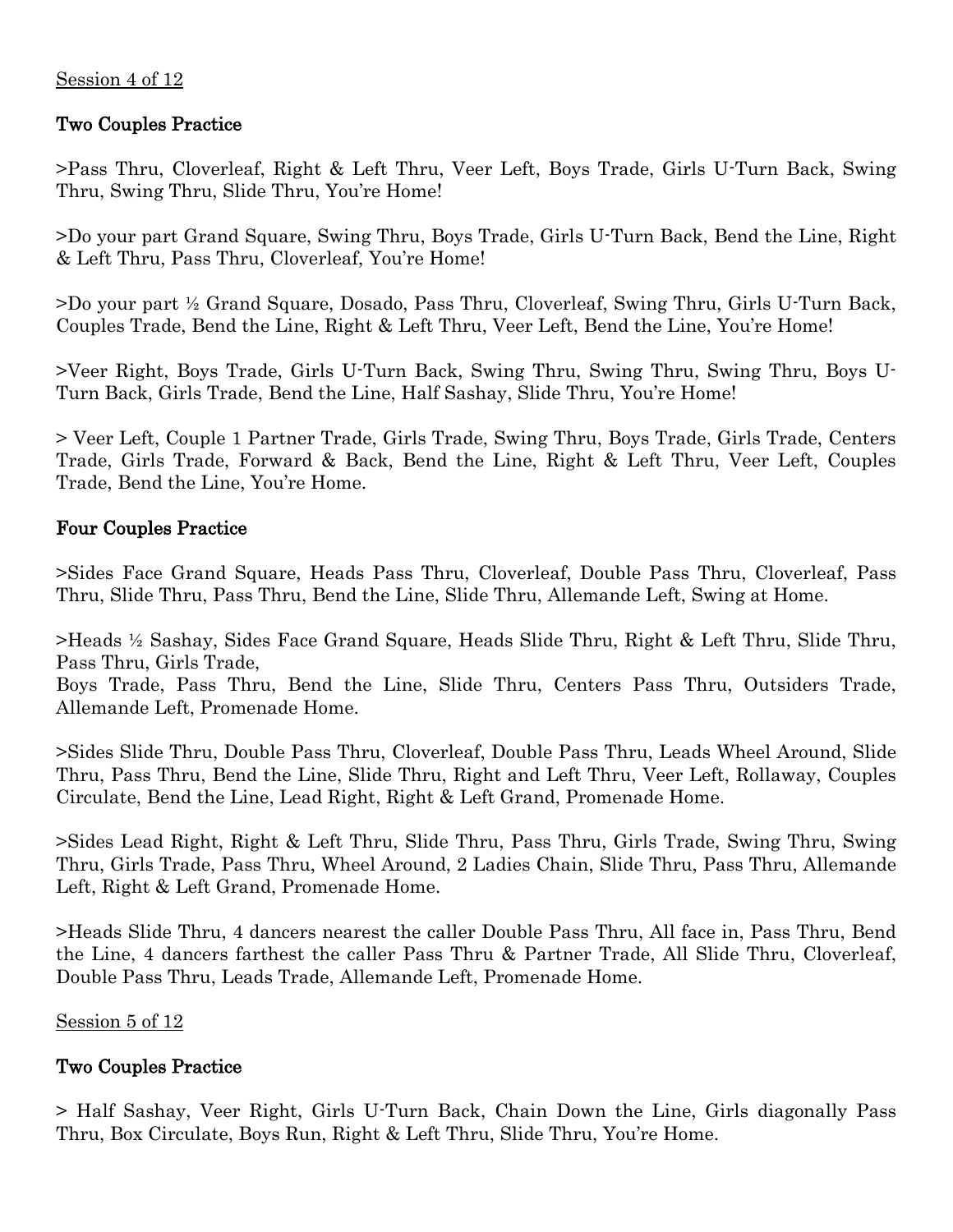>Pass Thru, Boys Run, Girls Run, Swing Thru, Boys Run, Boys Trade, Boys Run, Swing Thru, Boys Run, Chain Down the Line, Right & Left Thru, Slide Thru, You're Home!

>Pass Thru, Boys Run, Box Circulate Twice, Girls Run, Dosado, Step to a Wave, Boys Run, Couples Trade, Chain Down the Line, Veer Left, Bend the Line, Right & Left Thru, You're Home!

>Swing Thru, Boys Run, Couples Trade, Chain Down the Line, Pass Thru, Wheel Around 1& 1/2, Chain Down the Line, Veer Left, Bend the Line, You're Home!

>Veer Left, Chain Down the Line, Pass Thru, Boys U-Turn Back, Box Circulate Twice, Girls Run, Right & Left Thru and Turn her ¼ more than normal, Chain Down the Line, Swing Thru, Boys Run, Bend the Line, Right & Left Thru, You're Home!

# Four Couples Practice

>Heads Lead Right, Pass Thru, Trade By, Swing Thru, Boys Trade, Boys Run, Chain Down the Line, Half Sashay, Slide Thru, Allemande Left, Promenade Home.

>Heads Ladies Chain, Heads Promenade ½, Heads Lead Right, Right & Left Thru, Pass Thru Trade By, Right & Left Thru, Pass Thru, Trade By, Allemande Left, Swing at Home.

>Heads Lead Right, Right & Left Thru, Veer Left, Couples Circulate, Chain Down the Line, 2 Ladies Chain, Pass Thru, Bend the Line, Slide Thru, Right & Left Thru, Veer Left, Couples Circulate, Boys Run, All 8 Circulate, Boys Trade, All 8 Circulate, Right & Left Grand.

>Heads Lead Right, Veer Left, Couples Trade, Couples Circulate, Chain Down the Line, Half Sashay, Pass Thru, Girls Run, Split Circulate, Girls Run, Slide Thru, Allemande Left, Promenade Home.

>Heads Swing Thru, Slide Thru, Right & Left Thru, Veer Left, Chain Down the Line, Pass Thru, Partner Trade, Slide Thru, Pass Thru, Trade By, Swing Thru, Boys Run, Bend the Line, Pass Thru, Partner Trade, Allemande Left, Promenade Home.

# Session 6 of 12

# Two Couples Practice

> Square Thru, Partner Trade, Square Thru 3, U-Turn Back, Square Thru, U-Turn Back, Right & Left Thru, Square Thru 2, U-Turn Back, Slide Thru, Partner Trade, You're Home.

>Square Thru 3, Couple #3 Partner Trade, Zoom, Leads Trade, Square Thru 3, Couple #1 Partner Trade, Zoom, Leads Trade, You're Home!

>Veer Right, Couple #1 Partner Trade, Wheel & Deal, Zoom, Leads Trade, Right & Left Thru, Veer Left, Couple #1 Partner Trade, Forward & Back, Wheel & Deal, Zoom, Leads Trade, You're Home!

>Couple #3 Half Sashay, Swing Thru, Girls Trade, Wheel & Deal, Zoom, Girls Zoom, Leads Wheel Around, Square Thru 5, Partner Trade, You're Home!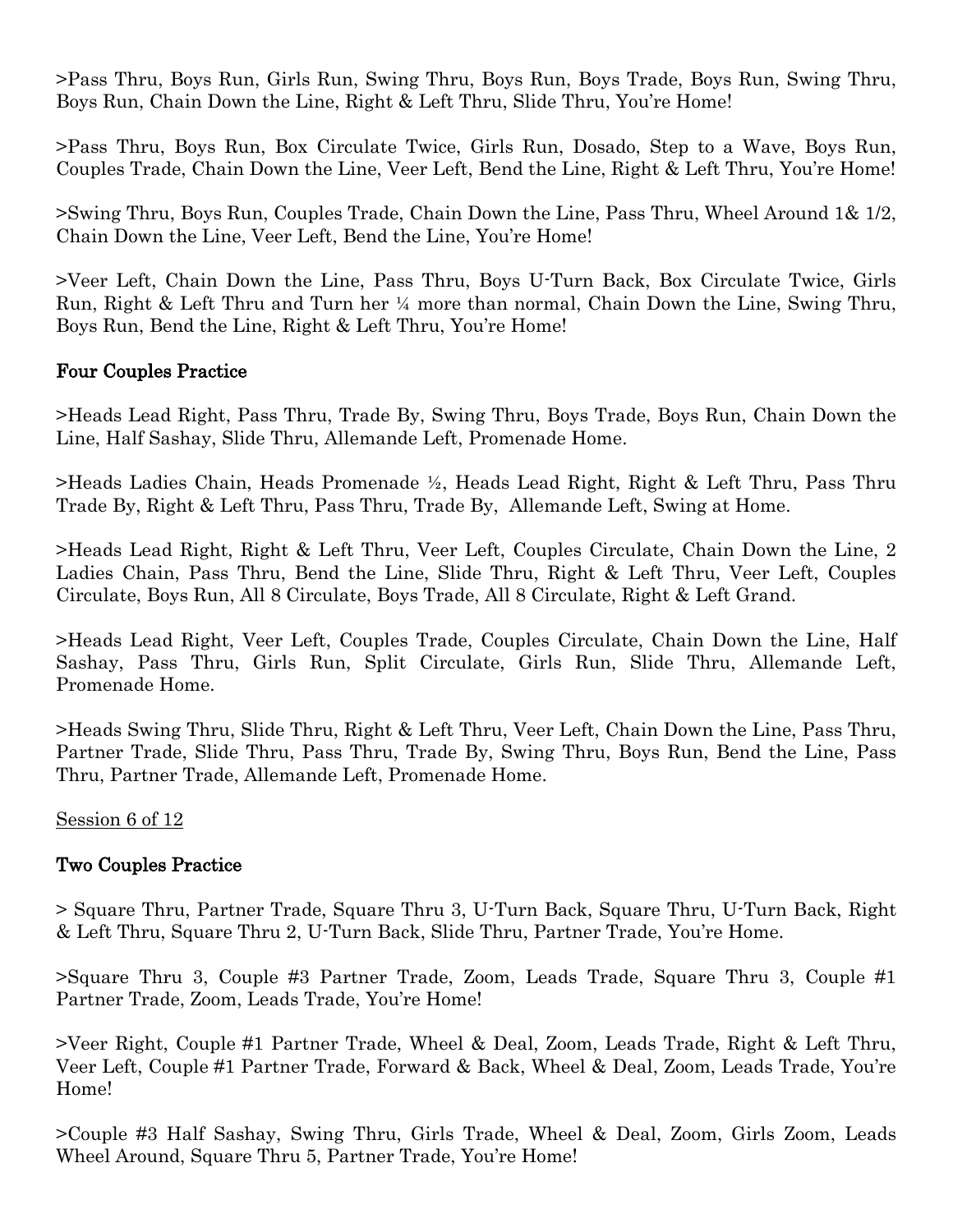>Veer Left, Chain Down the Line, Square Thru, Couple #1 Partner Trade, Couple #3 U-Turn Back, Swing Thru, Girls Trade, Wheel & Deal, Leads Wheel Around, Square Thru 2, Partner Trade, Circle 4 ¾, You're Home!

# Four Couples Practice

>Heads Lead Right, Square Thru, Bend the Line, Square Thru 3, Wheel & Deal, Zoom, Double Pass Thru, Zoom, Leads Trade, Slide Thru, Pass Thru, Bend the Line, Square Thru, U-Turn Back, Right & Left Grand, Promenade Home.

>Heads Promenade ¾, Sides Slide Thru, Square Thru, Right & Left Thru, Veer Left, Couples Circulate, Bend the Line, Pass Thru, Wheel & Deal, Zoom, Centers Circle 4 ¾, Back Out, You're Home.

>Sides Square Thru, Right & Left Thru, Veer Left, Couples Circulate, Chain Down the Line, Pass Thru Wheel & Deal, Girls Zoom, Centers Slide Thru, You're Home.

>Sides Pass Thru, Cloverleaf, Heads Square Thru 3, Dosado, Swing Thru, All 8 Circulate, Boys Run, Bend the Line, Pass Thru, Wheel & Deal, Zoom, Square Thru 5, Allemande Left, Promenade Home.

>Heads Half Sashay, Square Thru, Square Thru, Wheel & Deal, Double Pass Thru, Clover Leaf, Zoom, Pass Thru, Slide Thru, Couples Circulate, Bend the Line, Square Thru 3, Wheel & Deal, Center Wheel Around, Allemande Left, Promenade Home.

Session 7 of 12

# Two Couples Practice

>Square Thru, Boys Run, Scoot Back, Scoot Back, Single Hinge, Boys Trade, Boys Run, Chain Down the Line, Square Thru, Partner Trade, You're Home!

> Touch ¼, Box Circulate, Boys Run, Touch ¼, Scoot Back, Boys Run, Swing Thru, Single Hinge, Scoot Back, Girls Run, Touch ¼, Box Circulate 2, Boys Run, Home!

>Touch ¼, Scoot Back, Scoot Back, Single Hinge, Boys Trade, Swing Thru, Girls Trade, Girls Run, Bend the Line, Touch ¼, Box Circulate, Zoom, Boys Run, You're Home!

>Half Sashay 11/2, Double Pass Thru, Boys U-Turn Back, Touch ¼, Boys Trade, Swing Thru, Single Hinge, Scoot Back, Single Hinge, Girls Trade, Single Hinge, Box Circulate, Boys Run, Right & Left Thru, You're Home!

>Veer Right, Boys Trade, Wheel Around, Chain Down the Line, Half Sashay, Square Thru, Boys Run, Scoot Back, Box Circulate, Girls Run, You're Home!

# Four Couples Practice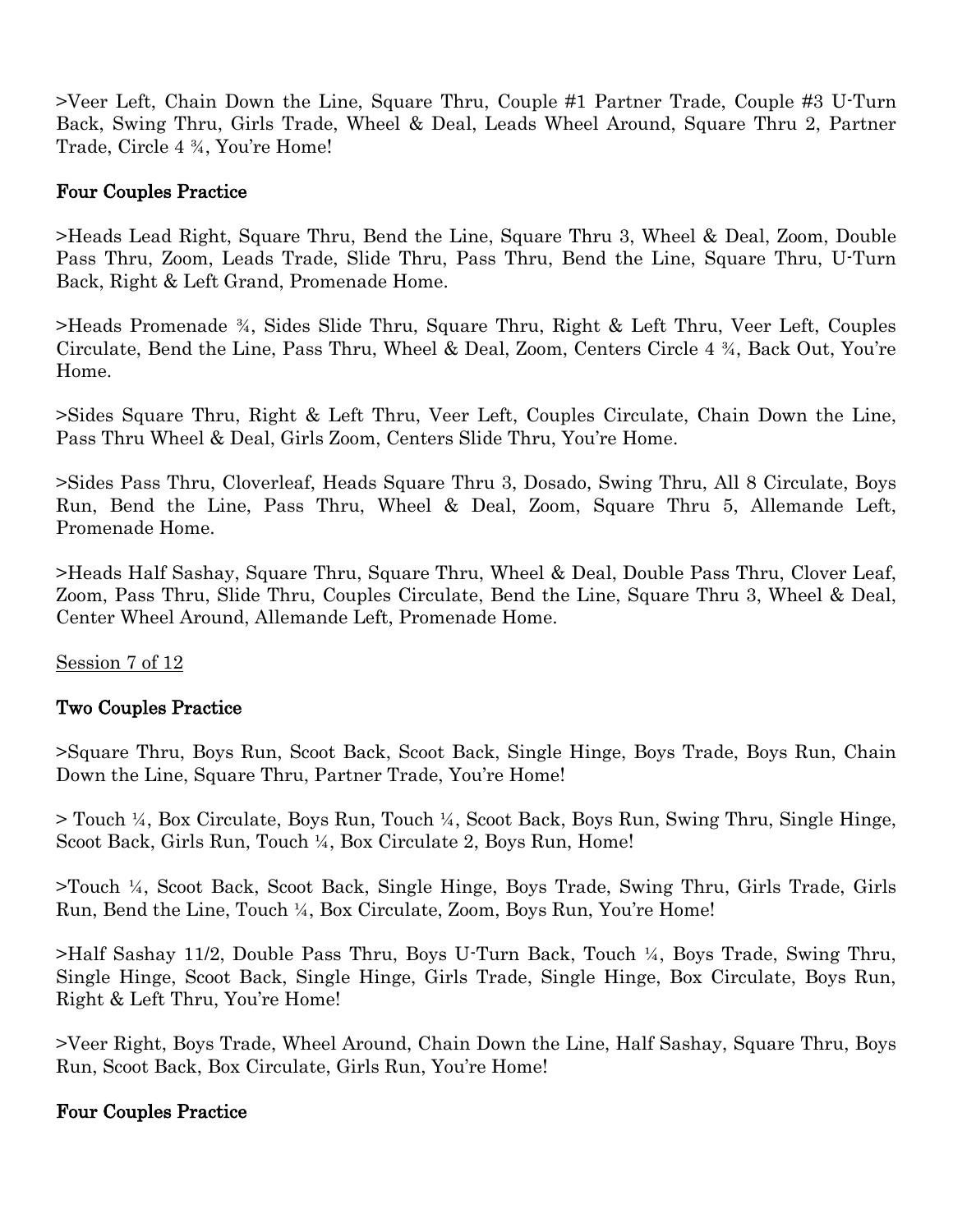>Sides Touch ¼, Same Boys Run, Swing Thru, Boys Run, Ferris Wheel, Zoom, Double Pass Thru, Leads Trade, Square Thru 3, Trade By, Allemande Left, Promenade Home.

>Heads Lead Right, Touch ¼, Scoot Back, Centers Trade, Centers Run, Ferris Wheel, Girls Pass Thru, Slide Thru, Ferris Wheel, Pass Thru, Square Thru 3, Allemande Left, Promenade Home.

>Heads Lead Left, Veer Right, Ferris Wheel, Double Pass Thru, Face Right, Ferris Wheel, Double Pass Thru, Boys U-Turn Back, Touch ¼, Boys Trade, Single Hinge, Boys Run, Touch ¼, Column Circulate, Boys Run, Swing Thru, Pass Thru, Right & Left Grand, Promenade Home.

>Sides Square Thru, Touch ¼, Scoot Back, Single Hinge, Girls Trade, Girls Run, Ferris Wheel, Centers Pass Thru, Square Thru 3, Trade By, Touch ¼, Boys Run, Square Thru 2, Trade By, Allemande Left, Promenade Home.

>Sides Half Sashay, Sides Touch ¼, Same Girls Run, Touch ¼, Scoot Back, Center Trade, Boys Run, Pass Thru, Wheel & Deal, Double Pass Thru, Face In, Touch ¼, Column Circulate, Boys Scoot Back, Girls Trade, Column Circulate, Boys Run, Centers Pass Thru, Touch ¼, Split Circulate, Boys Run, Slide Thru, Allemande Left, Promenade Home.

Session 8 of 12

# Two Couples Practice

>Square Thru 4, With Pretend Dancers Pass to the Center, Pretend Centers Pass Thru, With Pretend Dancers Pass to the Center, Square Thru 2, Partner Trade, Home

>Couple 1, Put Centers In (between Couple 3), Centers Run, Wheel and Deal, Trailing Couple Put Centers In, Centers Trade, Centers Run, Wheel and Deal, Couple 1 Wheel Around, Home.

>Couple 3 Put Centers In (between Couple 1) Cast Off ¾'s, Those Facing Slide Thru, Others Face In, Trailers Put Centers In, Cast Off ¾'s, Couple 3 Slide Thru, Others Face In, Home.

>Lead Right, With Pretend Dancers Pass to the Center, Pretend Centers Pass Thru, With Pretend Dancers Pass to the Center, Touch ¼, # 1 Lady Run, #3 Lady U Turn Back, Slide Thru, Cast Off ¾'s, Centers Trade, Cast Off ¾'s, Right and Left Thru, Veer Left , Bend The Line, Home.

>Touch ¼, Circulate 1 ½, Girls Cast Off ¾'s, All Cast Off ¾'s, Lead Left, Wheel Around, Home.

# Four Couples Practice

>Heads Slide Thru, Double Pass Thru, Cloverleaf, Zoom, Centers Square Thru 3, Centers In, Centers Run, Slide Thru-Centers Twice, Ends Trade, You're Home.

>Sides Lead Right, Pass to the Center, Centers Square Thru 3, Pass to the Center, Zoom, Double Pass Thru, Leads Trade, Pass To The Center, Centers Square Thru 2 and Cloverleaf, Centers Lead Right and Partner Trade, You're Home.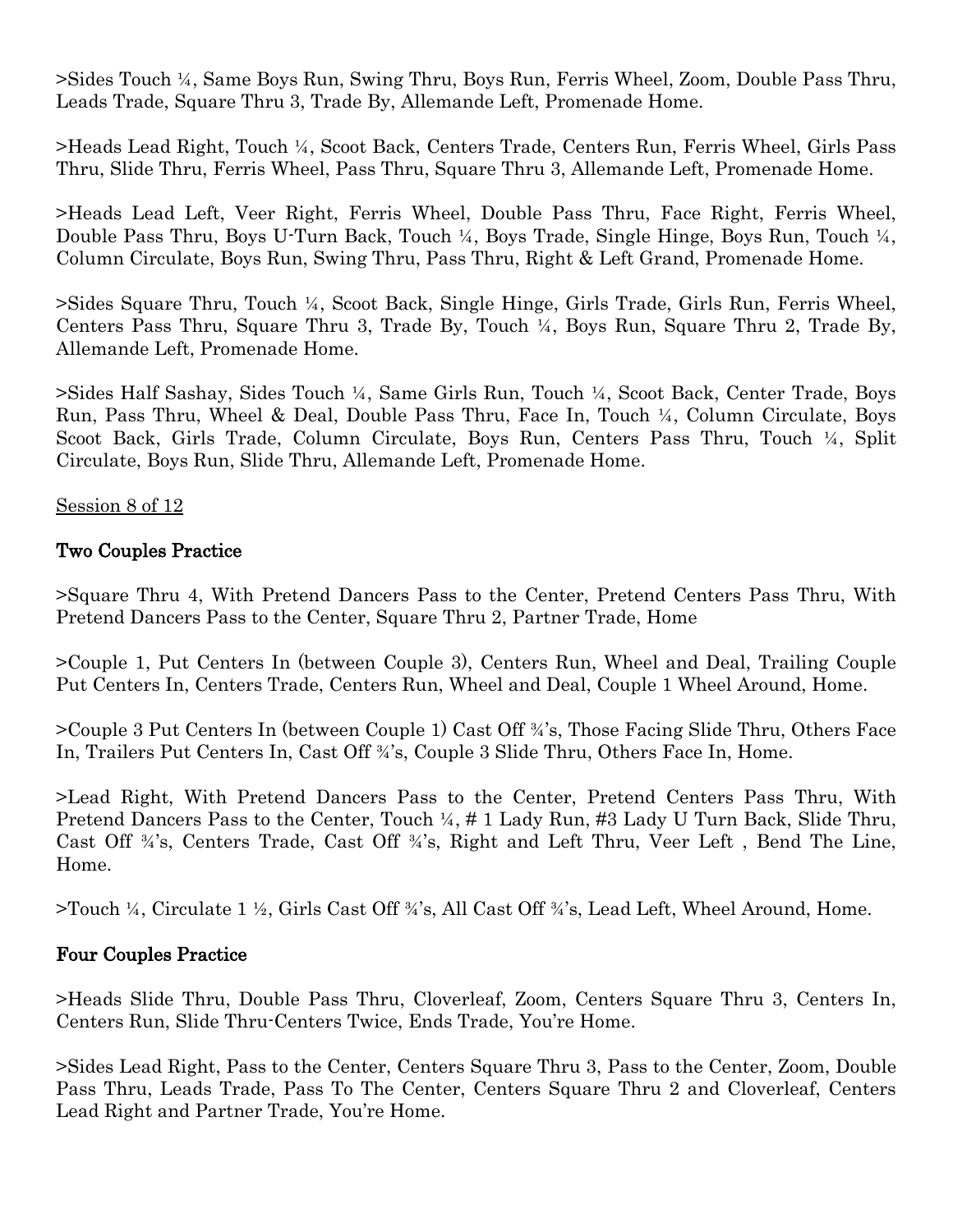>Heads Pass Thru and Cloverleaf, Double Pass Thru, Face Right, Ferris Wheel, Double Pass Thru, Boys Trade, Pass to the Center, Boys Square Thru 3, Pass to the Center, Girls Pass Thru, Touch ¼, All 8 Circulate 1 ½, Hinge, Boys Run, You're Home.

>Sides Square Thru 2, Centers In, Cast Off ¾'s, Ends Run, Slide Thru, Pass to the Center, Centers Slide Thru, You're Home.

>Heads Lead Right, Veer Left, Girls Trade, Cast Off ¾'s, Pass Thru, Wheel and Deal, Centers Square Thru 3, Centers In, Cast Off ¾'s, All 8 Circulate, Leads Run, Pass Thru, Face Your Partner, Right and Left Grand.

Session 9 of 12

# Two Couples Practice

>Pass the Ocean, Swing Thru, Cast Off ¾'s, Scoot Back, Boys Run, Pass the Ocean, Swing Thru, Boys Run, Bend the Line, Home

>Touch ¼, Girls Run, Pass the Ocean, Swing Thru, # 1 Lady Run, Centers Trade, Cast Off ¾'s, Those Facing Do the First Part Of Pass The Ocean and All Finish The Pass the Ocean (Those Facing Pass Thru All Face and Step to Right Hands), Swing Thru, Girls Trade, Hinge, Circulate, Face In, Home.

>Pass the Ocean, Swing Thru, Boys Run, Bend the Line, Touch ¼, Circulate 1 ½, Boys Face In, Extend, Circulate, Face In, Home.

>Pass Thru, Couple 1 Wheel Around and Put Centers In, Cast Off ¾'s, Pass the Ocean, Swing Thru, Boys Run, Centers Trade, Boys Cast Off ¾'s-Girls Hinge, Couple #1 Slide Thru, Others Face In, Home.

>Touch ¼, Circulate 1 ½, Girls Trade, Boys Face In, Extend, Scoot Back, Extend (Boys Back to the center of Girls Handhold), Boys U Turn Back, Girls Cast Off ¾'s, All Cast Off ¾'s, Lead Left, Wheel Around, Home.

# Four Couples Practice

>Heads Pass the Ocean, Centers Swing Thru, Center Boys Run, Same 4 Chain Down The Line, You're Home.

>Sides Lead Right, Veer Left, Couples Circulate, Bend the Line, Pass the Ocean, Swing Thru, Boys Run, Chain Down the Line, Pass the Ocean, Cast Off ¾'s, Boys Run, Slide Thru, Square Thru 3, Allemande Left, Promenade Home .

>Heads Pass The Ocean, Extend, Swing Thru, Girls Run, Couples Circulate, Bend the Line, Pass the Ocean, All 8 Circulate, Boys Run, Ferris Wheel, Centers Pass Thru, Allemande Left, Promenade Home.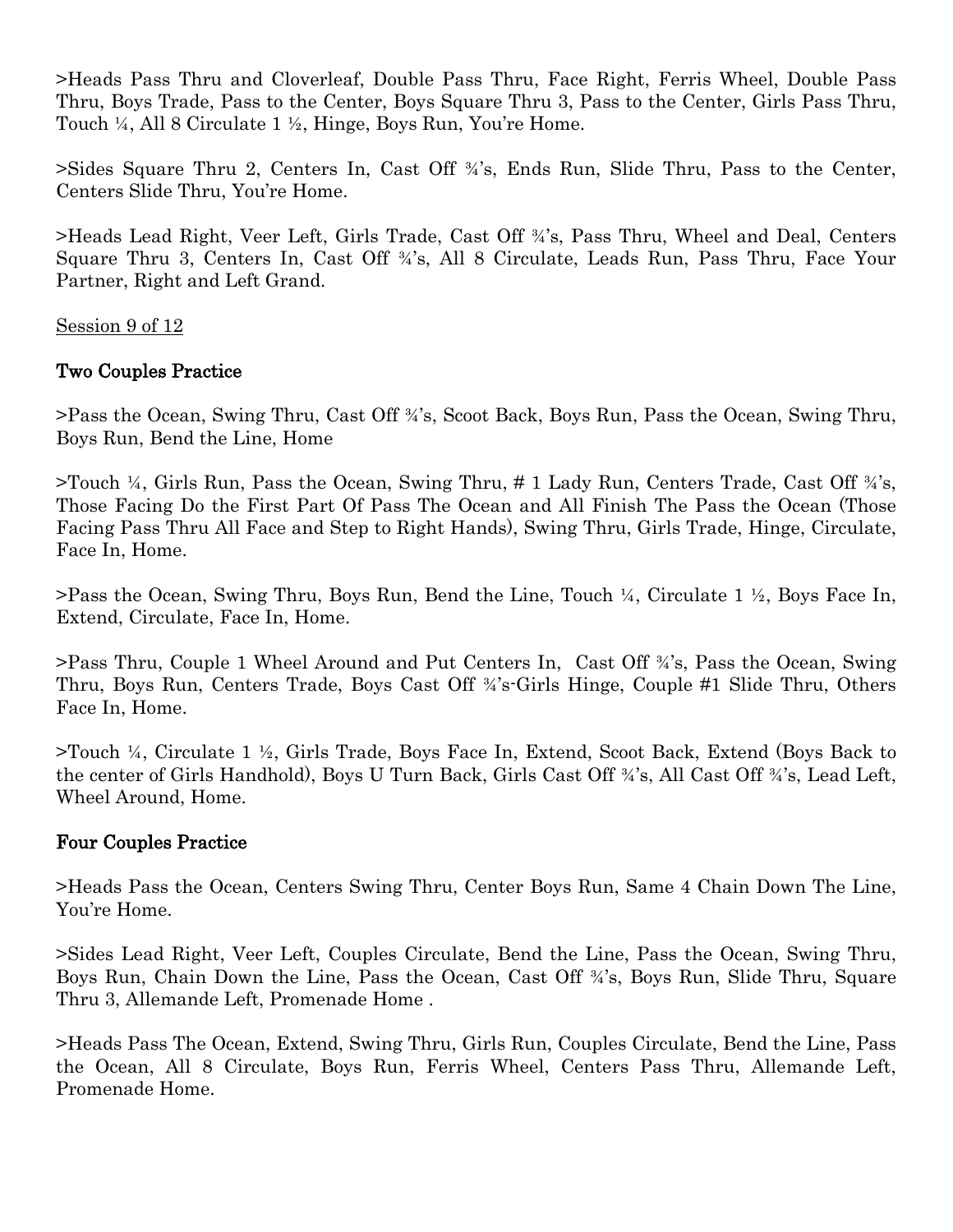>Sides Square Thru 2, Swing Thru, Scoot Back, Pass to the Center, Centers Swing Thru, Extend, Cast Off ¾'s, Centers Trade, Boys Run, Pass the Ocean, Scoot Back, All 8 Circulate, Right and Left Grand.

>Heads Swing Thru and Slide Thru, Pass the Ocean, Cast Off ¾'s, All 8 Circulate, Girls Run, Pass Thru, Trade By, Pass to the Center, Centers Swing Thru, Extend, Centers Trade, Boys Trade, Pass the Ocean, Right and Left Grand, Promenade Home.

Session 10 of 12

# Two Couples Practice

>Swing Thru, Spin the Top, Right and Left Thru, Square Thru 2, Partner Trade, Home.

>Pass the Ocean, Spin the Top, Boys Run, Couples Hinge, Bend the Line, Home.

>Right and Left Thru, Veer Left, Boys Fold, Girls Trade and Slide Apart, Boys Step Ahead, Swing Thru, Hinge, Girls Fold, Double Pass Thru, Face Right, Chain Down the Line, Square Thru 2, Partner Trade, Home.

>Couple 1 Put Centers In, Ends Fold, Couple 3 Put Centers In, Centers Trade, Ends Cross Fold, Zoom, Couple 1 Partner Trade, Others ½ Sashay, Home.

>Couple 3 Partner Trade, Couple 1 Put Centers In, Cast Off ¾'s, Pass the Ocean, Spin the Top, Ends Fold, Centers Trade and Slide Apart, Others Step Ahead, Couple 1 Cast Off ¾'s, Couple 3 Bend the Line and ½ Sashay, Home.

# Four Couples Practice

>Heads Pass The Ocean, Extend, Boys Fold, Girls Trade and Step Ahead, Column Circulate, Boys Run, Touch ¼, Scoot Back, Girls Fold, Double Pass Thru, Face Left, Ferris Wheel, Centers Pass Thru, Right and Left Grand, Promenade Home.

>Sides Touch ¼, Center Boys Run and All Veer Right, Couples Circulate, Girls Cross Fold, Boys Trade and Step Ahead, Column Circulate, Girls Run, Veer Left, Couples Circulate, Girls Trade, Ferris Wheel, Centers Pass Thru, Pass Thru, U Turn Back, Right and Left Grand On The 3rd Hand Promenade Home.

>Four Ladies Chain, Heads Square Thru 2, Slide Thru, Pass Thru, Ends Fold, Slide Thru, Ends Cross Fold, Pass the Ocean, Cast Off ¾'s, Column Circulate, Face In, Pass Thru, Boys Fold, Touch ¼, Right and Left Grand.

>Sides Swing Thru and Slide Thru, Swing Thru, Spin the Top, Hinge, Girls Run, Swing Thru, Spin the Top, Boys Run, Chain Down The Line, ½ Sashay, Right and Left Grand, Promenade Home.

>Heads Lead Right, Pass The Ocean, Spin The Top, Spin The Top, Right and Left Thru, Pass Thru, Wheel and Deal, Centers Pass Thru, Touch ¼, Scoot Back, Centers Trade, Spin The Top, Hinge, Circulate, Girls Run, Centers Pass Thru, Left Square Thru 3, Right and Left Grand.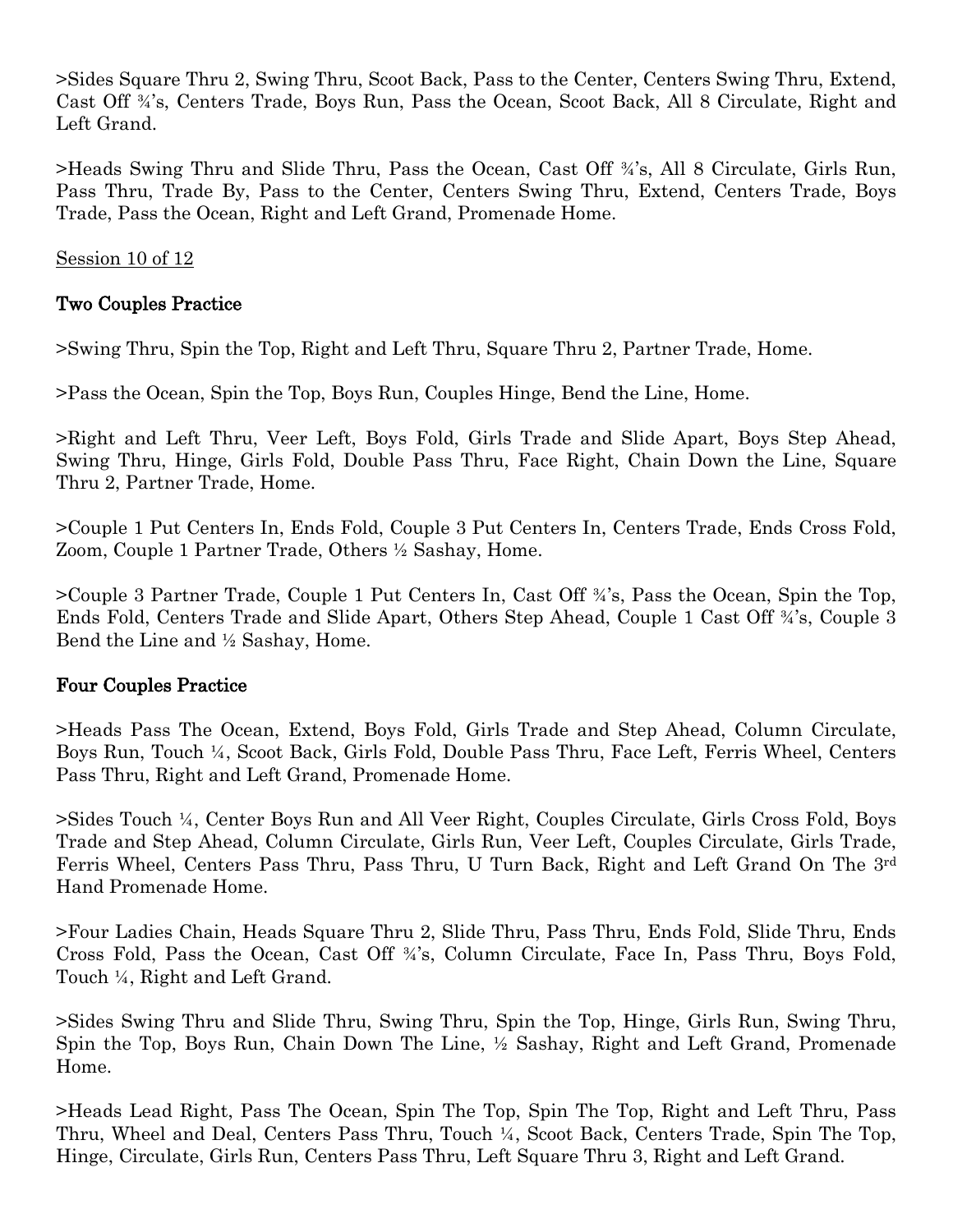# Two Couples Practice

>Spin the Top, Swing Thru, Recycle, Sweep ¼, Home.

>Pass the Ocean, Recycle, Veer Left, Chain Down the Line, Pass the Ocean, Recycle, Slide Thru, Home.

>Touch ¼, Circulate, Hinge, Girls Trade, Recycle, Pass Thru, U Turn Back, Left Swing Thru, Boys Trade, Recycle, Home.

>Couple 1 Put Centers In, Centers Trade, Wheel and Deal, Girls Wheel Around, Pass the Ocean, Recycle, Sweep ¼, Circle Left ¼, Couple 3 Slide Thru, Others Face In, Home.

>Couple 1 do a ½ Sashay, Pass the Ocean, Recycle, Veer Left, Ends Cross Fold, Others Trade and Step Forward, Scoot Back, Hinge, Centers Trade, Boys Run, Move Forward and Back, Wheel and Deal, Zoom, Leads Trade, Home.

# Four Couples Practice

>Heads Pass the Ocean, Centers Recycle, Double Pass Thru, Cloverleaf, Zoom, Centers Square Thru 3, Left Touch ¼, Scoot Back, Hinge, Girls Run, Chain Down the Line, Pass the Ocean, All 8 Circulate, Recycle, Veer Left, Do ½ Couples Circulate and Bend to face in, You're Home.

>Sides ½ Sashay and Slide Thru, Swing Thru, Spin the Top, Recycle, Pass Thru, Wheel and Deal, Centers Pass the

Ocean, Centers Recycle, Centers Pass Thru and Cloverleaf, Double Pass Thru, Leads Trade, Centers In, Cast Off ¾'s, Ends Cross Fold, Centers Pass the Ocean and Recycle, All 8 Circle Left ¼, You're Home.

>Heads Right and Left Thru and Lead Left, Slide Thru, Pass Thru, Boys Trade, Hinge, Boys Trade, Recycle, Sweep ¼, Pass Thru, Wheel and Deal, Double Pass Thru, Leads Trade, Wrong Way Grand, Swing, Promenade Home.

>Sides Pass Thru and Cloverleaf, Double Pass Thru, Leads Trade, Spin the Top, Swing Thru, Recycle, Sweep ¼, Veer Left, Couples Circulate, Ferris Wheel, Centers Sweep ¼, Centers Square Thru 2, Touch ¼, Split Circulate, Boys Run, Left Square Thru 2, Allemande Left, Promenade Home.

>Heads Spin the Top, Extend, Recycle, Sweep ¼, Pass Thru, Wheel and Deal, Girls Swing Thru, Girls Recycle, Girls Pass Thru, Pass to the Center, Boys Swing Thru, Boys Recycle, Boys Sweep ¼, Boys Pass Thru, Boys Run, Girls Swing Thru, Boys Face In, Scoot Back, Boys U Turn Back, Extend, Hinge, Right and Left Grand, Promenade.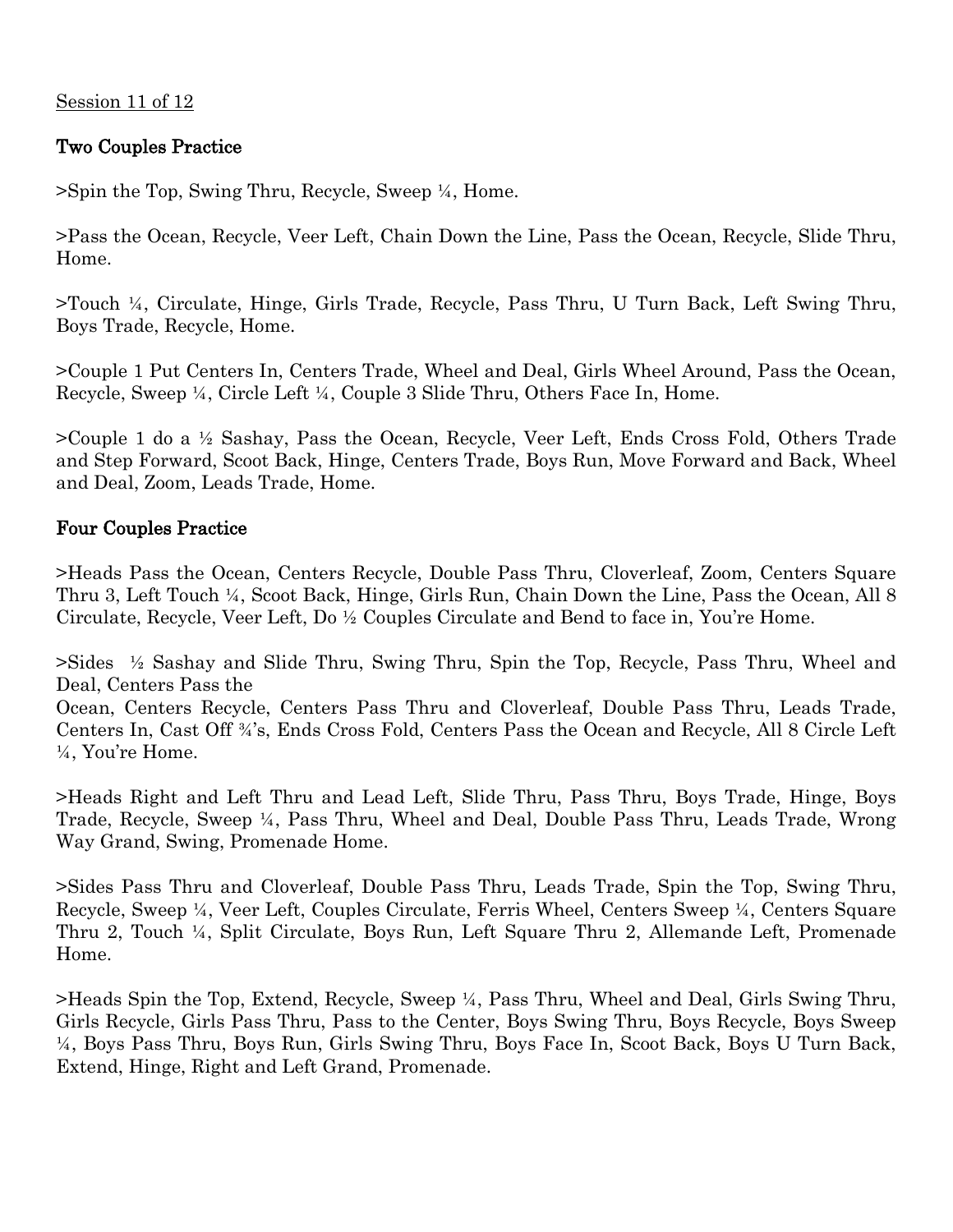# Session 12 of 12

# Two Couples Practice

>Swing Thru, Spin The Top, Recycle, Reverse Flutter Wheel, Square Thru 2, Partner Trade, Home.

>Flutter Wheel, Sweep ¼, Veer Left, Boys Cross Fold, Girls Trade and Step Ahead, Girls Run, Touch ¼, Circulate, Girls U Turn Back, Home.

>Pass the Ocean, Spin the Top, Boys Run, Chain Down the Line, Flutter Wheel, Sweep ¼, Right and Left Thru, Home.

>Reverse Flutter Wheel, Left Touch ¼, Circulate, Courtesy Turn, Flutter Wheel, Sweep ¼, Home.

>Couple 1 do a ½ Sashay, Square Thru 4, Wheel Around, Flutter Wheel, Square Thru 2 Boys Trade, # 1 Lady and Boy behind Zoom, All Zoom, Couple 1 U Turn Back, Right and Left Thru, Home.

# Four Couples Practice

>Heads Left Touch ¼, Centers Girls Run, Flutter Wheel, Veer Left, Ferris Wheel, Centers Veer Left and Veer Right, Reverse Flutter Wheel, Allemande Left, Promenade.

>Sides Flutter Wheel and Pass the Ocean, Extend, Girls Trade, Girls Run, Boys Trade, Boys Run, Left Swing Thru, Recycle, Flutter Wheel, ½ Sashay, Right and Left Grand, Promenade.

>Heads Lead Right, Right and Left Thru, Flutter Wheel, Pass Thru, Trade By, Swing Thru, Spin the Top, Recycle, Pass Thru, Wheel and Deal, Centers Flutter Wheel, Double Pass Thru, Leads Wheel Around, Flutter Wheel, Allemande Left, Promenade.

>Heads Pass Thru and Cloverleaf, Zoom, Centers Pass Thru, Swing Thru, Boys Run, Couples Circulate, Bend the Line, Reverse Flutter Wheel, ½ Sashay, End Face In, You're Home.

>Sides Touch ¼, Center Boys Run, Touch ¼, Girls Run, Reverse Flutter Wheel, ½ Sashay, Pass Thru, Wheel and Deal, Centers Flutter Wheel, Double Pass Thru, Centers In, Cast Off ¾'s, Pass Thru, Wheel Around, Flutter Wheel, Pass Thru, Bend the Line, Pass the Ocean, Hinge, Right and Left Grand, Promenade.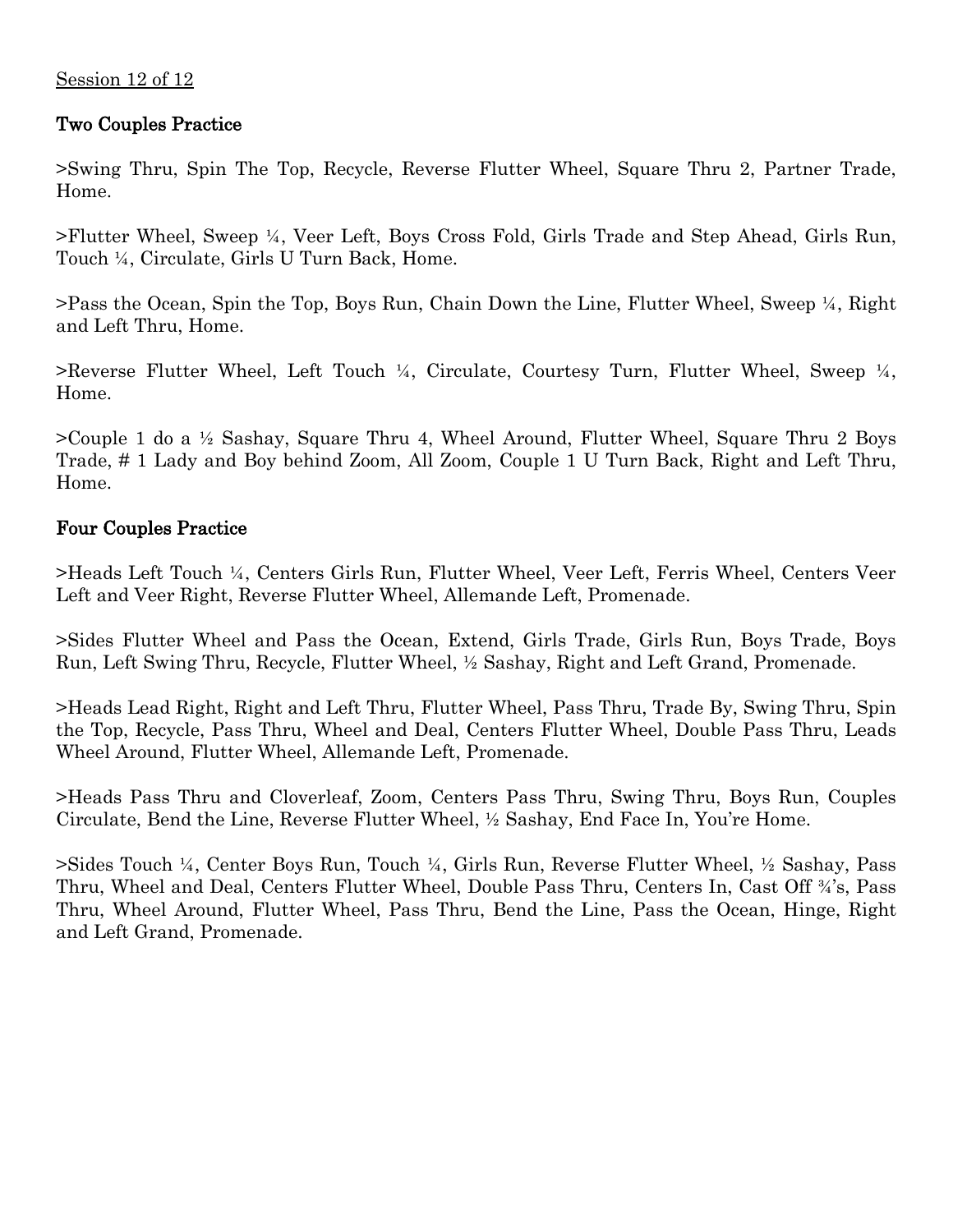# Calls Not Included Descriptions:

With any consolidated teaching methods, some dance actions must be left out of the initial teaching format. The remaining calls are necessary if the destination requires such. These calls can be featured during workshops or club events in a progressive manner until all have been presented. The remaining calls listed below are in the order as currently listed on the CALLERLAB Basic and Mainstream Programs. They can either be taught in this manner or in the order of most importance for a club or region.

# Dosado to a Wave

Starting formation: Facing Dancers Dance action: In one smooth motion, Dosado then Step to a Wave. Ending formation: Right-Hand Mini-Wave Timing: 6 Styling: Follow the styling for Dosado and Step to a Wave. Applications: Two Facing Dancers Arrangements: All arrangements

# Wrong Way Grand

Starting formation: Same as for Right and Left Grand, except with men facing wrong way promenade direction, women facing promenade direction Dance action: Same as for Right and Left Grand, except the men go in wrong way promenade direction and women go in promenade direction Ending formation: Right and Left Grand Circle Timing: 10 Styling: Same as for Right and Left Grand Teaching Tip: Set it up and tell them to do a Right and Left Grand in this direction. Applications: Right & Left Grand Circle, Static Square, Circle, Lines, Trade By, 8 Chain Thru, Waves, any formation where a Right & Left Grand Circle can be established

Arrangements: All arrangements

## **Backtrack**

Starting formations: Promenade, Star Promenade, Single File Promenade, Wrong Way Promenade

Dance action: The designated dancers dance in a small 180 degree arc towards the outside of the set.

Ending formation: Various, depending on starting formation and who was designated.

Four dancers designated: Four dancers that did not do the backtrack continue starring or promenading single file in the center of the set and four dancers that did the backtrack will promenade single file in the opposite direction around the outside of the set. Everyone designated: Single File Promenade

Timing: 2

Styling: If necessary, release the handhold. Continue with arms in natural dance position. Applications: Promenade, Star Promenade, Single File Promenade, Wrong Way Promenade Arrangements: All arrangements

## **Separate**

Starting formation: Couple.

Dance action: Designated or Active dancers turn back-to-back with each other and proceed forward around the outside of the square. If an additional call is not given, they stop when they meet another dancer. Otherwise the distance traveled and ending formation is determined by the next call.

Ending formation: Facing dancers, or as determined by the next call.

Timing: 2, or as determined by the distance traveled around the outside.

Styling: Inactive dancers move into the center to get out of the way of the actives. Men's arms in natural dance position; woman's skirt work optional.

Teaching Tip: Give dancers practice to identify/know where the lone call Separate actually ends. It's the building block for the addition of calls to follow. Inactive dancers must be aware of where the actives are so they won't step on their feet as they dance around them.

# a. Around 1 or 2 to a Line

Starting formation: after a Separate

Dance action: Active dancers walk around the outside of the square passing the designated number of inactive dancers. The inactive act as goalposts (and do not change their facing direction) but they counter dance as necessary, stepping forward to allow room for the actives and then moving back into place. 22 After the actives walk around their last inactive dancer, they either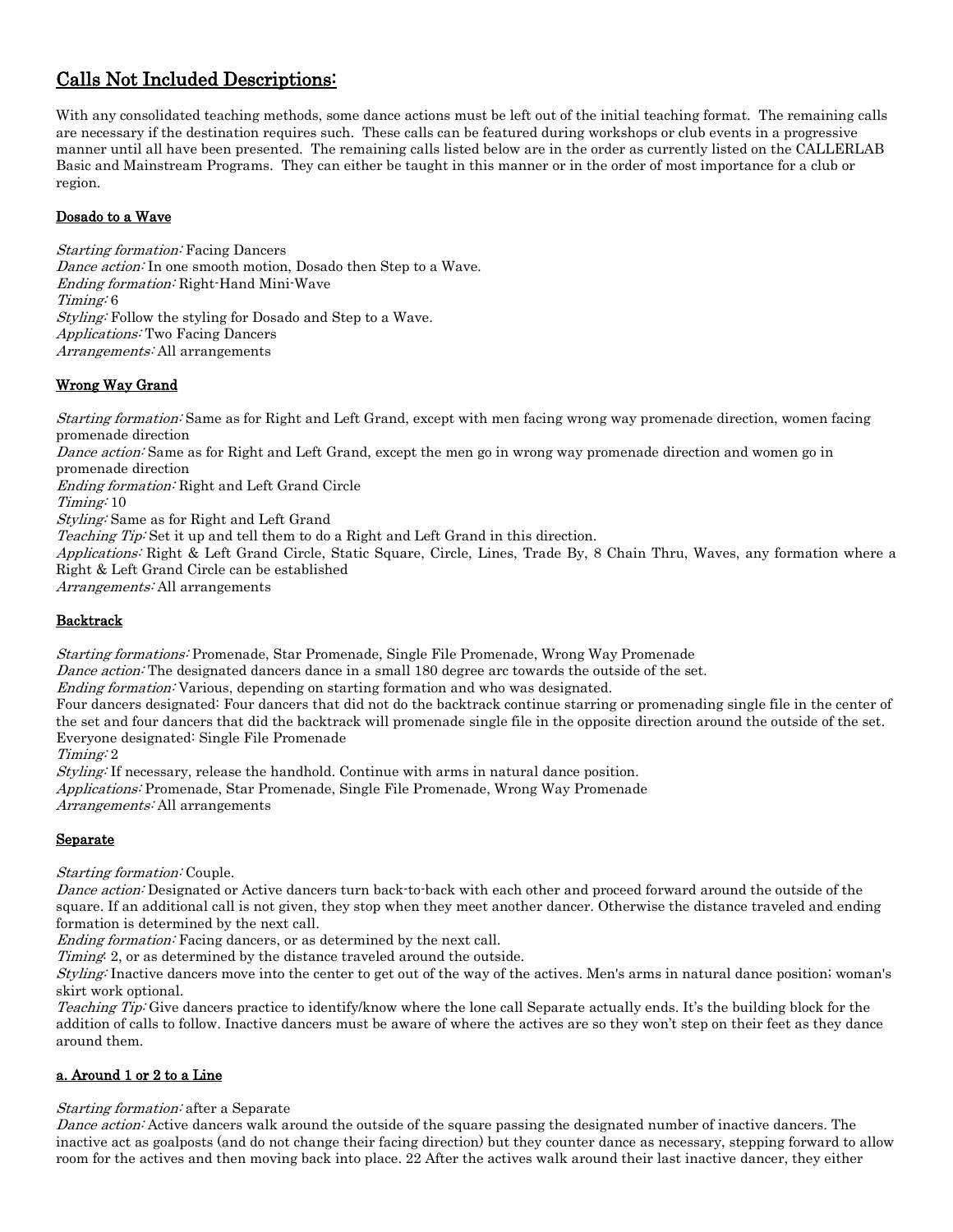squeeze in between the inactive dancers (who move apart to make room) to become centers of a general line or they stop to become ends of a general line.

Ending formation: General Lines..

Timing: Around 1 to a Line: 4; Around 2 to a Line: 6

# b. Around 1 or 2 Come Into the Middle

## Starting formation: after a Separate

Dance action: This call starts the same as case (a)., above. After the actives walk around their last inactive dancer, they will either squeeze in between and through the inactive dancers (who move apart and back together to make room) to come into the center of the set, or they will continue walking in a semi-circle around their last inactive dancer to end in the center of the set. Once the actives enter the center of the set, they are ready to take the next call.

Ending formation:

• Separate Around 1 and Come Into The Middle: Double Pass Thru, Trade By, others possible

• Separate Around 2 and Come Down The Middle: Squared Set with one pair of couples active, others possible

Timing: Separate Around 1 and come into the middle 6; Separate Around 2 and come into the middle: 8

*Calling Tip*: "Come Into the Middle" is often phrased as "Come Into the Middle With  $A_{\text{max}}$ " so that the second call is quickly and easily identified by the designated dancers.

Teaching Tips:

From a squared set have heads/sides Pass Thru, separate around two, And Swing At Home.

Make sure they are counting the inactive dancers.

If you meet someone while you are dancing pass right shoulders.

If the inactive dancers need to slide apart be sure to slide back together like a sliding door.

Take hands to form lines if called.

Applications: Static Square, designated dancers, Trade By, Completed Double Pass Thru

Arrangements: All arrangements

# Split Two

Starting formations: Eight Chain Thru; Couple or Tandem facing a Couple or Mini-Wave

Dance action: The active or directed dancers move forward between the two inactive dancers (splitting them). The inactive dancers move apart to let them through then move back together.

Ending formation: Active dancers have their backs to the dancers they split. Inactive dancers end where they started. Timing: 2

Calling Tip: The next call should be given quickly so it can be danced without stopping.

Teaching Tips:

Action can be explained with directional English.

Step in between the two dancers, move past them, and wait for the next call.

Inactive dancers slide back together after they have been split apart.

Applications: Eight Chain Thru, Couple or Tandem facing a Couple or Mini-Wave

Arrangements: All arrangements

# Do Paso

Starting formation: Right and Left Grand Circle; In facing Circle Of 4, 6 or 8; or any formation where you end up facing your partner and have your left hand available.

Dance action: Left Arm Turn with partner until facing corner and release arm hold. Right Arm Turn with corner until facing partner and release arm hold. If there is no further instruction, Courtesy Turn partner to end 10 facing the center of the set. Otherwise, follow the next instruction, which will start with a Left Arm Turn with partner, or with a left-handed Facing Dancer call.

Ending formation: Facing center of set if ended with a Courtesy Turn; otherwise, either turning partner by the left, or facing partner with a left hand available as necessary for the additional call.

Timing: 12

Styling: All dancers' hands in position for forearm turns, alternating left and right. When the Courtesy Turn portion of the Do Paso is replaced by a different call, then the styling for that call is used instead.

Calling Tip: Variety can be achieved by using various preceding calls (e.g. Walk Around the Corner) to lead into the Do Paso, however it is not required. Do Paso is a standalone call.

Teaching Tips:

Treat it like another Arm Turn routine with a Courtesy Turn at the end.

A similar tip as Arm Turns, however there is a definitive end to the action.

Many cue or prompt the action.

Applications: Right and Left Grand Circle

Arrangements: Standard Arrangement only at Basic and Mainstream if used as a standalone call, as restricted by the CALLERLAB Basic/Mainstream Committee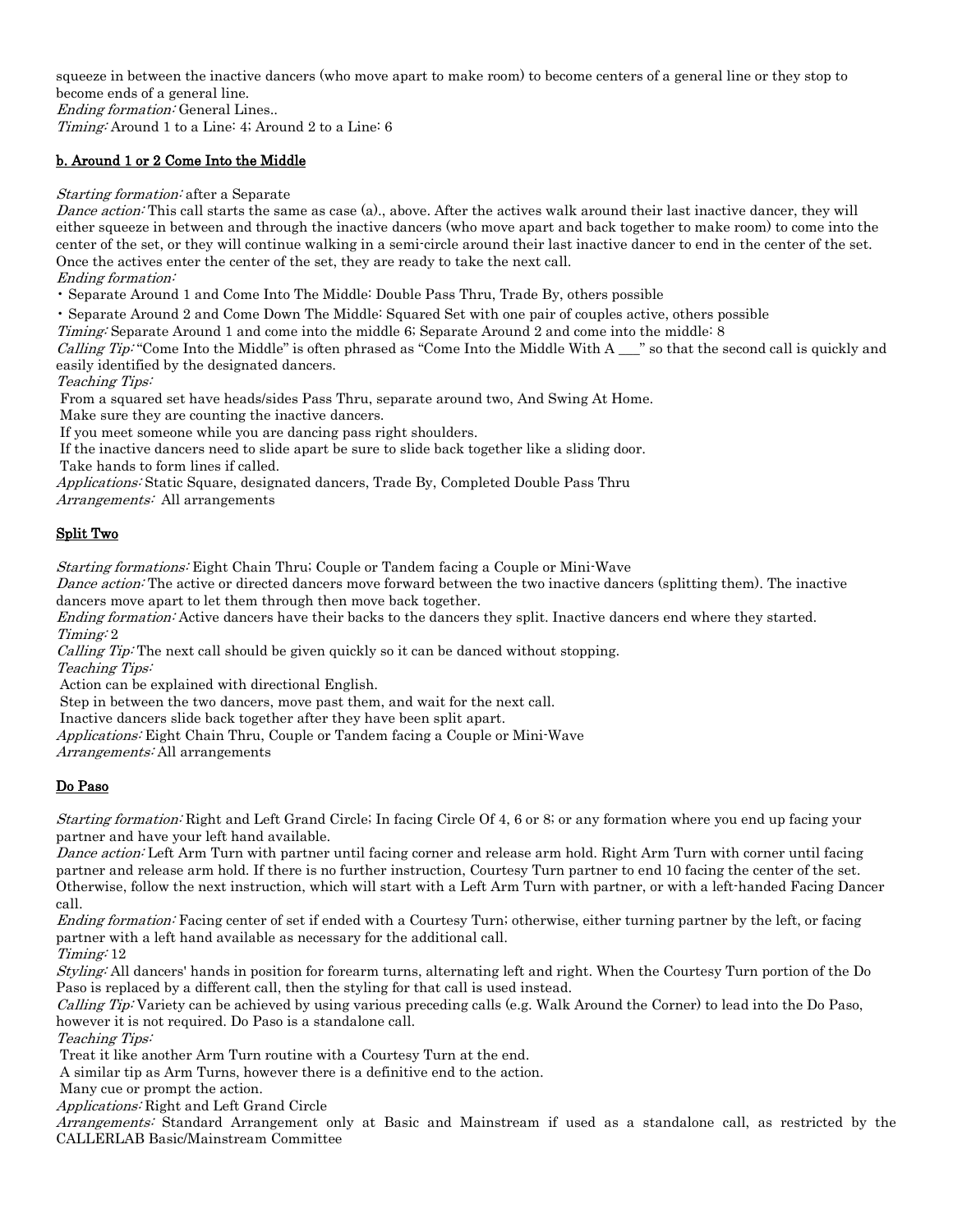# Star Thru

Starting formation: Facing Dancers (man facing woman)

Dance action: Man places his right hand against woman's left hand, palm to palm with fingers up, to make an arch. As the dancers move forward, the woman does a one quarter (90 degrees) left face turn under the arch, while the man does a one quarter (90 degrees) turn to the right moving past the woman.

Ending formation: Couple

Timing: 4

Styling: Hands are joined in raised position at approximately eye level, palm to palm, with fingers pointed up to form an arch. The arch will be offset to the man's right and woman's left. The man's hand should be used to stabilize as the woman provides her own momentum. As the call is completed, the hand grip should be readjusted to couple handhold. Teaching Tips:

Work with the one across from you.

Boys right hand, girls left.

Don't grip the hand; extended it forward with fingertips up, girls left hand touches and turns under left face.

Girl goes under the arched hands.

Applications: Two facing dancers of opposite gender, two standard facing couples, couples facing opposite gender Arrangements: Standard arrangement, Half Sashayed

# California Twirl

Starting formation: Normal Couple only

Dance action: Dancers raise joined hands to form an arch and exchange places with each other by having the woman walk forward and under the arch along a tight left-turning semi-circle. The man walks a slightly wider right-turning semi-circle. Dancers have exchanged places, passing right shoulders, and are both facing in the opposite direction from which they started. Ending formation: Couple

Timing: 4

Styling: Man and woman use a loose hand grip. Outside hands are in natural dance position. For smoothness, the joined hands should move backward slightly while being raised to form the arch; this will give the dancers an initial turning motion toward each other. It is important that the man does not "wind" or "crank" the woman. The man's hand should be used to aid the woman's stability as she provides her own momentum. Hands should be adjusted to couple handholds after completion of the call.

Teaching Tips:

Don't grip the hands.

Boy turns right face, girl turns left face.

End looking at the wall that was behind you.

Boy raise near hand with partner, palm upward like a landing field position, moves forward around the girl while she rotates her fingers in the boys palm and twirls under the arched hands to face the wall behind; each dancer moves handhold back to normal dance position.

Applications: Standard couple

Arrangements: Standard arrangement

## Walk Around the Corner

Starting formation: Squared Set, In facing Circle Of 8

Dance action: Dancers face their corners. Walking forward and around each other while keeping right shoulders adjacent, dancers return to their original position, with their backs toward their corner.

Ending formation: Right and Left Grand Circle

Timing: 8

Styling: Men hold arms in natural dance position. Women use both hands on skirt, moving skirt forward and back to avoid opposite dancer. Dancers should maintain eye contact over their shoulders until their partners become visible. Teaching Tips:

Like a right arm turn without hands.

Have the dancers stand right shoulders together then move forward around each other.

Try and maintain eye contact until you pass.

Use right hand stars turning to simulate the action which is later done without hands.

Applications: Squared Set, In facing Circle of 8

Arrangements: Standard Arrangement

# See Saw

Starting formation: Right and Left Grand Circle

Dance action: Facing dancers walk forward and around each other keeping left shoulders adjacent. They return to their original position, facing away from each other.

Ending formation: Right and Left Grand Circle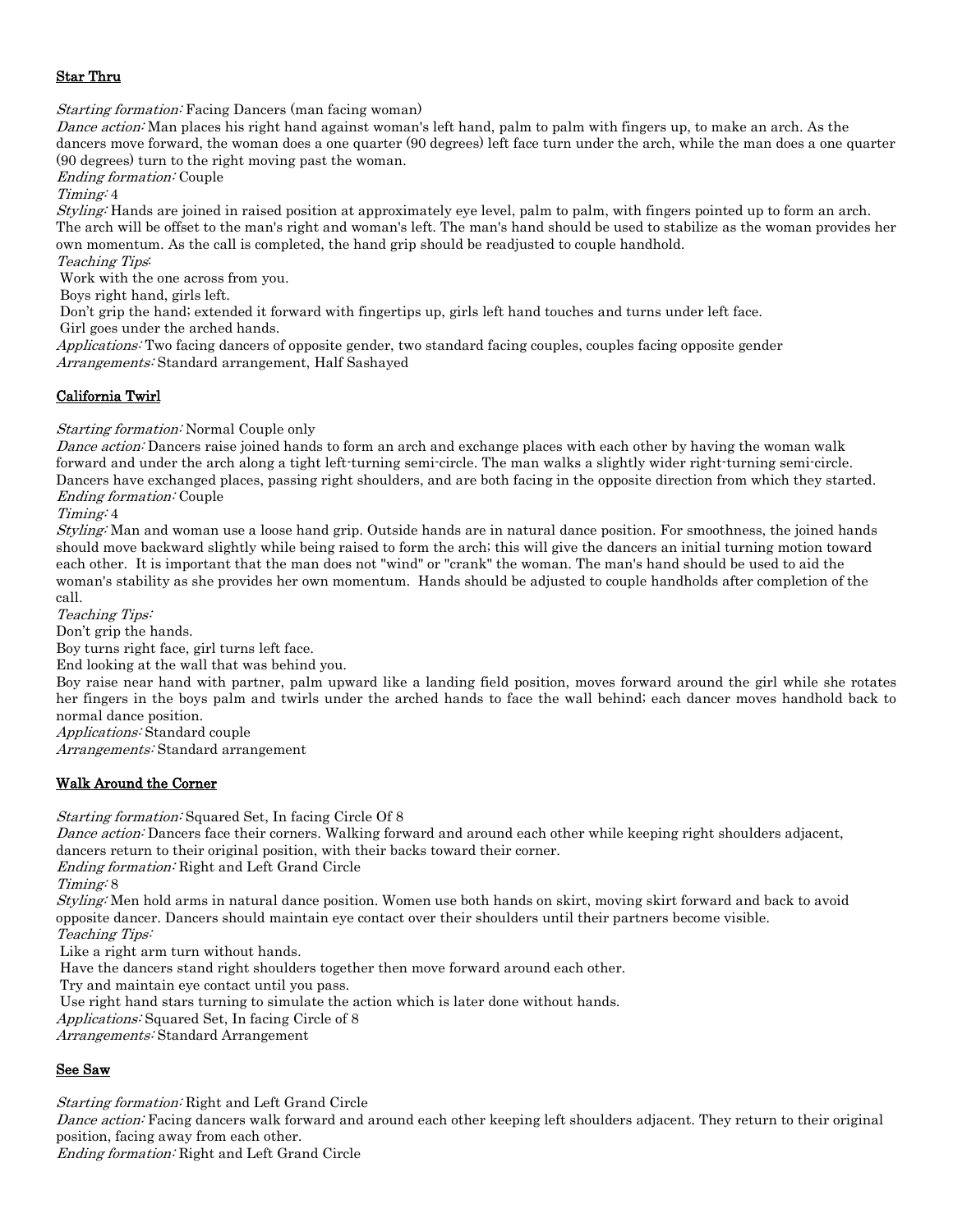## Timing: 8

Styling: Similar to Walk Around the Corner.

Calling Tip: Prior to 2003, See Saw (when not used after Walk Around the Corner) had the dance action of Left Dosado. Today, callers should say Left Dosado.

Teaching Tips:

Dancers can pretend they have Velcro on their left shoulder.

Like a left arm turn without hands.

Have dancers stand left shoulders together then move forward around each other.

Maintain eye contact until you pass.

Use left hand stars turning to simulate the action which is later done without hands.

When preceded with Walk Around the Corner, the actions combined seem like a figure eight.

Applications: Right and Left Grand Circle

Arrangements: Standard Arrangement

# Circle to a Line

Starting formation: Eight Chain Thru

Dance action: Each group of facing couples Circle Left 1/2 (180 degrees). The left-side dancer in the new outside couple releases the left handhold and slides sideways to the left to become the left end of a One-faced Line (which faces the line formed by the other four dancers). All other handholds are maintained. The other dancers continue circling, gradually blending into the One-Faced Line by unwinding the circle. The final dancer replaces the unwinding action with a forward and left-turning twirl, walking under an arch made with the adjacent dancer, similar in action to a California Twirl.

Ending formation: Facing Lines 7 Timing: 8

Styling: The circle portion is the same styling as in Circle Left. Dancers lead the twirl under the arch by raising their joined hands into an arch.

Calling and/or Teaching Tip: Some callers identify who "breaks" (i.e., who lets go with the left hand to become the left end of the final line). These helping words are optional; if used, they refer to the outside left-side dancer after Circle Left 1/2. Teaching Tips:

Show were the action will end beforehand, then, talk them through to the ending point.

Can teach California Twirl first for a better understanding of how the action finishes.

The dancers Circle Left half way first, then, finish the action.

After the Circle Left half way part, the couple on the outside must veer left while the centers do a twirling type action out of the center.

Applications: Eight Chain Thru

Arrangements: All arrangements

# Dive Thru

Starting formation: Facing Couples (at least one of which is normal)

Dance action: One couple makes an arch by raising their joined hands, while the other couple ducks under the arch. Both move forward. The couple making the arch does a California Twirl.

Unless otherwise specified, the couple whose back is to the center of square makes the arch, and the outside couple ducks under. If neither couple has its back to the center of the set, then the caller must specify who is to make the arch, or who is to Dive Thru the arch, or preferably both.

Ending formation: Tandem Couples

Timing: Couple diving under: 2, couple making the arch: 6

Styling: The couple making the arch uses a loose handhold. Stand far enough apart to allow another couple to dive under. It is permissible for dancers making the arch to part hands momentarily if it is uncomfortable to reach over diving dancers. The couple making the arch should keep the arch, and blend smoothly into the California Twirl, rather than dropping their hands and then raising them again.

Couple diving under uses couple handhold. Bend low enough and stay close enough to partner to move comfortably underneath the arch.

Calling Tip: The couple making the arch must be a normal standard couple in order to do the California Twirl. Dive Thru is almost always called from an Eight Chain Thru formation, ending in a Double Pass Thru formation.

Teaching Tips: Centers arch, move forward while the outsiders duck under.

Archers moving forward can let go.

Outside dancers "dive" into the swimming pool in the middle.

Couple #1 Lead Right, those who can Dive Thru six times, Lead Right, California Twirl; similar to the old "Dip and Dive" routine. Applications: Eight Chain Thru

Arrangements: Standard Arrangement for inside couple

## Thar Family

a. Allemande Thar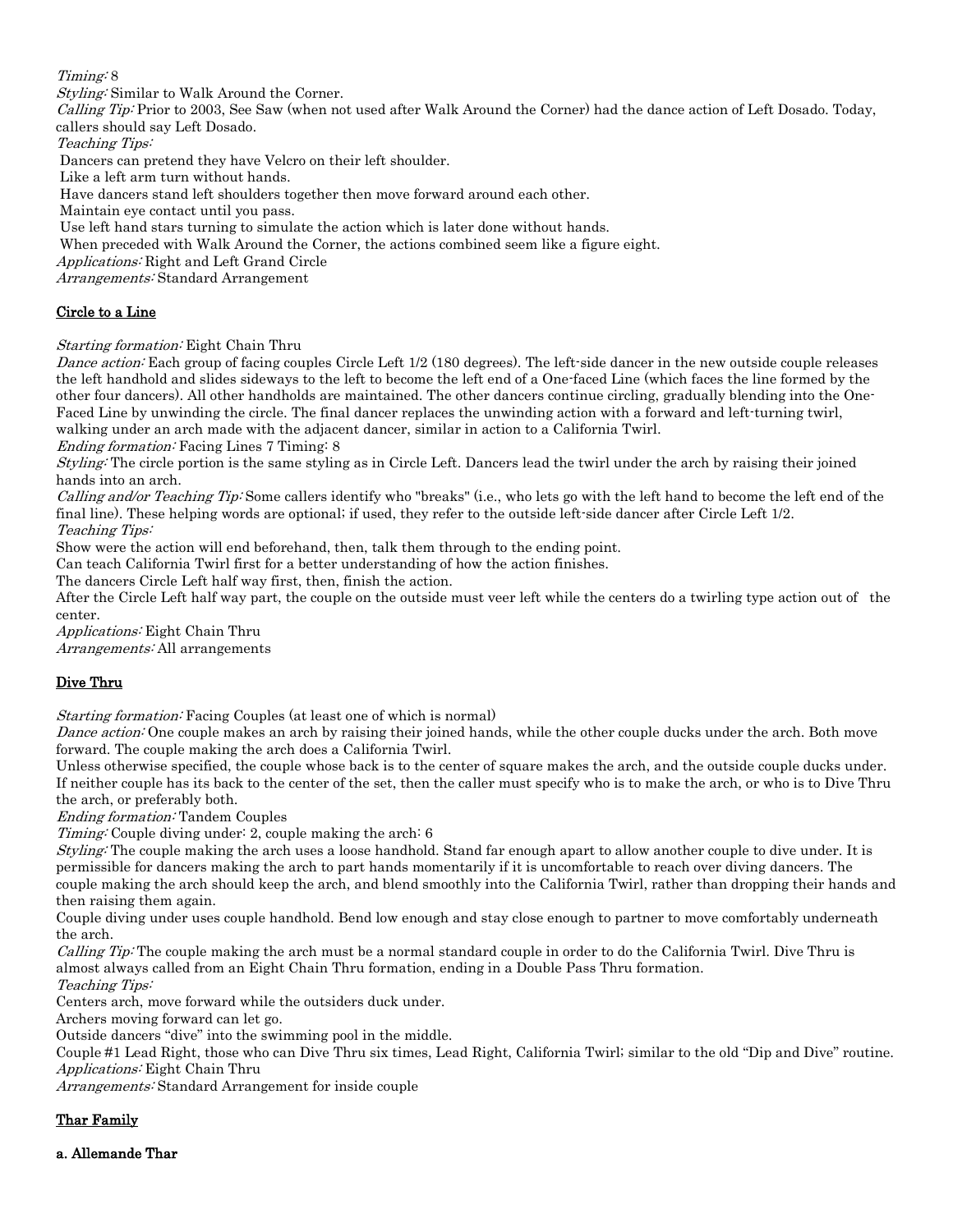Starting formation: Right and Left Grand Circle.

Dance action: An Allemande Thar Star is a formation and may be formed at the end of any left arm turn by the center dancers (or those directed) forming a right hand box star and backing up. Each outside dancer holds the left forearm of a center dancer and dances forward.

Ending formation: Allemande Thar Star

Timing: Dependent on the distance of the arm turn.

Styling: If all centers are men, their right hands will form a packsaddle/box star where each man takes the wrist of the man in front of him. If any women are in the center, all centers will simply touch hands in the center star. The dancers forming the star must remember to allow those on the outside to set the pace, since they have to travel a much further distance. If the centers move too fast, the result is that those on the outside will have to run to maintain the pace. As in any star, the ladies on the outside may elect to hold their skirts. The men should NOT grip or squeeze the wrist of the one in front of them and they should not pump the arms up and down.

Calling Tips: To avoid confusion with the call "ALLEMANDE THAR" or "MAKE A THAR", the caller can say words like "Allemande Left to an Allemande Thar, go forward 2, men swing in with a backup star" or "Allemande Left, go Allemande Thar, with a right and left and the 4 men star".

After a SHOOT THE STAR, the caller can say "TO ANOTHER THAR". This is the same action as "TO AN ALLEMANDE THAR" above. The caller may direct "Go Forward 2".

The caller can direct FORWARD (everyone progressing in normal Right And Left Grand direction) or BACK or BACKWARD (everyone going the opposite direction from a normal Right And Left Grand) any number of hands. For example, "Shoot the Star Full Turn, Go Backward 3, Right, Left Right, Men swing in make a Wrong Way Thar".

## b. Allemande Left to an Allemande Thar

Starting formation: Anywhere an Allemande Left is proper.

Dance action: All do an Allemande Left, blending into a Right and Left Grand Circle, forming a Thar as directed. Timing: From Allemande Left to point of backup star: 12

## c. Wrong Way Thar

Starting Formation: Right and Left Grand Circle

Dance action: A Wrong Way Thar may be formed at the end of any right arm turn by the center dancers (or those directed) forming a left hand box star and backing up. Outside dancers hold the right forearm of a center dancer and dance forward. Timing: Dependent on the distance of the arm turn. Styling: Same as Allemande Thar.

Teaching Tips:

Can use directional English to form a Thar, then, provide the name.

From a squared set, Turn Partner Left, boys hold on and form a right hand star in the middle.

Demonstrate or explain the "Pack Saddle" styling star for centers to assist with balance while backing up.

Good idea to explain what a forward direction is verses wrong way.

Applications: Right and Left Grand Circle

Arrangements: All Arrangements

## Slip the Clutch

Starting formation: Thar or Wrong Way Thar.

Dance Action: Dancers in the center of the Thar stop and, while retaining the star, release arm holds with the dancers beside them. Everyone then moves forward within the circle in which he was traveling while in the Thar.

Ending formation: Dependent on next call.

Timing: 2

Styling: Despite the change of moving direction, you can make the switch flowing and comfortable if the arm hold is released effortlessly and that same hand is held ready to turn the next person as directed.

Teaching Tips:

Many teach this action before Shoot the Star as an easy way to get out of Thars.

Centers must stop to meet the outsiders.

Drop near hands, maintain hand hold with center star and move forward to take hold of next dancer.

Can be done multiple times in a row or asked to keep moving forward until some other action is called.

Applications: Thar Star, Wrong Way Thar

Arrangements: All arrangements

## Shoot the Star/Shoot the Star Full Around

Starting formation: Thar, Wrong Way Thar.

Dance action: The handholds forming the center star are released as each center dancer and the adjacent outside dancer arm turn one half (180°) or full (360°) as directed. If half or full is not directed, the arm turn is one half.

Ending formation: Same as starting formation.

Timing: Shoot the Star, 4; full around, 8.

Styling: The forearm position is used for shooting the star. Outside hands free and in natural dance position. The lady will continue to hold skirt until hand is needed for next command. Teaching Tips: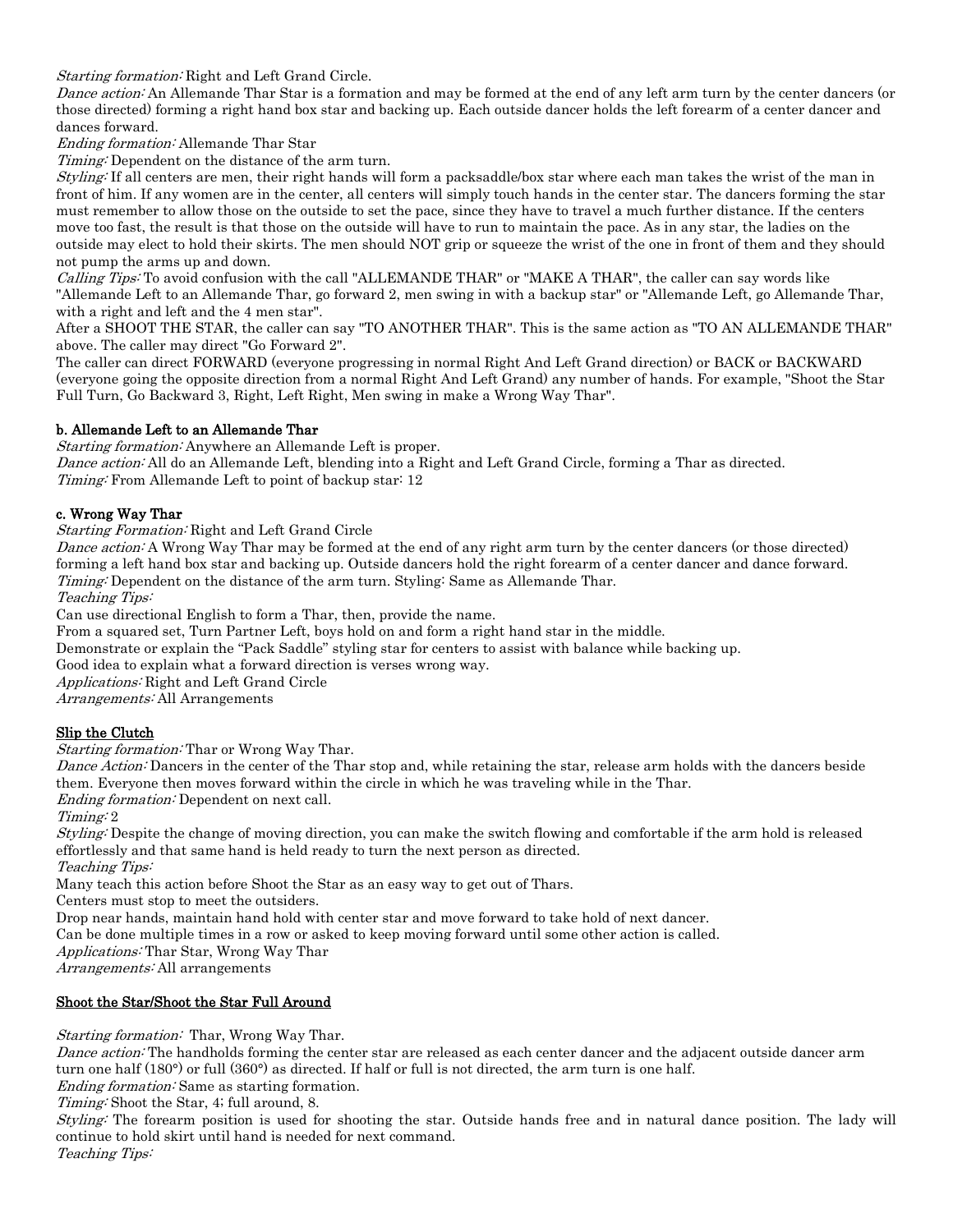Just trade places with each other. Action has a definitive start but an indefinite ending determined only by the following call. If all have corners, the Shoot the Star action seems like an Allemande Left. Explain how the action is a half turn unless the caller specifies a Full Turn Around. Applications: Thar Star, Wrong Way Thar Arrangements: All arrangements

Box the Gnat

Starting formation: Facing Dancers (man and lady only).

Dance action: Dancers step forward, join and then raise their right hands. The lady steps forward and does a left-face U-Turn Back under the raised joined hands, as the man walks forward and around the lady while doing a right-face U-Turn Back. Each dancer ends in the other's starting position.

Ending formation: Facing Dancers with Right Hands Joined in a handshake position.

Timing: 4 steps from point of contact.

Styling: Start with a handshake position. The joined fingers must be held so that the man's fingers may turn over the lady's fingers easily while still providing some degree of security or stabilization.

Teaching Tip:

Old "Jitter Bug" or "Swing" dance move that changes places with facing partner.

Girl turns left face 180 degrees, boy turns right face 180 degrees while passing right shoulders to exchange places under joined right hands.

Don't grip the hand; girl rotates fingertips in cup of boys palm like a ball in a socket.

Action ends with right hands in a normal hand shake position to face.

Starts nose to nose, ends toes to toes.

Applications: Any two facing dancers of opposite gender, facing couples of opposite gender

Arrangements: Standard, half sashayed, same sex couple facing opposite gender couple

## Cross Run

Starting formation: line, two-faced line, wave.

Dance action: Each of the two directed (active) dancers, who must both be either centers or ends, Run into the spot vacated by the farthest inactive dancer. If the inactive dancers are centers, they sidestep to become ends; if they are ends, they sidestep to become centers. When the active dancers are both facing the same direction, they move forward in a semi-circle, pass each other and then Run into the vacated spot on the far side.

Timing: 6

Teaching Tips:

On Cross Run the designated dancer must run around the furthest dancer, not the near dancer, crossing by the center of the formation.

Applications: line, two-faced line, wave

Arrangements: All arrangements

## First Couple Go Left/Right Next Couple Go Left/Right

Starting formation: Completed Double Pass Thru

Dance action: Each couple works as a unit. Dance forward in an arc in the indicated direction. The center couple walks forward before taking the second direction given.

If the couples are asked to go in opposite directions (e.g., First Couple Go Left, Next Couple Go Right), the ending formation will be Facing Lines. If both couples are asked to go in the same direction (e.g., First Couple Go Left, Next Couple Go Left) the ending formation is a Promenade or Wrong Way Promenade.

Ending formations: Facing Lines, Promenade

Timing: 6

Styling: Use couple handholds. Dancers in each couple who are making the tighter turn serve as the pivot point and should exert slight pressure to assist as in any wheel around movement.

Teaching Tips:

As a couple with ends as a pivots, wheel the given direction to look at the wall behind you.

Take hands quickly after completing the action to establish formations.

Don't go too far, only a two wall change, not three.

Applications: Completed Double Pass Thru

Arrangements: All arrangements

## Turn Thru

Starting formation: Facing Dancers

Dance action: In one smooth motion, dancers Step To A Wave (but use forearm styling), Right Arm Turn 1/2, and Step Thru. The Ocean Wave Rule applies to this call.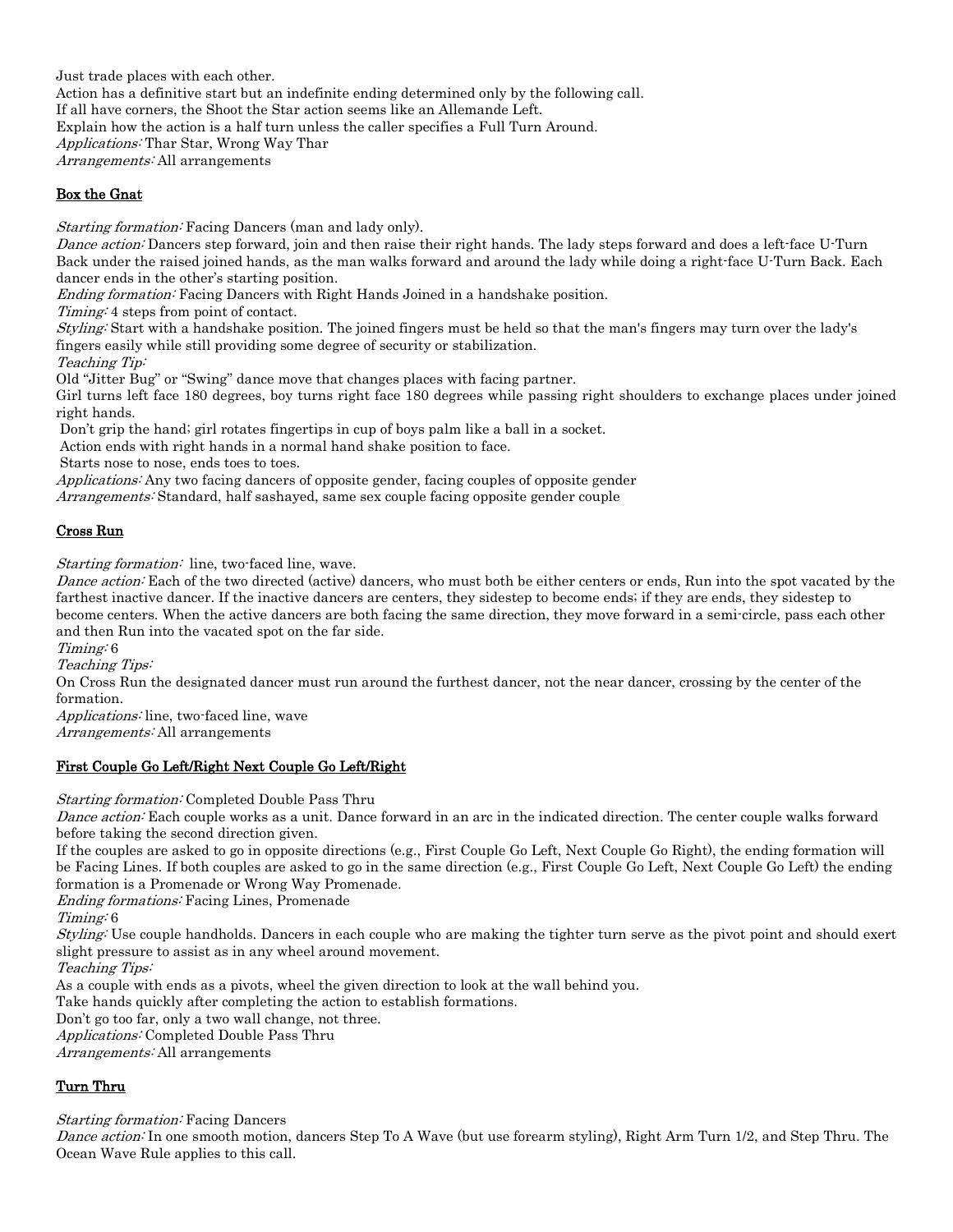Ending formation: Back-To-Back Dancers

Timing: 4 steps from point of contact.

Styling: Similar to Allemande Left. Use normal forearm position. Men's free hand in natural dance position. Woman's skirt work desirable for free hand.

Teaching Tips:

A right arm turn with someone that ends back to back.

From waves have them rear back first to see they are almost facing.

Trade places with the one in front if facing couples, or beside you if in waves, let go & pass them by, ending back to back.

Different than an Arm Turn, there is a definitive ending spot.

Applications: Any two facing dancers, right hand mini wave

Arrangements: All Arrangements

# Eight Chain Thru / Eight Chain 1, 2, 3, etc.

Starting formation: Eight Chain Thru

Dance action: Facing dancers join right hands and pull by (this completes an eight chain one). The center facing dancers join left hands and pull by while the outside dancers do a courtesy turn (this completes an eight chain two). Repeat these actions in sequence to achieve eight chain three, eight chain four, etc. Eight chain thru is the same as eight chain eight. This action is restricted at mainstream to standard arrangements only by the CALLERLAB Mainstream committee.

*Ending formation:* Even numbers  $(2, 4, 6, 8)$  end in an eight chain thru formation. Odd numbers  $(1, 3, 5, 7)$  end in a trade by formation.

Timing: 8 hands, 20 steps; 4 hands, 10 steps.

Styling: Use same styling as in courtesy turn and right and left grand. Emphasis should be placed on the courtesy turn in that portion of the basic so that dancers can maintain an eight chain thru formation and not be allowed to drift into a right and left grand type of movement.

Teaching Tips:

Tell them they get to count! "I want to hear you dance!"

Action is a series of alternating hand pull bys, or if facing out courtesy turn.

Talk them thru it slowly the first time, counting as you go.

Stay in rows. Don't form a circle.

All eight dancers are doing the action, hence 8 Chain.

You are next to the one you started with throughout the entire action.

If a pull by is needed for the last hand you must dance through the last hand as in square thru, ending back to back. Applications: Eight Chain Thru

Arrangements: Standard arrangement as restricted by the CALLERLAB Mainstream Committee

## Couples Hinge

Starting formation: line or two-faced line.

Dance action: Working as a unit, each couple does half of a couples trade.

Ending formation: Two-faced line at right angles to the original line.

Timing: 3

Styling: Couples use couple handhold and styling similar to wheel and deal.

Calling Tip: From a 2x4 formation make sure there is space between squares and the room to allow for a 1x8 formation. Teaching Tips:

Half a Couples Trade

From two-faced lines, centers don't let go Applications: Any line with couples side by side Arrangements: All arrangements

# Walk and Dodge

*Starting formation:* Box Circulate, Facing Couples with designated dancers

Dance action: From box circulate formation, each dancer facing into the box walks forward to take the place of the dancer who was directly in front of him/her. Meanwhile, each dancer facing out of the box steps sideways (dodges) into the position vacated by the "walker" who was formerly beside him/her. Dancers end side by side, both facing out. If walk and dodge is called from facing couples, the caller must designate who is to walk and who is to dodge (e.g., "men walk, ladies dodge").

Ending formation: Couple, if started from Box Circulate. Box Circulate, if started from Facing Couples. Timing: 4

Styling: Arms in natural dance position moving from a wave handhold to a couple hand \hold and vice versa assuming appropriate hand position for the next call.

Calling Tip: Be careful when using this call, as some calls don't flow well or feel good after a Walk and Dodge (e.g., "Walk and Dodge, Bend the Line" or "Walk and Dodge, Wheel and Deal" body flow for half of the dancers is not good). Teaching Tips:

Trailer moves forward while the leader slides to vacant position.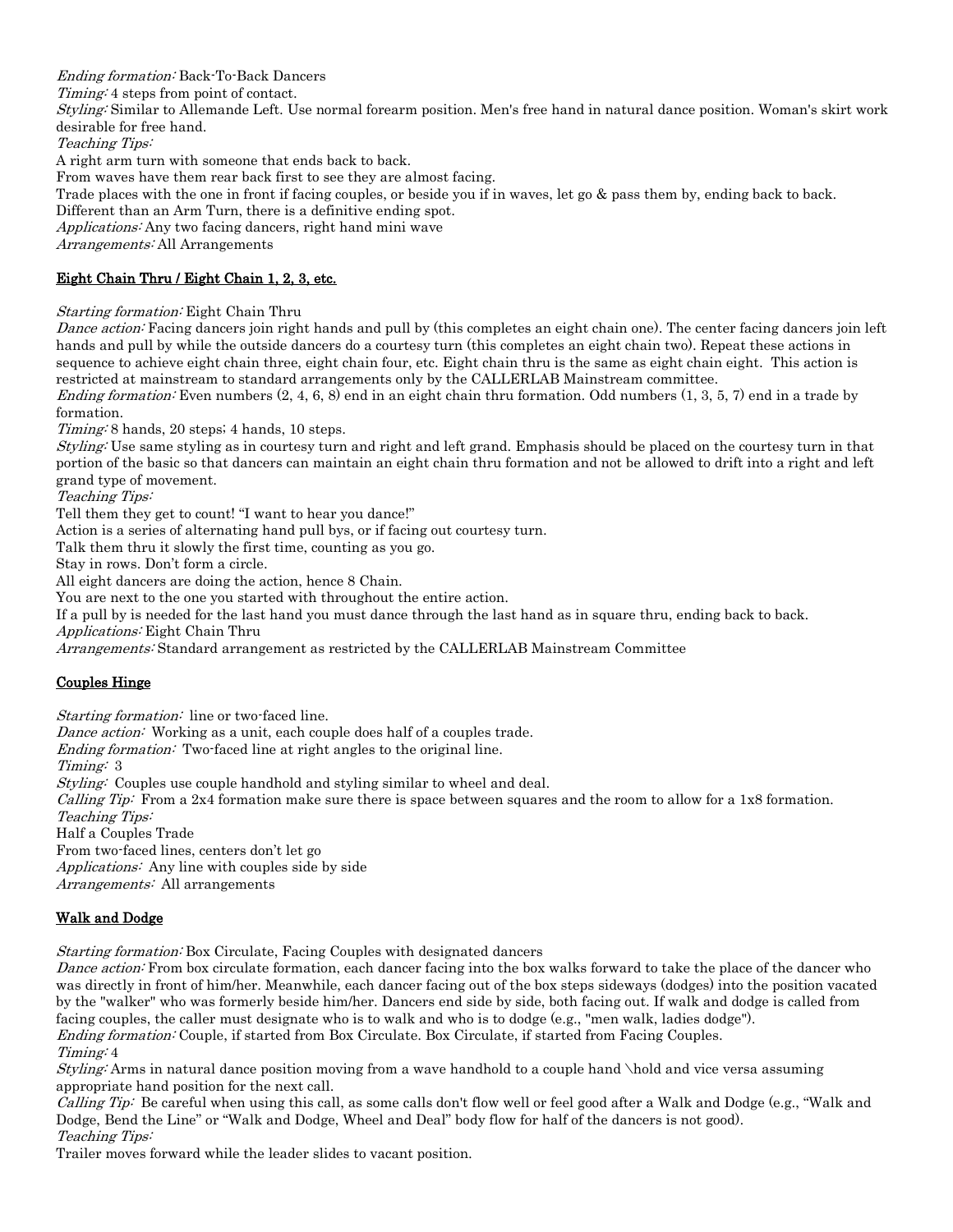Action ends facing the same wall as started, nobody gets to turn. Leader slides the door open to an imaginary van while the trailer loads in the groceries. Applications: Box Circulate Arrangements: All arrangements

# Dixie Style to an Ocean Wave

Starting formation: facing couples or facing tandems.

Dance Action: From facing couples, the right-hand dancer steps forward and to the left to become the lead dancer in a tandem. Lead dancers join right hands and pull by moving to the other trailing dancer. Each extends a left hand to Left hand Mini-Wave and turns one quarter (90 degrees). The new centers (original trailers) join right hands to become centers of a Left Hand Ocean Wave.

Ending formation: Left Hand Ocean Wave.

Timing: 6

Styling: The lead dancers start with hand shake hold and adjust to ocean wave styling for turning and forming the left hand wave. The trailing dancers should adjust their bodies by turning slightly to the right and have their hands in "Ready Dancing Position" in order to receive the lead dancer coming toward them.

Calling/Teaching Tip: Often proceeded with "Ladies Lead".

Teaching Tips:

Right hand dancers pull by with the right hand, then, all left touch 1/4.

Feels like a two ladies chain but you do not courtesy turn, stop in the middle.

Action can be described as 1/2 Half Sashay, those facing right hand pull by, all left touch 1/4.

Action can be first taught from a "single file" or "on the double track" position.

From normal facing couples, boy backs up, dodges right while chaining the girl across, then left touch 1/4 with approaching girl to form a wave.

Applications: Facing couple, facing tandems

Arrangements: All arrangements

# Spin Chain Thru

Starting formation: Parallel Waves.

Dance Action: Each End and the adjacent Center dancer turn one half (180 degrees). The new Centers of each wave turn three quarters (270 degrees) to form a new ocean wave across the center of the set. The Very Centers now trade (180 degrees) to reform the center wave. The two outside pairs of dancers of this center wave now turn three quarters (270 degrees) to join the waiting ends to again form parallel ocean waves. The Facing Couples Rule applies.

Ending formation: Parallel Waves.

Timing: 16

Styling: Ocean Wave styling. The new End dancers should have hands in "Ready Dancing Position" to join in the finishing Wave. Calling Tip: A good flowing combination is to have the Ends Circulate Twice while the centers are working. Teaching Tip:

This is a "mantra call" – 1/2, 3/4, 1/2, 3/4.

Describe the "spin" action as an ends and adjacent centers trade and then new centers cast 3/4. Then the new wave will "chain down the wave".

Always starts with ends and adjacent centers (unlike Swing Thru, which always starts with the right hand).

Those that begin in the center only do the first part.

Some people have to stand still for parts of this call, which is the hardest thing to do in square dancing.

All of the actions are Trades & Casts with someone else, you're never moving or turning alone.

If you are moving and using one hand, change your focus of attention to your other hand next.

The initial trailing ends facing in will be the ones chaining thru the very center.

Applications: Parallel waves

Arrangements: All Arrangements